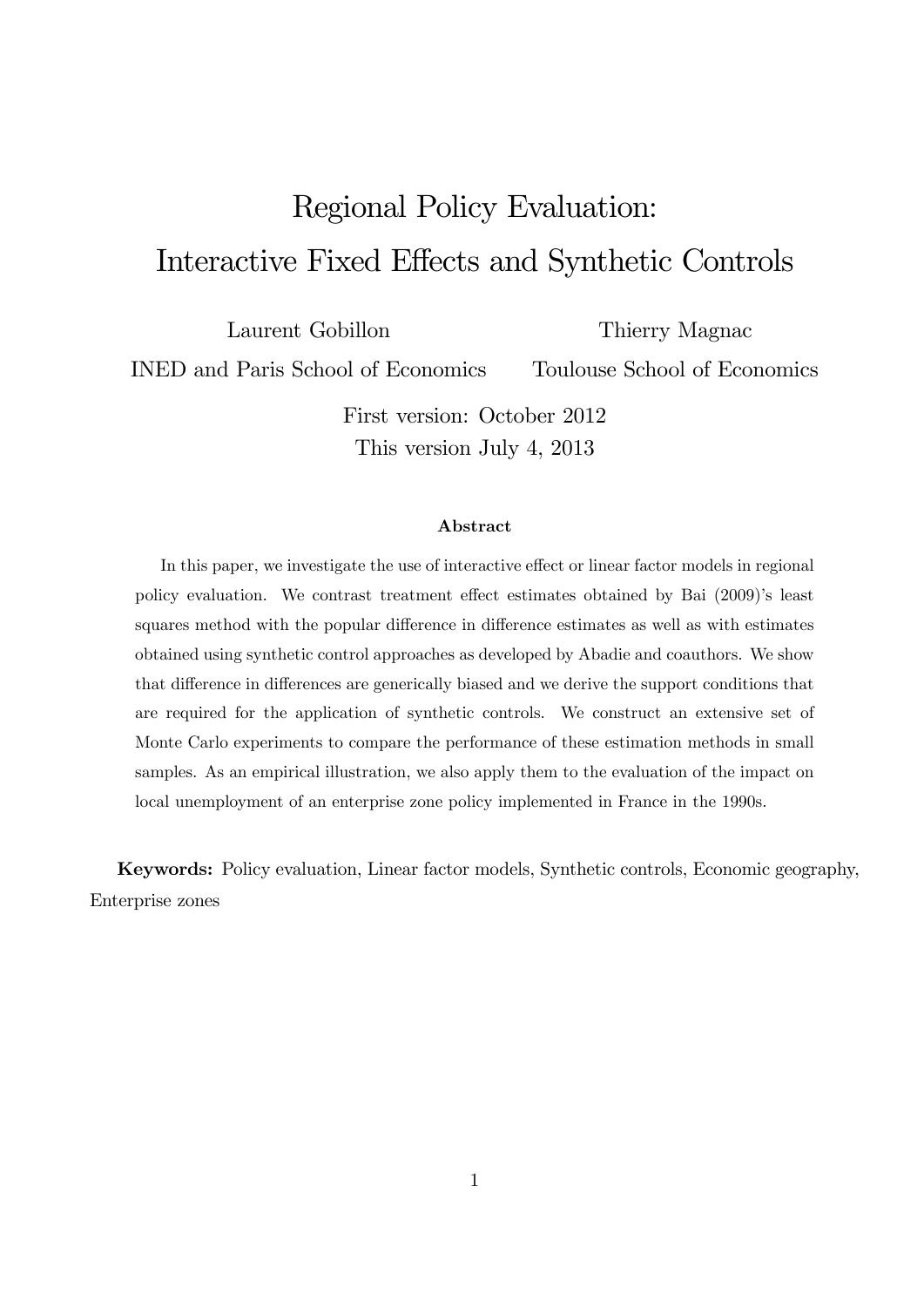# 1 Introduction<sup>1</sup>

It is becoming more and more common to evaluate the impact of regional policies using the tools of program evaluation derived from micro settings (see Blundell and Costa-Dias, 2009, or Imbens and Wooldridge, 2011 for surveys). In particular, enterprise and empowerment zone programs have received a renewed interest over recent years (see for instance, Busso, Gregory and Kline, 2012, Ham, Swenson, Imrohoroglu and Song, 2012, Gobillon, Magnac and Selod, 2012). Those programs consist in a variety of locally targeted subsidies aiming primarily at boosting local employment or the employment of residents. Their evaluations use panel data and methods akin to difference in differences that offer the simplest form of control of local unobserved characteristics that can be correlated with the treatment indicator. Nonetheless, specific issues arise when studying regional policies and the tools required to evaluate their impact or to perform a cost-benefit analysis are different from the ones used in more usual micro settings.

The issue of spatial dependence between local units is important in the evaluation of regional policies. Outcomes are likely to be spatially correlated in addition to the more usual issue of serial correlation in panel data. There is thus a need for a better control of spatial dependence and more generally of cross-section dependence when evaluating regional policies. This is why more elaborate procedures than difference in differences are worth exploring and the use of factor or interactive effect proved to be attractive and fruitful in micro studies (Carneiro, Hansen and Heckman, 2003). Interactive effect models facilitate the control for cross-section dependence not only because of spatial correlations but also because areas can be close in economic dimensions which depart from purely geographic characteristics. This is the case for instance when two local units are affected by the same sector-specific shocks because of sectoral specialisation even if these units are not neighbors.

Second, a key issue in policy evaluation is that treatment and outcomes might be correlated because of the presence of unobservables. It should also be acknowledged when using regional data that those unobservables differencing local units might be multidimensional because the

<sup>&</sup>lt;sup>1</sup>We are grateful to participants at seminars in Duke University, INED in Paris, Toulouse School of Economics, CREST in Paris, ISER at Essex and at the 2012 NARSC conference in Ottawa, for useful comments as well as to Sylvain Chabé-Ferret for fruitful discussions. We also thank DARES for financial support. The usual disclaimer applies.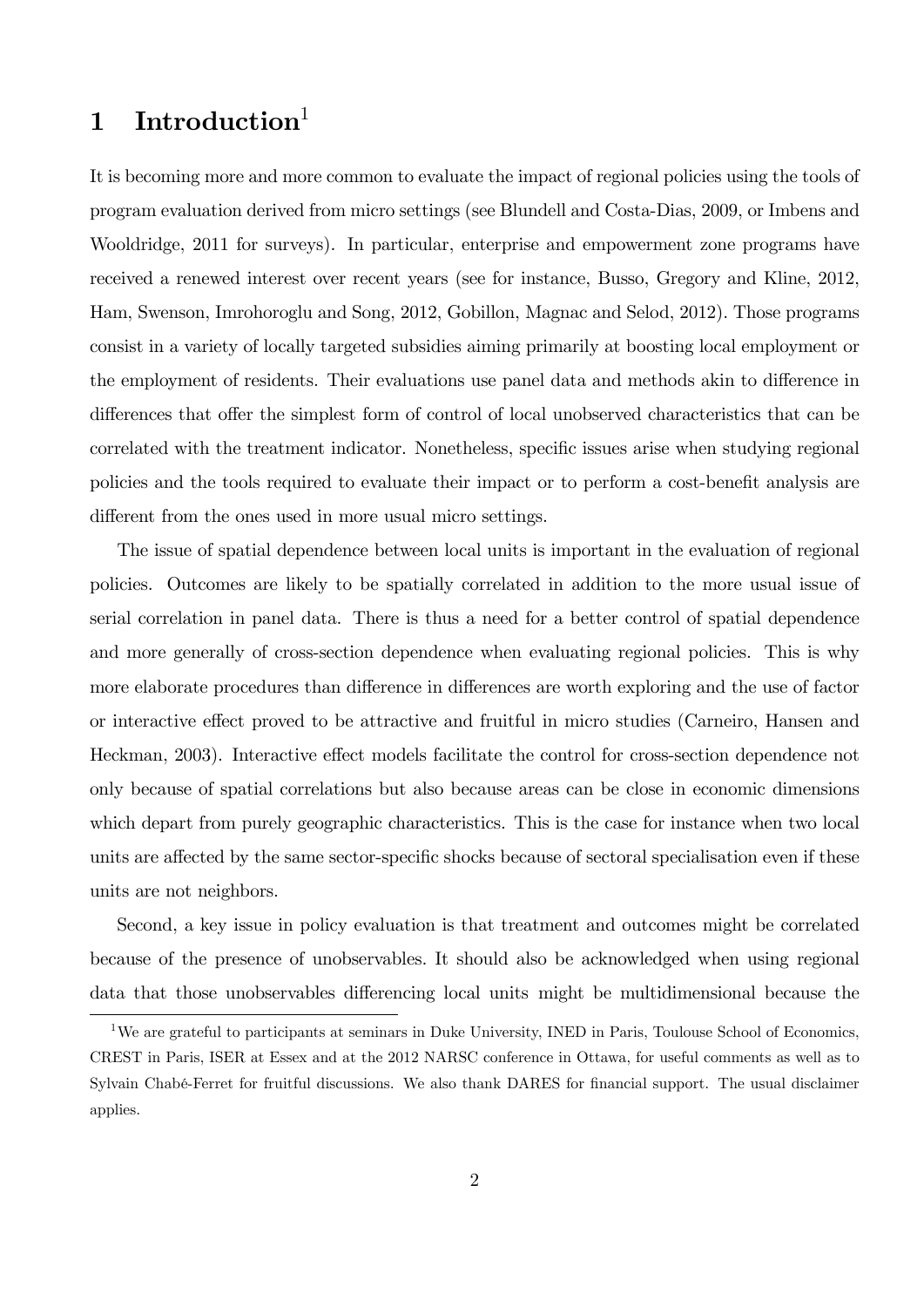underlying cycles of economic activities of local units are likely to be multiple. Interactive effect models are aimed precisely at allowing the set of unobserved heterogeneity terms or factor loadings that are controled for to have a large dimension.

Moreover, the estimation of linear factor models in panels is relatively easy and asymptotic properties of estimates are now well known (Pesaran, 2006, Bai, 2009). Yet, there are only a few attempts in the literature to conduct regional policy evaluations using factor models (Kim and Oka, 2013) or using a kindred conditional pseudo-likelihood approach (Hsiao, Ching and Wan, 2012).

The contributions of this paper are threefold. We first provide results concerning the theoretical set-up. We clarify restrictions in linear factor models under which the average treatment on the treated parameter is identified. We analytically derive the generic bias of the difference-indifferences estimator when the true data generating process has interactive effects and the set of factor loadings is richer than the standard single-dimensional additive local effect. Moreover, we derive from extant literature conditions on the number of treatment and control groups as well as on the number of periods under which factor model estimation delivers consistent estimates of the average treatment on the treated parameter.

Contrasting the estimation of linear factor models with the alternative method of synthetic controls is our second contribution. This alternative method was proposed by Abadie and Gardeazabal (2003) and its properties have been developed and vindicated in a model with factors (Abadie, Diamond and Hainmuller, 2010). Under the maintained assumption that the true model is a linear factor model, we show that synthetic controls are equivalent to interactive effect methods whenever matching variables (i.e. factor loadings and exogenous covariates) of all treated areas belong to the (convexified) support of matching variables of control areas, a case that we call the interpolation case. This is not true any longer in the extrapolation case, that is, when matching variables of one treated area at least, do not belong to the support of matching variables in the control group.

Our third contribution is that we evaluate the relevance and analyze the properties of interactive effect, synthetic control and difference-in-differences methods by Monte Carlo experiments. We use various strategies for interactive effect estimation. First, a direct method estimates the counterfactual for treated units by linear factor methods in a restricted sample where post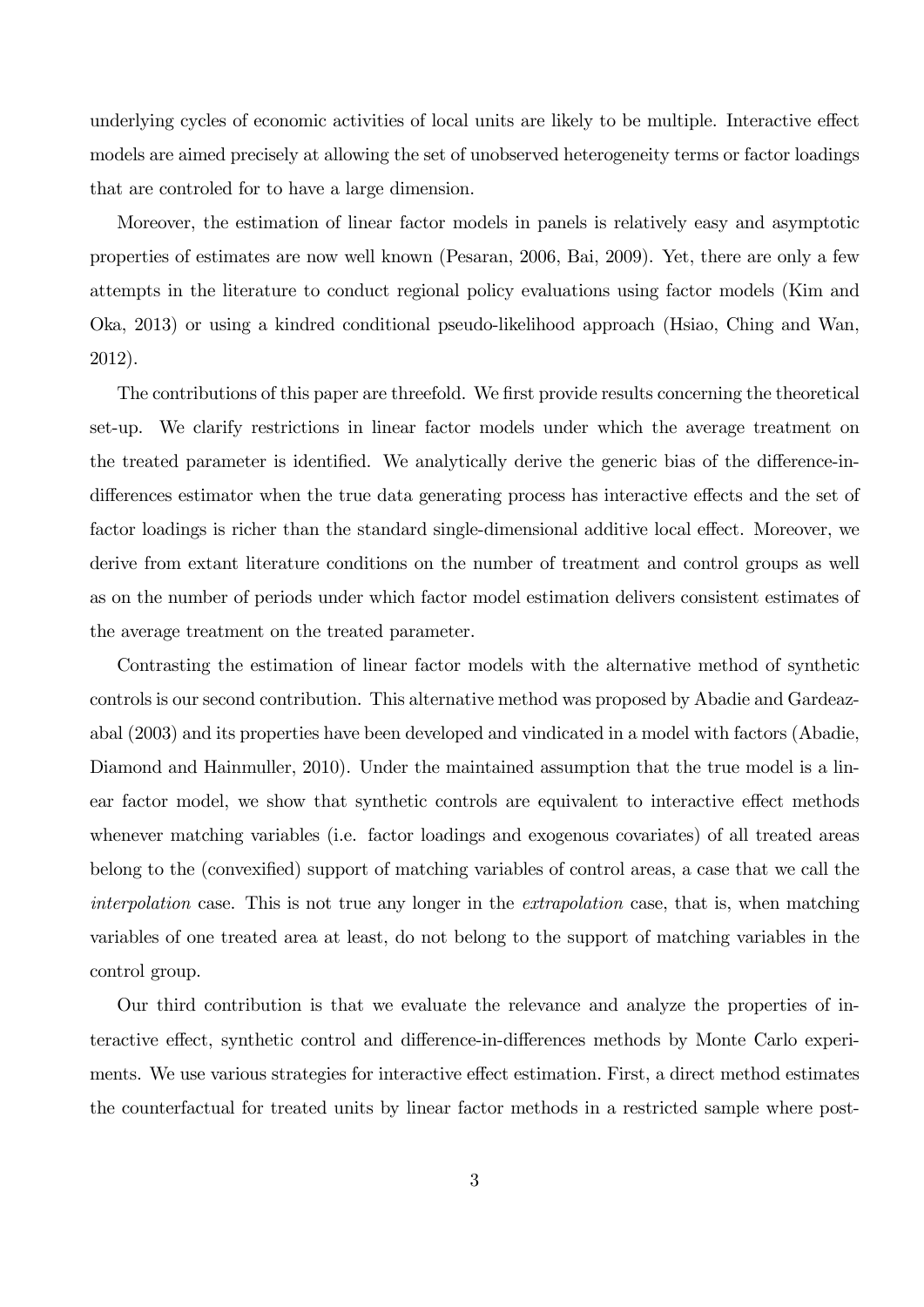treatment observations for treated units are excluded. The second method estimates a linear factor model which includes a treatment dummy and uses the whole sample. Propensity score matching underlies the third method in which the score is conditioned by factor loading estimates obtained using the first method. Imposing common support constraints on factor loadings when estimating the counterfactual for treated units by linear factor methods provides the fourth method. We contrast these Monte Carlo estimation results with the ones we obtain by using synthetic controls and difference in differences.

We finally provide the results of an empirical application of these methods to the evaluation of the impact of a French enterprise zone program on unemployment exits at the municipality level in the Paris region. This extends our results in Gobillon et al. (2012) in which we were using conditional difference-in-differences methods. We show that the estimated impact is robust to the presence of factors and therefore to cross-section dependence. We also look at other empirical issues of interest such as the issue of missing data about destination when exiting unemployment as well as entries into unemployment.

In the next Section, we briefly review the meager empirical literature that use factor models to evaluate regional policies. We construct in Section 3 the theoretical set-up and write restrictions leading to the identification of the average treatment on the treated in linear factor models. Next, we derive the bias of difference in differences and describe the linear factor model estimation procedures. We derive the conditions that contrast their asymptotic properties with those of synthetic control methods. Monte Carlo experiments reported in Section 4 evaluate the small sample properties of the whole range of our estimation procedures. The empirical application and estimation results are presented in Section 5 and the last section concludes.

# 2 Review of the litterature

Kim and Oka (2013) estimate an interactive effect model following Bai (2009) and provide a policy evaluation of the impact of changes in unilateral divorce state laws on divorce rates in the US. They find that interactive effect estimates are smaller than difference-in-differences estimates. Furthermore, they estimate their model varying the number of factors and find that the model selection procedures proposed by Bai and Ng (2003) are not informative.

Hsiao, Ching and Wan  $(2012)$  use an interactive effect model to study the effect on Hong Kong's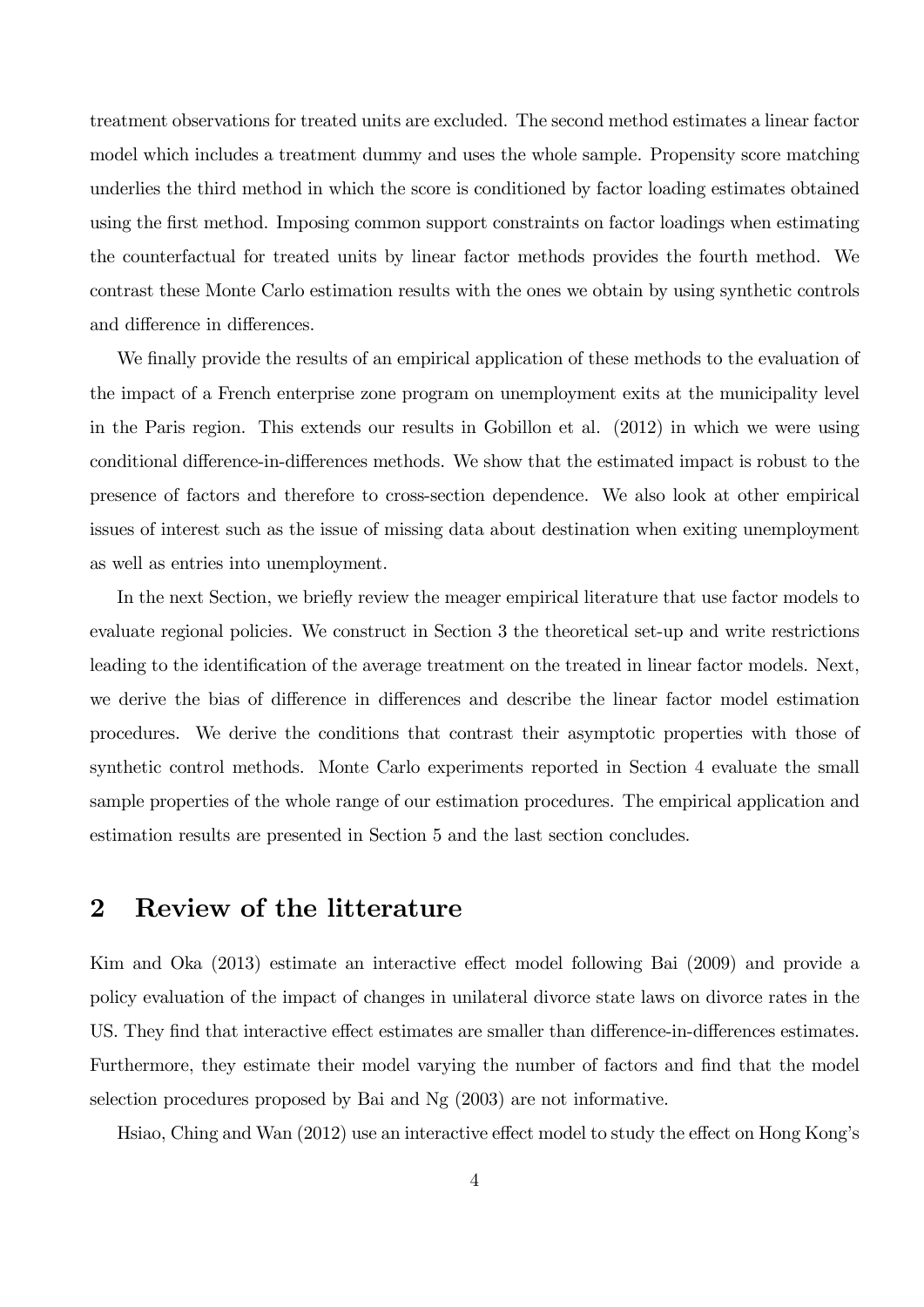domestic product of two policies of convergence with mainland China that were implemented at the turn of this century. Their observations consist in various macroeconomic variables measured every quarter over ten years for Hong Kong and countries either in the region or economically associated with Hong-Kong. The authors argue that interactive models can be rewritten as models in which interactive effects can be replaced by summaries of outcomes for other countries at the same dates using a conditioning argument. Indeed, common factors can be predicted using this information but this entails losses of information since information at current period only is used to construct these predictions.

Interestingly, Ahn, Lee and Schmidt  $(2013)$  analyze an interactive effect model and their method potentially provides efficiency improvements over the procedure of Hsiao, Ching and Wan (2012). The authors show that the conditional likelihood function (or pseudo-likelihood function associated to the normal distribution), conditional on a number of period outcomes equal to the number of factors can be written as a function that does not depend on individual factor loadings. Assuming out any remaining spatial correlation, they show that conditional likelihood estimates are consistent for fixed  $T$ .

Overall, in a large N and T environment, the most prominent estimation methods were proposed by Pesaran (2006) who uses regressions augmented with cross section averages of covariates and outcomes, and by Bai (2009) who uses principal component methods. Westerlund and Urbain  $(2011)$  review quite extensively differences between these methods.

## 3 Theoretical Set-Up

Consider a sample composed of  $i = 1, ..., N$  local units observed at dates  $t = 1, ..., T$ . A simple binary treatment,  $D_i \in \{0, 1\}$ , is implemented at date  $T_D < T$  so that for  $t \geq T_D > 1$ , the units  $i = 1, ..., N_1$  are treated  $(D_i = 1)$ . Units  $i = N_1 + 1, ..., N$  are never treated  $(D_i = 0)$ . For each unit, we observe outcomes,  $y_{it}$ , which might depend on the treatment and the average effect of the treatment on the treated is our parameter of interest. In Rubin's notations, we denote by  $y_{it}$  (d) the outcome of an individual i at date t if in treatment status d (where  $d = 1$  in case of treatment, and  $d = 0$  in the absence of treatment). This hypothetical status should be distinguished from random variable  $D_i$  describing the actual assignment to treatment in this experiment.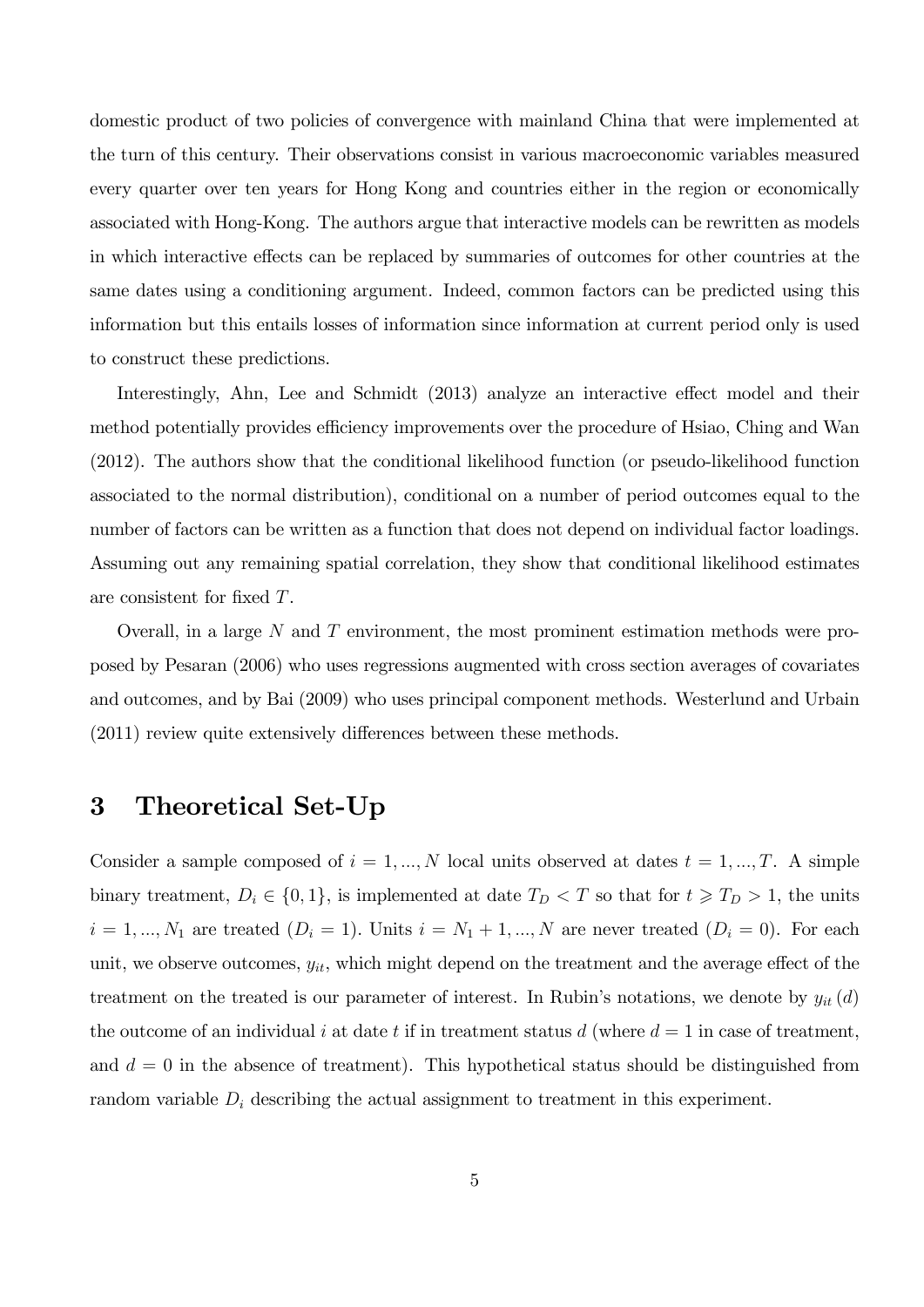The average effect of the treatment on the treated can be written when  $t \geq T_D$ :

$$
E(y_{it}(1) - y_{it}(0) | D_i = 1) = E(y_{it}(1) | D_i = 1) - E(y_{it}(0) | D_i = 1)
$$
\n(1)

A natural estimator of the Örst right-hand side term is its empirical counterpart since the outcome in case of treatment is observed for the treated at periods  $t \geq T_D$ . In contrast, the second right-hand side term is a counterfactual term since the outcome in the absence of treatment is not observed for the treated at periods  $t \geq T_D$ . The principle of evaluation methods relies on using additional restrictions to construct a consistent empirical counterpart to the second right-hand side term (e.g. Heckman and Vytlacil, 2007). For instance, it is well known that difference-indifferences methods are justified by an equal trend assumption:

$$
E(y_{it}(0) - y_{i,T_D-1}(0) | D_i = 1) = E(y_{it}(0) - y_{i,T_D-1}(0) | D_i = 0) \text{ for } t \ge T_D.
$$
 (2)

under which the counterfactual can be written as:

$$
E(y_{it}(0) | D_i = 1) = E(y_{it}(0) - y_{i, T_D - 1}(0) | D_i = 0) + E(y_{i, T_D - 1}(0) | D_i = 1) \text{ for } t \ge T_D,
$$

in which all terms on the right-hand side are directly estimable from the data.

The object of this section is to generalize the usual set-up in which difference in differences provide a consistent estimate of the effect of the treatment on the treated  $(TT)$  to a set-up allowing for higher-dimensional unobserved heterogeneity terms. Local units treated by regional policies could indeed be affected by various common shocks describing business cycles related for instance to different economic sectors. Associated factor loadings would describe the heterogeneity of exposition of local units to these common shocks. A single dimensional additive local effect as in the set up underlying difference-in-differences estimation is unlikely to describe this rich economic environment. Furthermore, we know that difference in differences can dramatically fail when heterogeneity is richer than what is modelled (Heckman, Ichimura and Todd, 1997).

In this paper, we restrict our attention to linear models because the number of units is rather small although extensions to non-linear settings could follow the line of Abadie and Imbens (2011) at the price of losing the simplicity of linear factor models. The route taken by Conley and Taber (2011) to deal with small sample issues might also be worth extending to our setting. More specifically, linearity makes one wary of issues of interpolation and extrapolation that we shall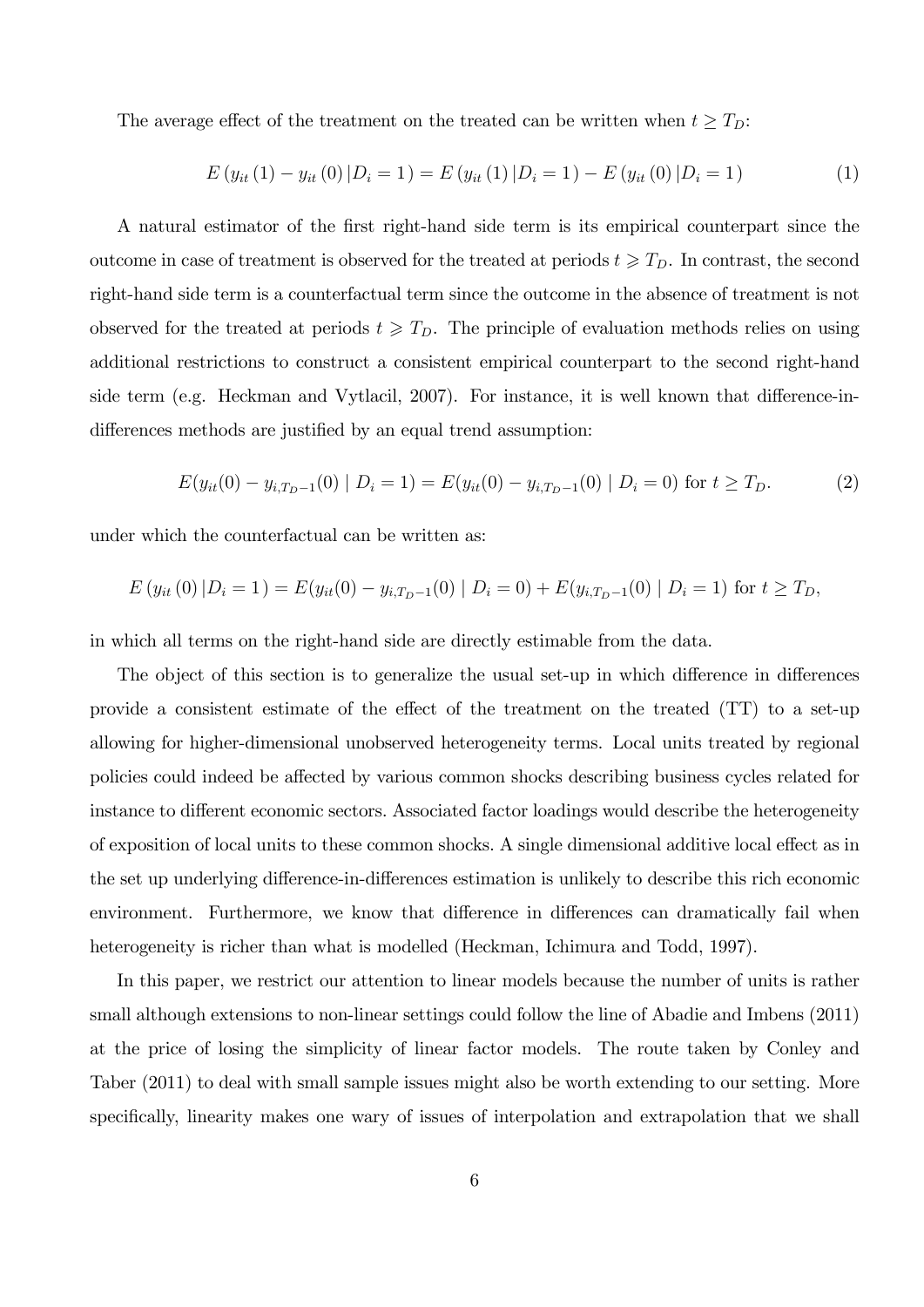highlight in the general framework of linear factor models as well as in the approach of synthetic controls proposed in the seminal paper by Abadie and Gardeazabal (2003).

We present in the first sub-section the maintained specification of a linear factor model and we discuss identifying assumptions. Next, we show that the conventional difference-in-differences estimate is generically biased. We propose an estimation method by linear factor models including a treatment dummy and derive a rank condition for the identification of the average treatment on the treated. We also propose a direct estimation method by constructing the counterfactual term in equation (1) using the samples of control and treated units albeit the latter before treatment only (see Heckman and Robb, 1985 or Athey and Imbens, 2006). Finally, we describe the approach of synthetic controls and analyze its properties when the true model has interactive effects.

#### 3.1 Interactive linear effects and restrictions on conditional means

In the conventional case of difference in differences (DID) in which covariates are controlled for (see for instance Blundell and Costa-Dias, 2009), the outcome in the absence of treatment is specified as a linear function:

$$
y_{it}(0) = x_{it}\beta + \tilde{\lambda}_i + \tilde{\delta}_t + \varepsilon_{it}
$$
\n<sup>(3)</sup>

in which  $x_{it}$  is a  $1 \times K$  vector of individual covariates, and  $\tilde{\lambda}_i$  and  $\tilde{\delta}_t$  are individual and time effects. A limit to this specification is that individuals are all affected in the same way by the time effects. To allow for interactions and make the specification richer, we specify the outcome in the absence of treatment as a function of the interaction between factors varying over time and heterogenous individual terms called factor loadings as:

$$
y_{it}(0) = x_{it}\beta + f'_t\lambda_i + \varepsilon_{it}
$$
\n<sup>(4)</sup>

 $\lambda_i$  is a  $L \times 1$  vector of individual effects or *factor loadings*, and  $f_t$  is a  $L \times 1$  vector of time effects or factors. Note that this specification embeds the usual additive model by letting  $\lambda_i = (\tilde{\lambda}_i, 1)^{\prime}$ and  $f_t = (1, \tilde{\delta}_t)'$  as, in that case,  $f'_t \lambda_i = \tilde{\lambda}_i + \tilde{\delta}_t$ .

The true process generating the data is supposed to be given by equation (4) and is completed by the description of the outcome in case of treatment:

$$
y_{it}(1) = y_{it}(0) + \alpha_{it} \tag{5}
$$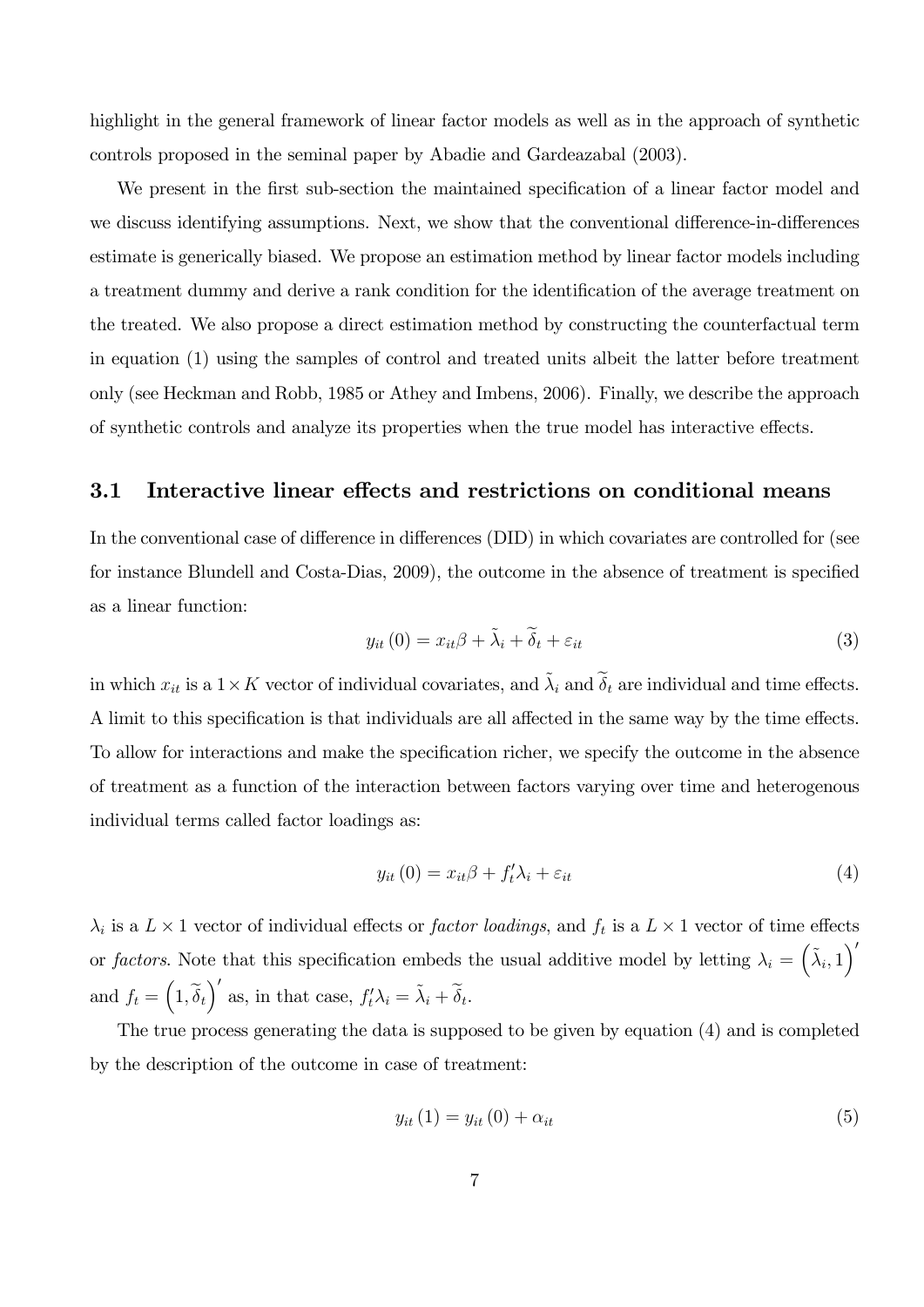which, in contrast to the linear specification above, is not restrictive.

There are a few usual assumptions that complete the description of the maintained true model. First, we shall assume that we know the number of factors in the true model described by equation (4). Various tests regarding the number of factors might be useful to implement (Bai and Ng, 2002, Moon and Weidner, 2010b) but these are fragile (Onatski, Moreira and Hallin, 2011). Moreover, we adopt the assumption that factors are sufficiently strong so that the consistency condition for the number of factors and consequently for factors and factor loadings is satisfied (for alternative views see Onatski, 2012 or Pesaran and Tosetti, 2011). This condition reflects the fact that factor loadings can be separated from the idiosyncratic random terms at the limit.<sup>2</sup>

Moreover, we do not specify the dynamics of factors in the spirit of Doz, Giannone and Reichlin  $(2011)$ . Their specification imposes more restrictions on the estimation although inference is more difficult to develop. This is why we stick to the limited information framework which does not impose conditions on the dynamics of factors although it could be done in the way explained by Hsiao, Ching and Wan (2012). Furthermore, the only available explanatory variables are not varying over time in our empirical application. This corresponds to the *low rank regressor* assumption as defined by Moon and Weidner (2010a) and under which identifying assumptions are of a particular form. At this stage however we prefer to stick to the more general format.

A final comment is worth making. In treatment evaluation, lagged endogenous variables are at times included as matching covariates in order to control for possible ex-ante differences. In spirit, this is very close to a model with interactive effets because it is well known that a simple linear dynamic panel data model like:

$$
y_{it} = \alpha y_{it-1} + \eta_i + u_{it}
$$

can be rewritten as a static model:

$$
y_{it} = \alpha^t y_{i0} + (1 - \alpha^t) \frac{\eta_i}{1 - \alpha} + \nu_{it}
$$

in which  $\nu_{it}$  is an AR(1) process. Factors are  $\alpha^t$  and  $1 - \alpha^t$ , and factor loadings are  $y_{i0}$  and  $\frac{\eta_i}{1 - \alpha}$ . This argument could be generalized to more sophisticated dynamic linear models.

<sup>&</sup>lt;sup>2</sup>It does not mean that the treatment parameter is not identified under alternative assumptions.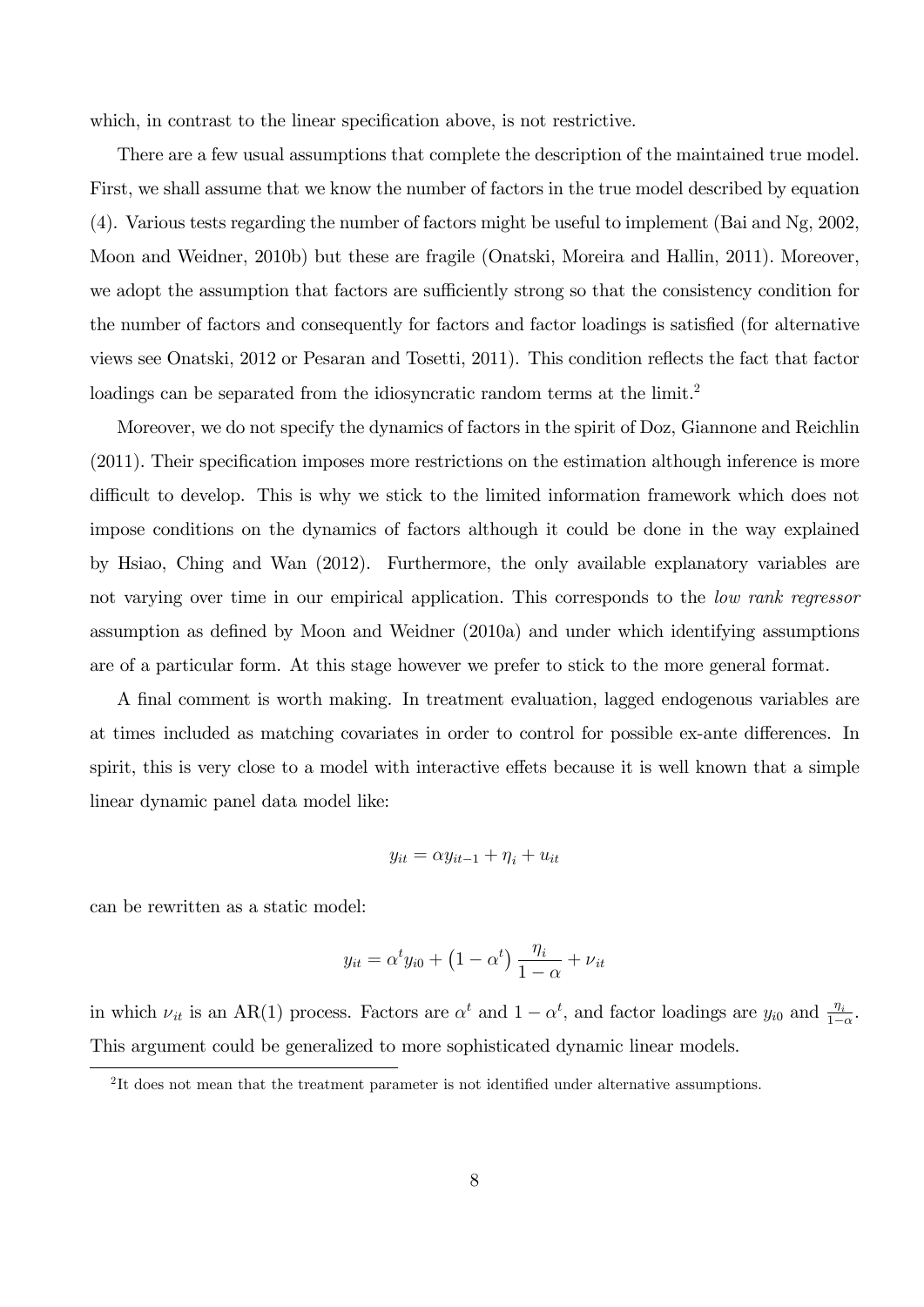#### 3.1.1 Restrictions on conditional means

To complete the description of the true data generating process, we now present and comment the main restrictions on random terms. To keep notations simple and conform with the usual panel data set up, we generally consider that factors  $f_t$  are fixed while factor loadings  $\lambda_i$  are supposed to be correlated random effects.

We first assume that idiosyncratic terms  $\varepsilon_{it}$  are "orthogonal" to factor loadings and that explanatory variables are strictly exogenous:<sup>3</sup>

$$
\varepsilon_{it} \perp (\lambda_i, x_i)
$$

in which  $x'_i = (x'_{i1},...x'_{iT})'$  is a  $[T, K]$  matrix. This would be without loss of generality when orthogonality is defined as the absence of correlation as in Bai (2009). Because of the next assumption we will adopt, we prefer to interpret orthogonality as mean independence and the translation of the above assumption is therefore that:

#### Assumption A1:  $E(\varepsilon_{it} | \lambda_i, x_i) = 0.$

Second, we extend the usual assumption made in difference-in-differences estimation by assuming that the conditioning set now includes unobserved factor loadings:

$$
y_{it}(0) \perp D_i \mid (x_i, \lambda_i) \Leftrightarrow \varepsilon_{it} \perp D_i \mid (x_i, \lambda_i)
$$

and we write this condition as a mean independence restriction:

#### Assumption A2:  $; \lambda_i, x_i) = E(\varepsilon_{it} \mid \lambda_i, x_i).$

Note that we do not suppose that  $(\lambda_i, x_i)$  and  $D_i$  are uncorrelated and selection into treatment can freely depend on observed and unobserved heterogeneity terms.

Finally, define the average treatment effect over the periods after treatment as:

$$
\alpha_i = \frac{1}{T - T_D + 1} \sum_{t = T_D}^{T} \alpha_{it}
$$

so that our main parameter of interest is the average treatment on the treated over the periods after treatment defined as: $4$ 

<sup>&</sup>lt;sup>3</sup>The extension to the case with weakly exogeneous regressors would follow Moon and Weidner (2010a) for instance.

<sup>&</sup>lt;sup>4</sup>In the case  $T \to \infty$ , those definitions should be interpreted as limits. Note also that it is generally easy to design estimates for time-specific treatment parameters such as  $E(\alpha_{it} | D_i = 1)$  by restricting the post-treatment observations to period t only.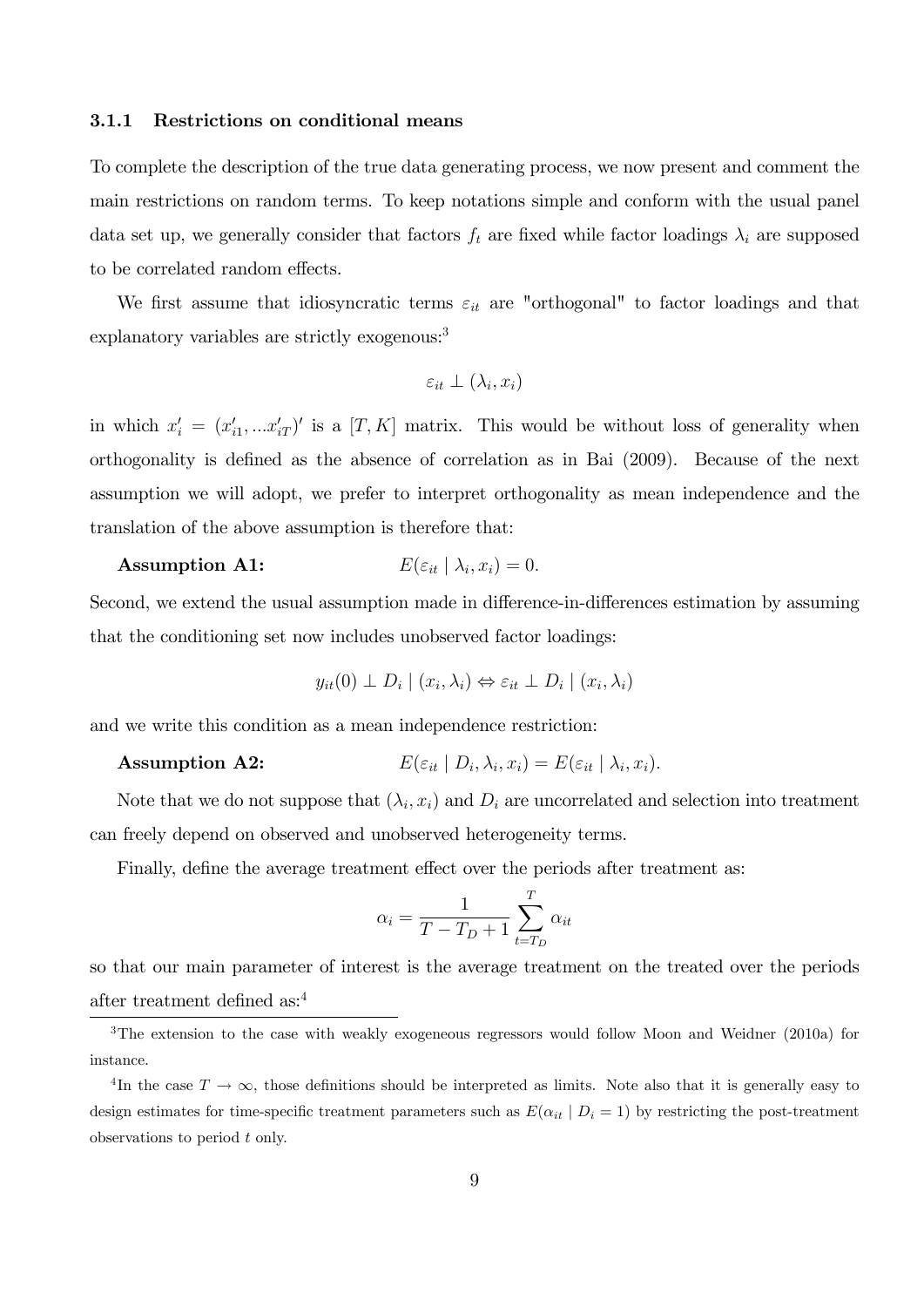#### Definition ATT:

$$
\alpha = E(\alpha_i | D_i = 1) = \frac{1}{T - T_D + 1} \sum_{t = T_D}^{T} E(\alpha_{it} | D_i = 1).
$$

Assumptions A1 and A2 are the main restrictions in our set-up and Definition ATT defines our parameter of interest.

#### 3.2 The generic bias of difference-in-differences estimates

If the true data generating process comprises interactive effects, we now show that the differencein-differences estimator is generically biased although we exhibit two interesting specific cases in which the bias is equal to zero. For simplicity, we omit covariates or, since covariates are assumed to be strictly exogenous, implicitly condition on them in this subsection. We also assume for simplicity that the probability measure of factor loadings in the treated population,  $dG(\lambda_i | D_i =$ 1), and in the control population  $dG(\lambda_i \mid D_i = 0)$ , are dominated by the Lebesgue measure so that both distributions are absolutely continuous.

We shall show that the condition which is implied by Assumption  $A2:5$ 

$$
E(y_{it}(0) - y_{i,T_D-1}(0) | D_i = 1, \lambda_i) = E(y_{it}(0) - y_{i,T_D-1}(0) | D_i = 0, \lambda_i) \text{ for } t \ge T_D
$$
 (6)

does not imply equation  $(2)$  under which the difference-in-differences estimator is consistent.

Indeed:

$$
E(y_{it}(0) - y_{i,T_D-1}(0) | D_i = 1) = E [E(y_{it}(0) - y_{i,T_D-1}(0) | D_i = 1, \lambda_i)],
$$
  
=  $\int E(y_{it}(0) - y_{i,T_D-1}(0) | D_i = 1, \lambda_i) dG(\lambda_i | D_i = 1).$ 

Replacing the integrand using equation (6) yields:

$$
E(y_{it}(0) - y_{i,T_D-1}(0) | D_i = 1) = \int E(y_{it}(0) - y_{i,T_D-1}(0) | D_i = 0, \lambda_i) dG(\lambda_i | D_i = 1).
$$
 (7)

Two special cases are worth noting. Firstly, the integrand in the previous expression does not depend on  $\lambda_i$  in the restricted case in which there is a single factor  $f_t = 1$  and a single individual effect associated with this factor. In this case, equation  $(7)$  can be written as:

$$
E(y_{it}(0) - y_{i,T_D-1}(0) | D_i = 1) = E(y_{it}(0) - y_{i,T_D-1}(0) | D_i = 0) \int dG(\lambda_i | D_i = 1)
$$
  
= 
$$
E(y_{it}(0) - y_{i,T_D-1}(0) | D_i = 0),
$$

 $5$ This condition is slightly weaker than A2 because it considers differences between periods.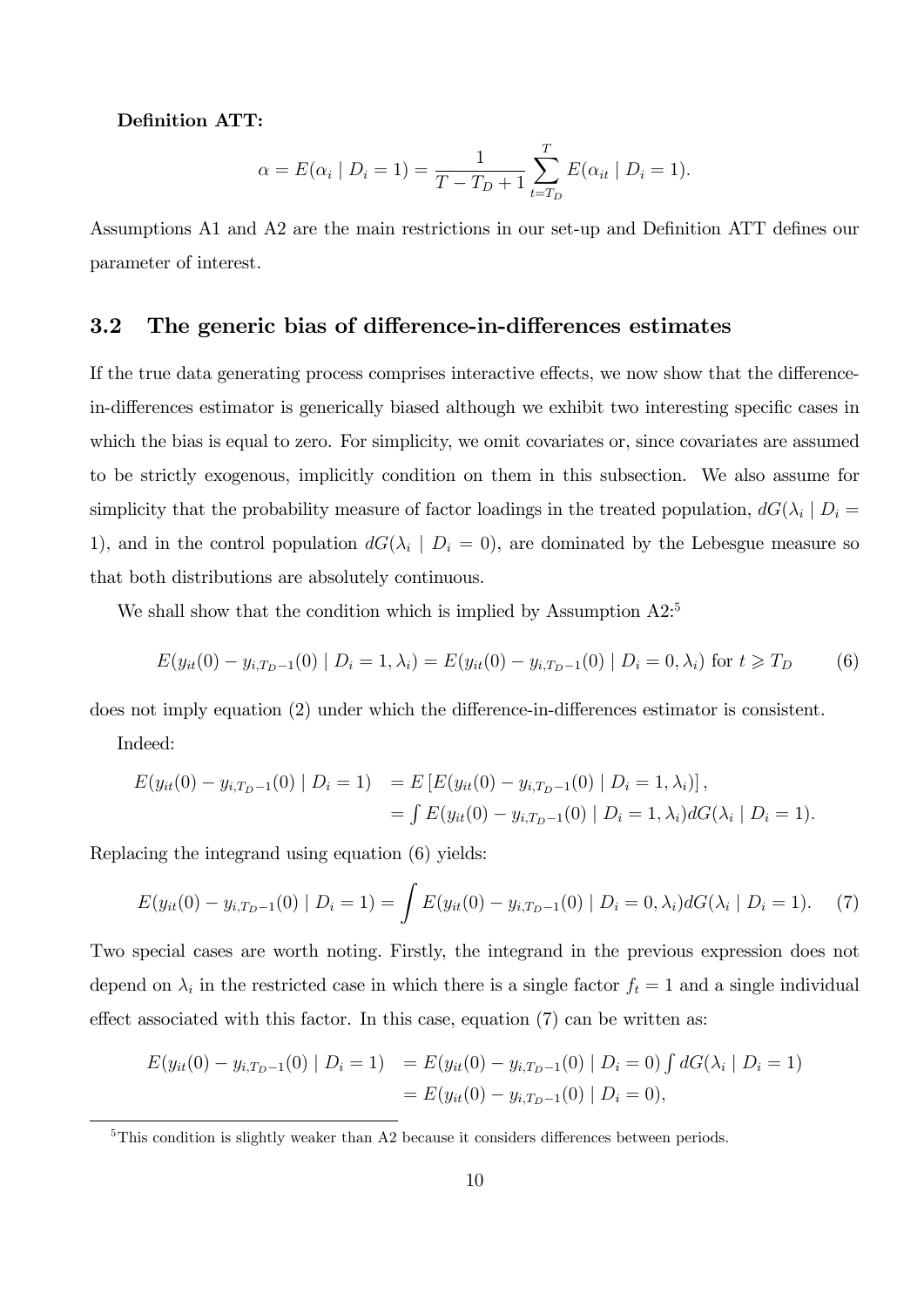which yields equation (2) describing equality of trends.

Alternatively, (perfectly) controled experiments also enables identification through difference in differences in spite of using the alternative argument that  $dG(\lambda_i \mid D_i = 1) = dG(\lambda_i \mid D_i = 0)$ . The same equation  $(2)$  holds and the treatment parameter is consistently estimable by difference in differences.

This implication is not true in general and we can distinguish two cases. If the conditional distribution of  $\lambda_i$  in the treated population is dominated by the corresponding measure in the control population i.e.:

$$
\forall \lambda_i \text{ such that } dG(\lambda_i \mid D_i = 0) = 0 \text{ we have } dG(\lambda_i \mid D_i = 1) = 0,
$$
\n(8)

the support of the treated units is included in the support of the non treated units. We shall describe from now on cases in which support condition (8) holds as an instance of interpolation and if such a condition is not satisfied, as an instance of *extrapolation*.

In the interpolation case, let:

$$
r(\lambda_i) = \frac{dG(\lambda_i \mid D_i = 1)}{dG(\lambda_i \mid D_i = 0)} < \infty
$$

which is well defined because of the support condition  $(8)$  and because distributions are absolutely continuous. Write equation (7) as:

$$
E(y_{it}(0) - y_{i,T_D-1}(0) | D_i = 1) = \int E(y_{it}(0) - y_{i,T_D-1}(0) | D_i = 0, \lambda_i) r(\lambda_i) dG(\lambda_i | D_i = 0)
$$
 (9)

which in turn implies that:

$$
E(y_{it}(0) - y_{i,T_D-1}(0) | D_i = 1) = E(y_{it}(0) - y_{i,T_D-1}(0) | D_i = 0)
$$
  
+
$$
Cov(y_{it}(0) - y_{i,T_D-1}(0), r(\lambda_i) | D_i = 0)
$$

The second term in the right hand side can be interpreted as the differential trend in outcomes which is due to the time varying effects of factors interacted with unobserved factor loadings. If there is indeed a factor loading associated to a time-varying factor, the second term is not equal to zero except under special circumstances as seen above. In the interpolation case, the second term describes the bias in DID estimates.

In the alternative case of *extrapolation*, the bias term is derived in a similar way although its interpretation is less clear since it mixes issues of non inclusive supports with the time varying effect of factors.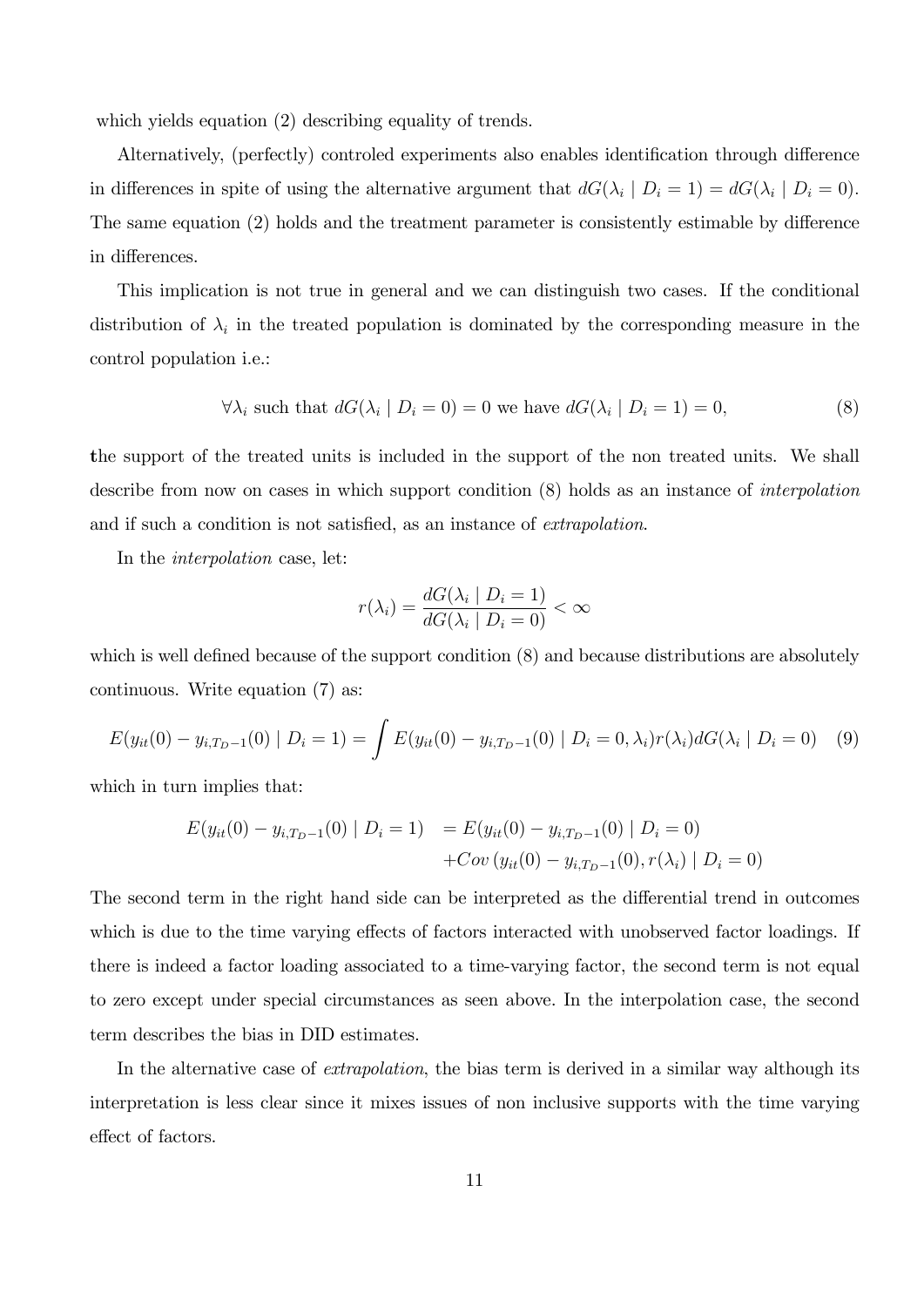#### 3.3 Interactive Effect Estimation in the Whole Sample

We now explore interactive effect methods and exhibit conditions under which these methods allow the identification of the average treatment on the treated parameter.

The observed outcome verifies:

$$
y_{it} = y_{it}(0) \mathbf{1} \{ D_{it} = 0 \} + y_{it}(1) \mathbf{1} \{ D_{it} = 1 \}
$$

and using equations (4) and (5), it can be written as:

$$
y_{it} = \alpha_{it} I_t D_i + x_{it} \beta + f'_t \lambda_i + \varepsilon_{it}
$$
\n<sup>(10)</sup>

in which  $D_i$  is the treatment indicator, and  $I_t = \mathbf{1}\{t \geq T_D\}$  is an indicator of treated periods. We maintain Assumptions A1 and A2 that allow the correlation between  $D_i$  and  $\lambda_i$  to be unrestricted so that selection into treatment can depend on factor loadings. Similarly, the correlation between  $I_t$  and  $f_t$  is unrestricted so that the implementation of the treatment can be correlated with economic cycles which are described here by factors.

We shall rewrite equation  $(10)$  as:

$$
y_{it} = \alpha I_t D_i + x_{it}\beta + f'_t \lambda_i + \varepsilon_{it} + (\alpha_{it} - \alpha)I_t D_i \tag{11}
$$

in which  $\alpha$  is the average treatment on the treated parameter as in Definition ATT.

We now exhibit conditions under which  $\alpha$  can be estimated using interactive effect procedures as proposed by Bai (2009). We start with the case  $\beta = 0$  which requires a weak rank condition and then extend it to the general case with covariates which requires a stronger additional assumption albeit easy to interpret.

#### 3.3.1 Average Treatment Effect on the Treated in the Absence of Covariates

We shall prove that the parameter of interest  $\alpha$  is identified under the two conditions that  $I_t$  is not equal to a linear combination of factors  $f_t$  and that the probability of treatment is positive.

We continue considering that T is fixed as well as factors  $f_t$  and treatment  $I_t$  and we analyze identification as if factors  $f_t$  were known. This argument extends to the case in which T tends to infinity by taking limits.

Stack individual observations in individual vectors of dimension  $[T, 1]$ :

$$
y_i = \alpha D_i I_{[1:T]} + F'\lambda_i + \varepsilon_i + \Delta_i I_{[1:T]} D_i
$$
\n
$$
(12)
$$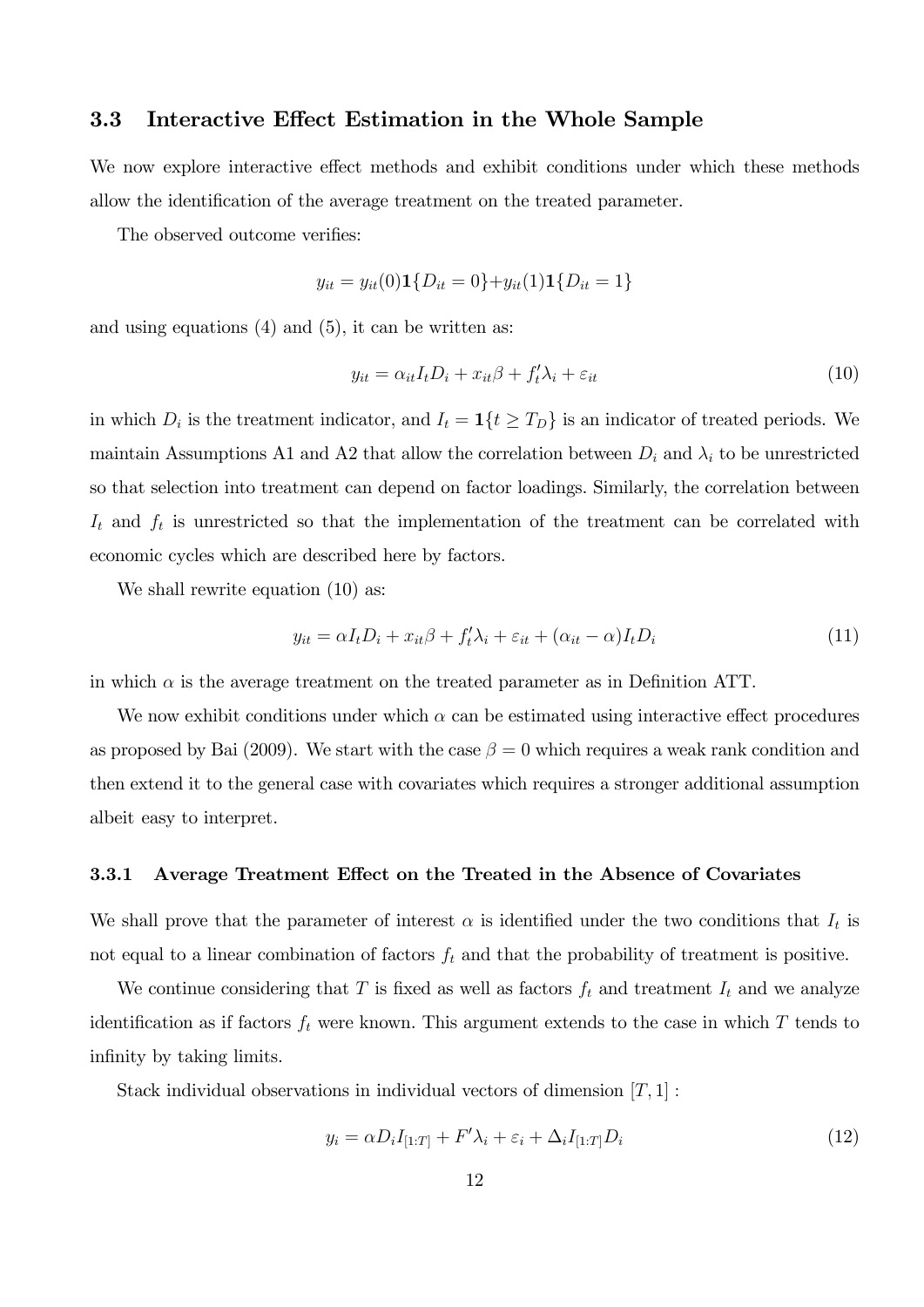$\text{in which} \quad y_i = (y_{i1},.,y_{iT})', \quad I_{[1:T]} = (I_1,.,I_T)', F = (f_1,.,f_T), \quad \varepsilon_i = (\varepsilon_{i1},.,\varepsilon_{iT})' \quad \text{and}$  $\Delta_i = diag(\alpha_{i1} - \alpha, ..., \alpha_{iT} - \alpha)$  is a matrix of dimension [T, T]. Set  $M_F = I - F'(FF')^{-1}F$  and multiply the previous equation to obtain:

$$
M_F y_i = \alpha D_i M_F I_{[1:T]} + M_F \varepsilon_i + M_F \Delta_i I_{[1:T]} D_i.
$$
\n
$$
(13)
$$

A necessary condition of identification of  $\alpha$  using the latter equation stacked over the different individual units is that:

$$
I'_{[1:T]} M_F I_{[1:T]} > 0 \text{ and } E(D_i) > 0,
$$
\n(14)

which means that  $I_{[1:T]}$  is not equal to a linear combination of factors and that the probability of being treated is positive. This is related to the rank condition underlying the identification of parameters as in Proposition 3 in Bai (2009, p.1259). Furthermore, this condition is also necessary in equation (12) because the correlation between  $\lambda_i$  and  $D_i$  is unrestricted.

This condition is also sufficient since  $E(D_i)I'_{[1:T]}M_F I_{[1:T]}$  is invertible and because we now show that:

$$
\alpha = (E(D_i I'_{[1:T]} M_F I_{[1:T]}))^{-1} E(D_i I'_{[1:T]} M_F y_i) = (E(D_i) I'_{[1:T]} M_F I_{[1:T]})^{-1} E(D_i I'_{[1:T]} M_F y_i).
$$
(15)

Indeed, the correlation between the two right-hand side terms of equation (13), the regressor  $D_i M_F I_{[1:T]}$  and the error term  $M_F \varepsilon_i + M_F (\alpha_i - \alpha) I_{[1:T]} D_i$ , is equal to zero. There are two terms in this correlation that we analyze in turn.

The first term is equal to 0 by construction (Assumption  $A2$ ):

$$
E(I'_{[1:T]}M_FD_iM_F\varepsilon_i) = E(I'_{[1:T]}M_FD_iM_FE(\varepsilon_i | D_i)) = 0
$$
\n(16)

since  $D_i$  is a scalar random variable and variables in the time dimension are supposed to be fixed.

The second term of the correlation above is more interesting and can be written as:

$$
E(I'_{[1:T]}M_FD_iM_F\Delta_iI_{[1:T]}D_i) = E(I'_{[1:T]}M_FD_iM_FE(\Delta_iI_{[1:T]} \mid D_i)D_i),
$$
\n(17)

which is equal to zero by construction of  $\Delta_i$  since by Definition ATT:

$$
E(\Delta_i I_{[1:T]} | D_i = 1) = E(\sum_{t=T_D}^{T} (\alpha_{it} - \alpha) | D_i = 1) = 0.
$$

Multiplying (13) by  $I'_{[1:T]}M_FD_i$  and taking the expectation gives (15). This ends the proof that the average treatment on the treated parameter  $\alpha$  is identified under rank condition (14).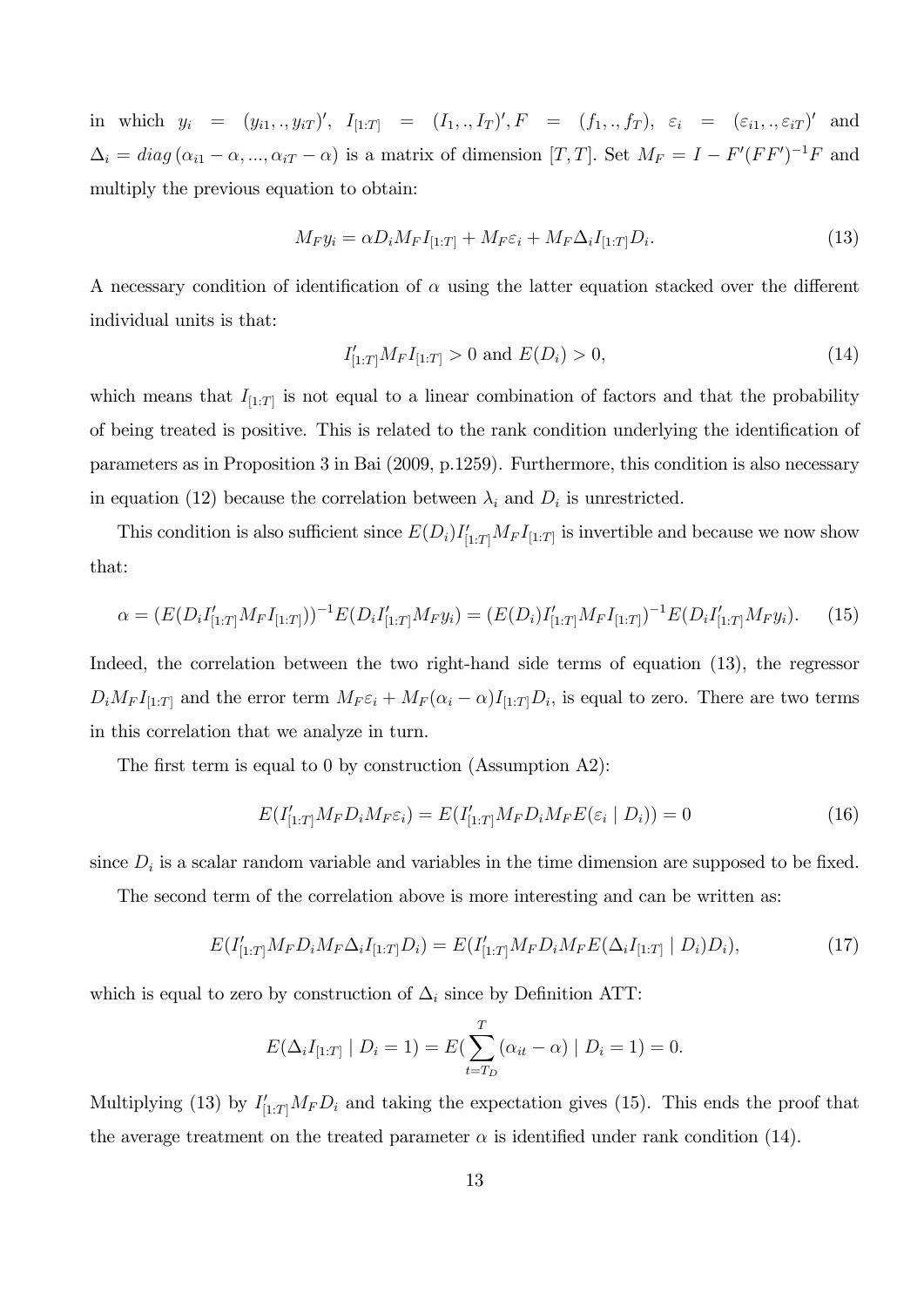#### 3.3.2 The Case with Covariates

In the general case with covariates, we can write equation  $(11)$  as:

$$
y_i = \alpha D_i I_{[1:T]} + x_i \beta + F' \lambda_i + \varepsilon_i + \Delta_i I_{[1:T]} D_i
$$

Multiplying this equation by  $M_F$ , we obtain:

$$
M_F y_i = \alpha D_i M_F I_{[1:T]} + M_F x_i \beta + M_F \varepsilon_i + M_F \Delta_i I_{[1:T]} D_i.
$$
\n
$$
(18)
$$

Denote the linear prediction of  $D_i$  as a function of  $x_i$  as:

$$
D_i = vec(x_i)' \gamma + D_{ix},
$$

and rewrite equation (18) as:

$$
M_F y_i = \alpha D_{ix} M_F I_{[1:T]} + M_F \tilde{\varepsilon}_i + M_F \Delta_i I_{[1:T]} D_i,
$$
\n
$$
(19)
$$

in which  $\tilde{\varepsilon}_i = \varepsilon_i + x_i \beta + \alpha \cdot vec(x_i)' \gamma I_{[1:T]}$ . Because  $x_i$  and  $vec(x_i)$  are uncorrelated with  $D_{ix}$ , the same non correlation condition as in equation (16) is valid since we have from Assumptions A1 and A2 that  $E(\epsilon_i|D_i,x_i) = 0$ . Thus, the second condition derived from equation (17) that remains to be checked refers to the equality to zero of:

$$
E(\Delta_i I_{[1:T]} D_i D_{ix}) = E(\Delta_i I_{[1:T]} D_i D_i) - E((\Delta_i I_{[1:T]} D_i vec(x_i)'\gamma) = -E(\Delta_i I_{[1:T]} D_i vec(x_i)'\gamma),
$$

because of the argument employed after equation (17) that uses Definition ATT. This correlation is equal to zero under the sufficient condition given by:

$$
E(\alpha_{it} \mid D_i = 1, x_i) = E(\alpha_{it} \mid D_i = 1),
$$

since it implies that:

$$
E(\Delta_i I_{[1:T]} \mid D_i = 1, x_i) = E(\Delta_i I_{[1:T]} \mid D_i = 1) = 0,
$$

by Definition ATT as above. This condition is stronger than necessary as it would be sufficient to condition on the scalar variable  $vec(x_i)\gamma$ <sup>6</sup>. Note also that the linear interactive model could be

 ${}^{6}$ In this case, developments following Wooldridge (2005) might be appropriate but we do not follow up this route in this paper.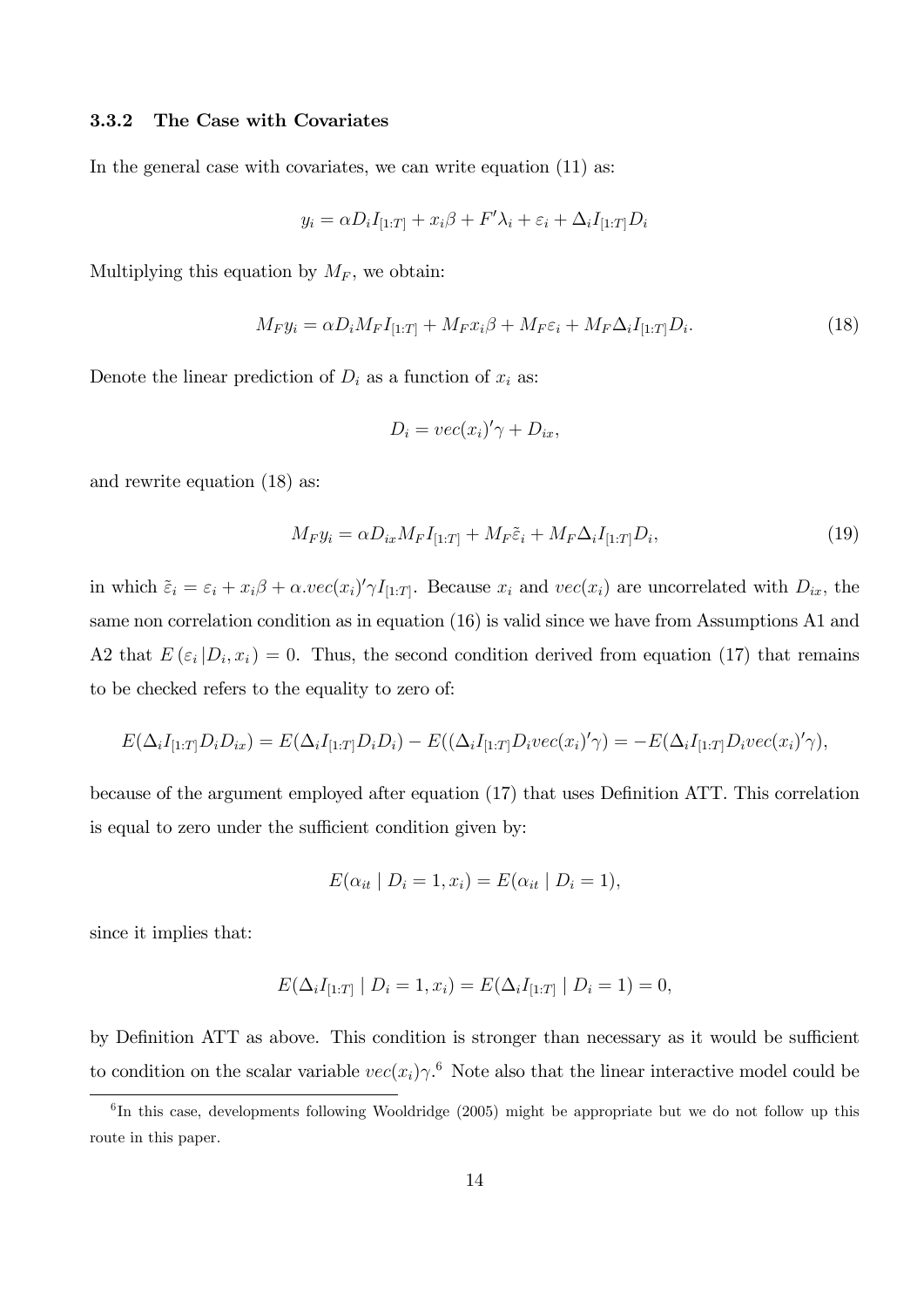generalized by conditioning on covariates or interacting covariates with the treatment indicator and this would substantially weaken this condition as in the static evaluation case (Heckman and Vytlacil, 2007).

Consistency and other asymptotic properties of this method can be derived from Bai (2003) when  $N \longrightarrow \infty$  and  $T \longrightarrow \infty$ . Note also that condition (14) also implies that  $N_1$  tends to  $\infty$  when  $N \longrightarrow \infty$ . Estimation could also proceed with the estimation method proposed by Ahn, Lee and Schmidt (2013) and thence dispenses with the assumption that  $T \to \infty$ .

#### 3.4 Direct Estimation of the Counterfactual

Assumptions A1 and A2 imply that a direct estimation strategy for the treatment on the treated effects can also be adopted. Estimate first the interactive effect model  $(4)$  using the sample composed of non treated observations over the whole period and of treated observations before the date of the treatment  $t < T_D$ . Orthogonality assumption A2 makes sure that excluding observations  $i \in \{1, ..., N_1\}$  and  $t \geq T_D$  does not generate selection. Second, orthogonality assumption A1 renders conditions stated by Bai (2009) valid and the derived asymptotic properties of linear factor estimates hold under identifying restrictions as stated in Moon and Weidner (2010b).

Various asymptotics can then be considered:

- If N and T tend to  $\infty$ , then  $\beta$ ,  $f_t$  and  $\lambda_i$  for the non treated are consistently estimated (Bai, 2009).
- If additionally the number of periods before treatment  $T_D$  tends to  $\infty$ , then  $\lambda_i$  for the treated units are consistently estimated.

As for the counterfactual term to be estimated in equation (1), we have for  $t \geq T_D$ :

$$
E(y_{it}(0) | D_i = 1) = E(x_{it}\beta + \lambda'_i f_t | D_i = 1)
$$
\n(20)

To estimate this quantity, we replace parameters  $\lambda_i$ ,  $i = 1, ..., N_1$ ,  $\beta$  and  $f_t$  when  $t \ge T_D$  by their consistently estimated values in the right-hand side expression (computed as detailed in Appendix A.2), and take the empirical counterpart of the expectation. Namely, the treatment on the treated at a given period is derived by using equation (1) and can be written as:

$$
E(y_{it}(1) - y_{it}(0) | D_i = 1) = E(\alpha_{it} | D_i = 1) = E(y_{it}(1) | D_i = 1) - E(x_{it}\beta + \lambda_i' f_t | D_i = 1) \tag{21}
$$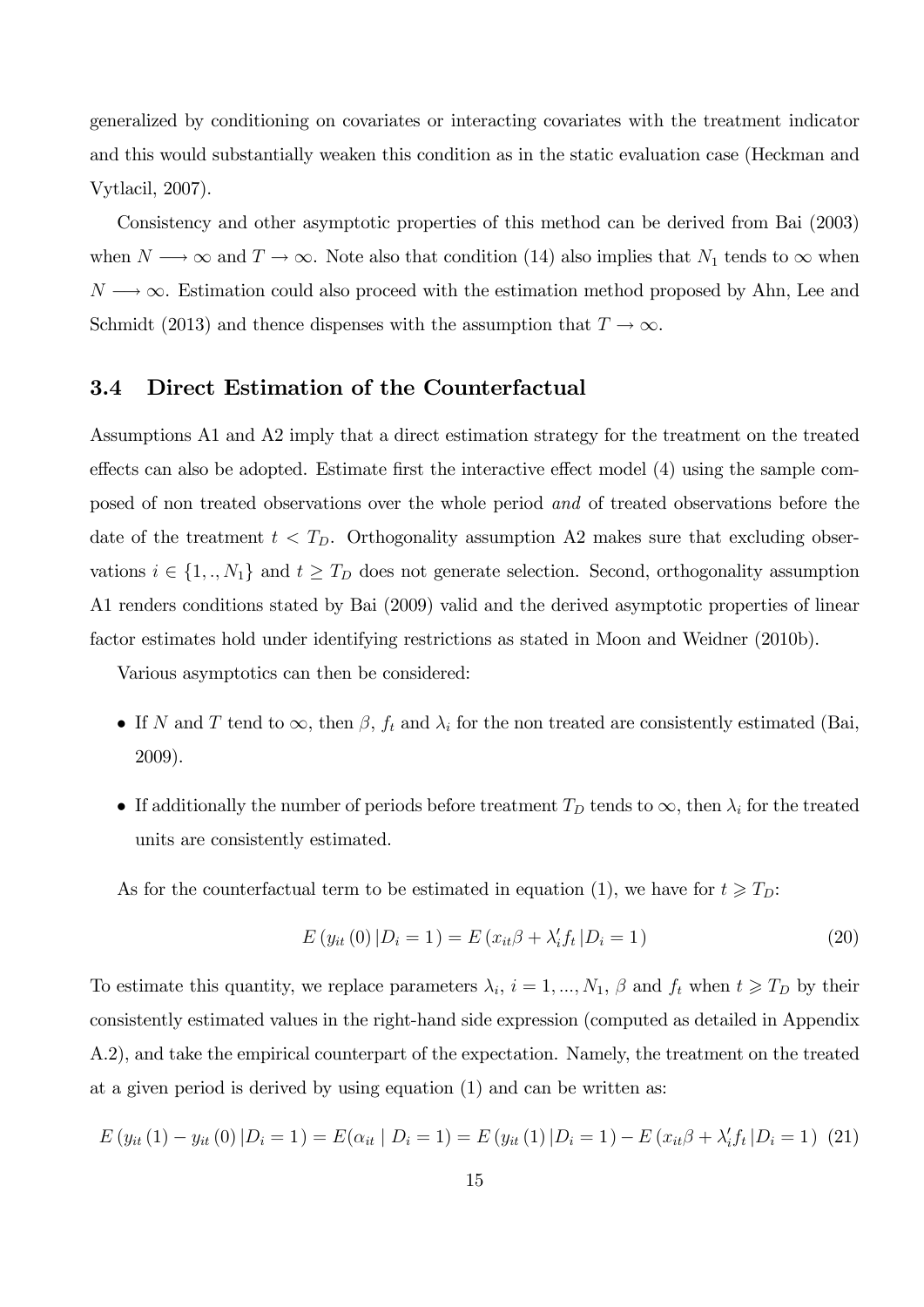and its estimate is obtained by replacing unknown quantities by their empirical counterparts. The average treatment on the treated effect is then obtained by exploiting Definition ATT and averaging equation (21) over the periods after treatment.<sup>7</sup>

An additional word of caution about identification is necessary since the rank condition (14) developed in the previous section also applies although it is not as simple to derive. This is summarized in the next proposition:

**Proposition 1** Suppose that rank condition  $(14)$  does not apply and that the treatment indicator  $I_T$  is a linear function of factors:

$$
I_T = F'\delta
$$

in which  $\delta$  is a [L, 1] vector and F is the matrix of factors as defined above. Then for any value of the treatment effect  $\alpha$ , there exists an observationally equivalent factor model in which the value of the treatment effect is equal to zero.

**Proof.** Let  $\alpha$  be any value and write equation (12) as

$$
y_i = \alpha I_T D_i + F' \lambda_i + \tilde{\varepsilon}_i
$$

in which  $\tilde{\varepsilon}_i$  includes any idiosyncratic variation of the treatment effect across individuals and periods. By replacing  $I_T = F' \delta$ , we get:

$$
y_i = \alpha F' \delta D_i + F' \lambda_i + \tilde{\varepsilon}_i,
$$
  

$$
= F'(\alpha \delta D_i + \lambda_i) + \tilde{\varepsilon}_i,
$$

which provides the alternative factor representation in which the value of the treatment effect is equal to zero.  $\blacksquare$ 

This result implies that condition (14) applies to the estimation method derived in this section as well as to any other estimation method analyzed below.

#### 3.5 A single-dimensional factor model

It is well known since Rubin and Rosenbaum (1983) that conditions A1 and A2 imply the condition:

$$
E(\varepsilon_{it} \mid D_i = 1, p(x_i, \lambda_i)) = 0
$$

<sup>7</sup>The variance of the estimator can be computed using formulas in Bai (2003) and Bai (2009).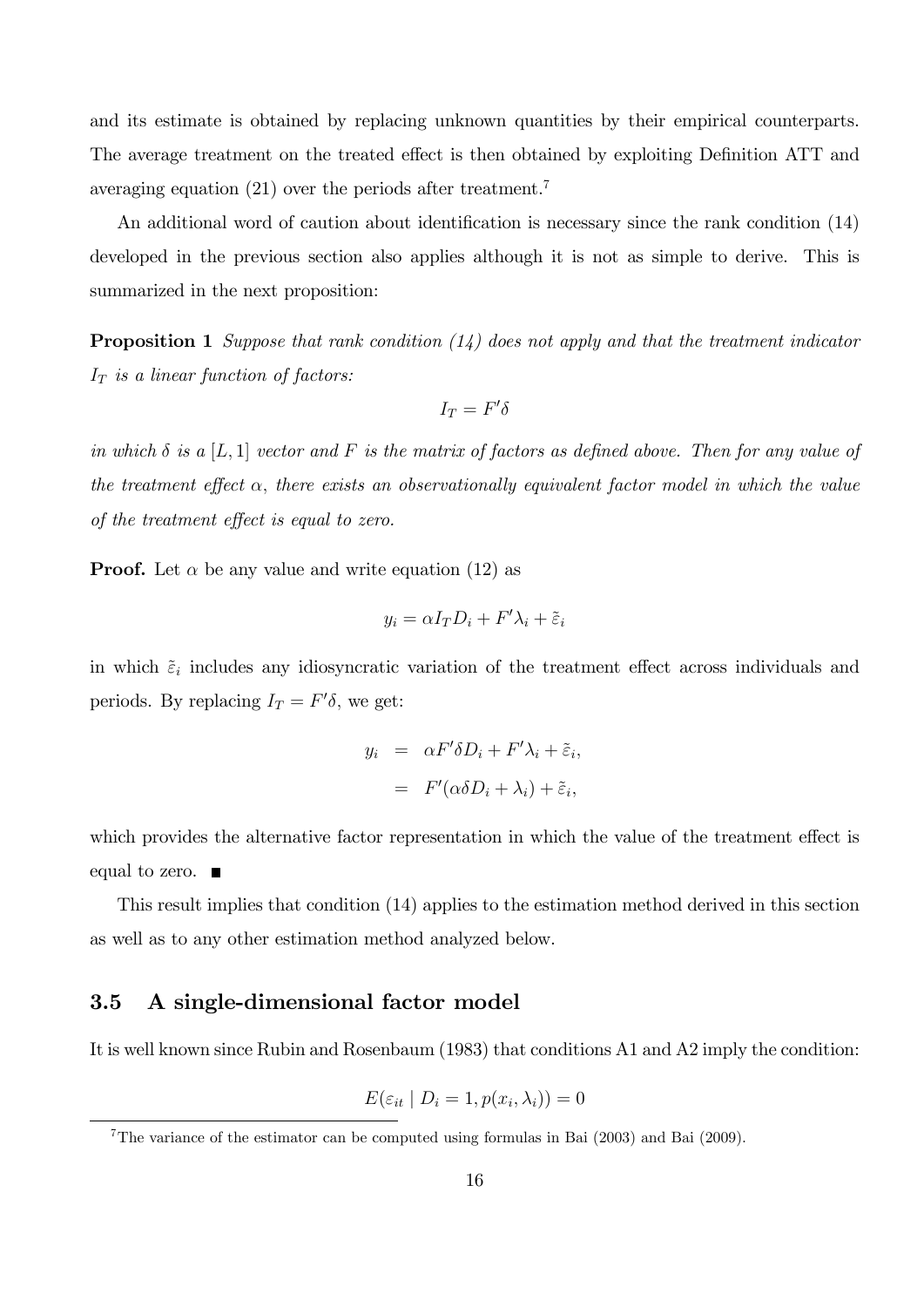in which the distinction between observed variables  $x_i$  and unobserved variables  $\lambda_i$  does not matter. Let  $\mu_i = p(x_i, \lambda_i)$  denote the propensity score.

The condition above suggests the following strategy:

- 1. Estimate factors and factor loadings using the sample of controls and the subsample of treated observations before treatment as detailed in Subsection 3.4.
- 2. Regress  $D_i$  on  $x_i$  and  $\hat{\lambda}_i$  and construct the predictor of the score  $\hat{\mu}_i$ .
- 3. Match on the propensity score à la Heckman, Ichimura and Todd (1998), or, under some conditions, use a single factor model associated to  $\hat{\mu}_i$ .

#### 3.6 Synthetic controls

The technique of synthetic controls proposed by Abadie and Gardeazabal (2003) and further explored by Abadie, Diamond and Hainmueller (2010, ADH thereafter) proceeds differently. It focuses on the case in which the treatment group is composed of a single unit and uses a specific matching procedure of this treated unit to the control units whereby a so-called synthetic control is constructed. We shall proceed in the same way although as we have potentially more treated units, we shall repeat the procedure for each of them and then aggregate the result over various synthetic controls to yield the average treatment on the treated.<sup>8</sup>

#### 3.6.1 Presentation

We follow the presentation by ADH (2010). An estimator of  $y_{it}(0)$  for a single treated unit  $i \in$  $\{1,.,N_1\}$  after treatment  $t \geq T_D$  is the outcome of a synthetic control "similar" to the treated unit which is constructed as a weighted average of non-treated units. We impose similarity of characteristics  $x_{it}$  between treated units and synthetic controls, by weighting characteristics  $x_{jt}$  of

<sup>&</sup>lt;sup>8</sup>An alternative would be to aggregate the treated units into a single unit first. By analogy with what is done in non-parametric matching, this procedure seems more restrictive because constructing a single synthetic control leads to less precise estimates than when constructing various synthetic controls. Nonetheless, support conditions for the validity of the synthetic control method that we find might justify such an approach because support requirements are weaker in the "aggregate" case.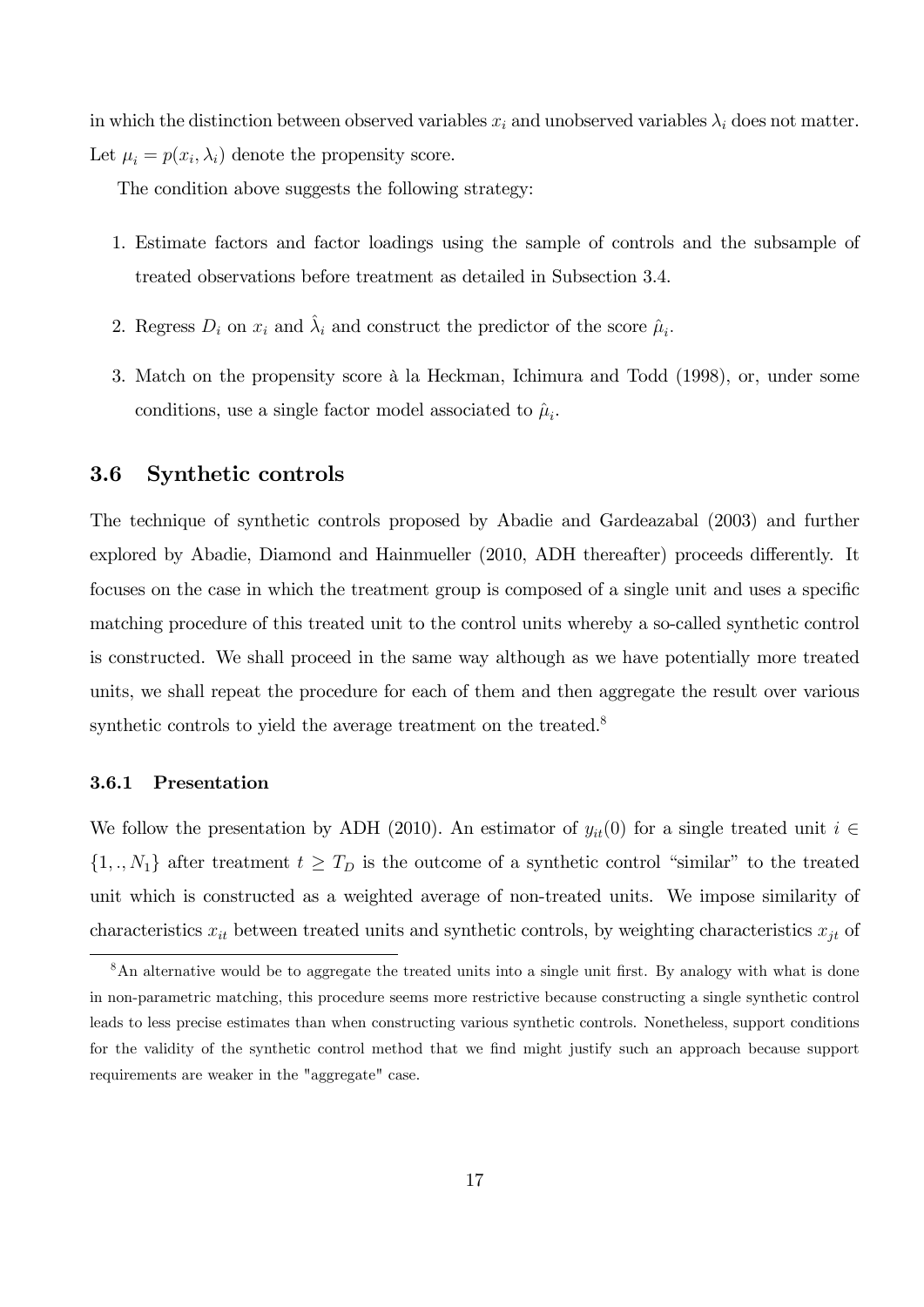control units,  $j \in \{N_1 + 1, \ldots, N\}$  in such a way that

$$
\sum_{j=N_1+1}^{N} \omega_j^{(i)} x_{jt} = x_{it} \text{ for } t = 1,.,T
$$
 (22)

where  $\omega_i^{(i)}$ (i) is the weight of unit j in the synthetic control (such that  $\omega_j^{(i)} \geq 0$  and  $\sum_{j=1}^N$  $j = N_1 + 1$  $\omega_j^{(i)}=1).$ Similarity between pretreatment outcomes is also imposed in ADH (2010):

$$
\sum_{j=N_1+1}^{N} \omega_j^{(i)} y_j^{(k)} = y_i^{(k)} \tag{23}
$$

where  $y_j^{(k)} =$  $T_{D-1}$  $\sum_{t=1} k_t y_{jt}$  is a weighted average of pretreatment outcomes in which  $k = (k_1, \ldots, k_{T_D-1})$ are weights differing across periods  $(y_i^{(k)})$  $i^{(k)}$  for the treated unit is defined similarly). A set of such pretreatment outcome summaries can be generated using various vectors of weights,  $k$ . Nevertheless, the most general setting is when we consider all pretreatment outcomes,  $y_{jt}$ , for  $t = 1, ..., T_D - 1$ . Indeed, taking linear combinations of pretreatment outcomes or considering the original ones is equivalent in this general formulation and we dispense with the construction of  $y_j^{(k)}$  $y_j^{(k)}$  and  $y_i^{(k)}$  $\binom{\kappa}{i}$ .

The average treatment on the treated for unit  $i$  is estimated as:

$$
\hat{\alpha}_i = \frac{1}{T - T_D + 1} \sum_{t \ge T_D} \left[ y_{it} - \sum_{j=N_1+1}^{N} \omega_j^{(i)} y_{jt} \right].
$$
\n(24)

In practice, one needs to determine the weights that allow us to construct the synthetic control. Weights should ensure that the synthetic control is as close as possible to the treated unit  $i$  and thus that conditions (22) and (23) are verified. Denote  $z_j = (y_{j1},..,y_{j,T_D-1}, x_{j1},..,x_{jT})'$  (resp.  $z_i$ ) the list of variables over which the synthetic control is constructed (i.e. pretreatment outcomes and exogenous variables). Weights are computed using the following minimization program:

$$
\lim_{\omega_j^{(i)} \mid \omega_j^{(i)} \ge 0, \sum\limits_{j=N_1+1}^N \omega_j^{(i)} = 1} \left( \sum\limits_{j=N_1+1}^N \omega_j^{(i)} z_j - z_i \right)' M \left( \sum\limits_{j=N_1+1}^N \omega_j^{(i)} z_j - z_i \right) \tag{25}
$$

in which M is a weighting matrix.<sup>9</sup> Note that the resulting weight  $\omega^{(i)}$  is a fonction of the data  $(z_i, z_{N_1+1}, ., z_N)$ .

 $9M$  can be chosen in various ways (see Abadie et al, 2010, for some guidance). In our case we set M to the identity matrix.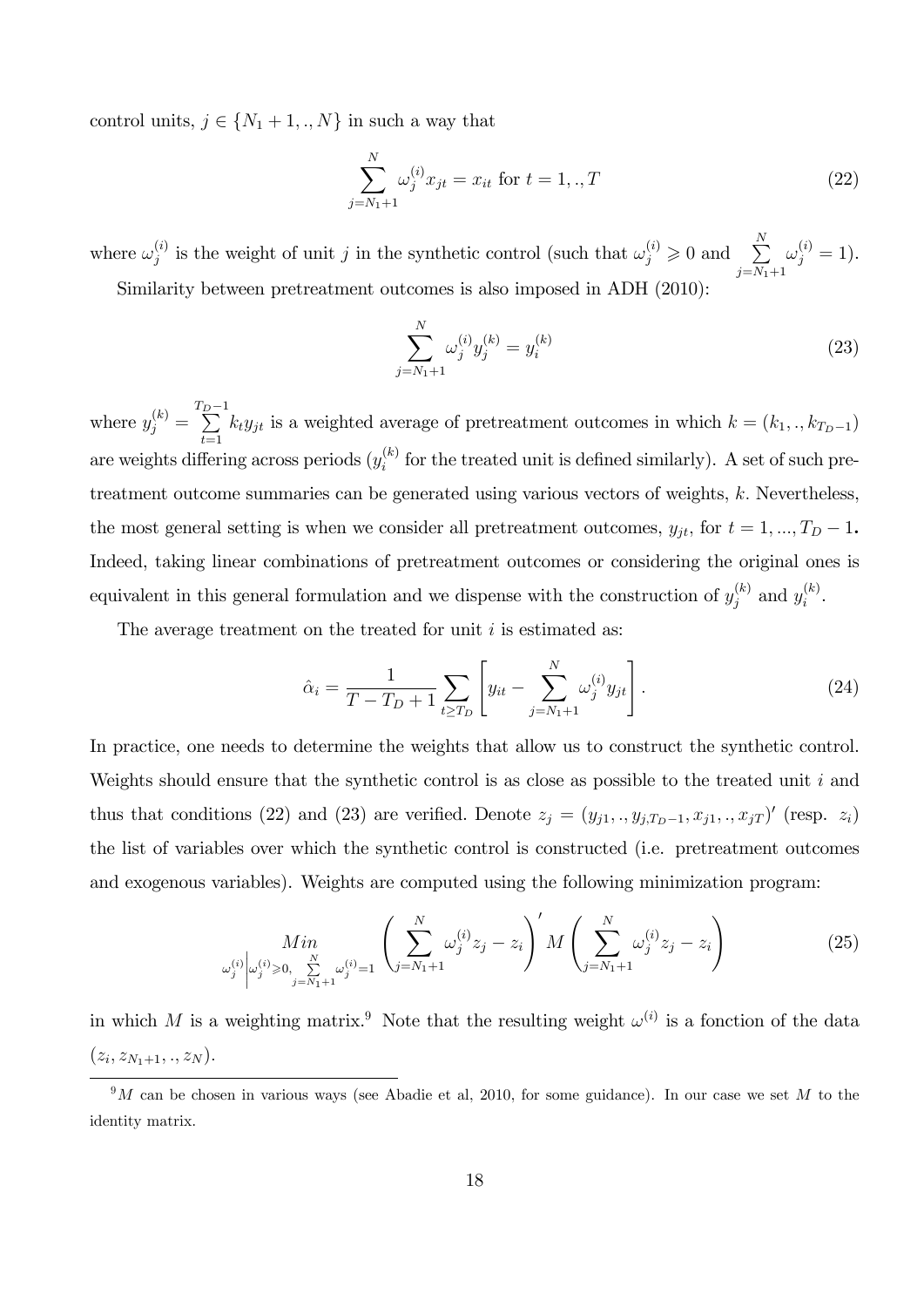#### 3.6.2 Synthetic controls and interactive effects

We now describe this procedure in an interactive effect model as first suggested by AHD (2010). Nonetheless, we show that the absence of bias implies constraints on the supports of the factor loadings and of exogenous variables and is related to the developments in Section 3.2 above.

To proceed, we need to introduce additional notations. Our linear factor model can be written at each time period as:

$$
Y_t(0) = \beta' X'_t + f'_t \Lambda_U + \varepsilon_t \quad \text{for the untreated},
$$
  

$$
y_{it}(0) = \beta' x'_{it} + f'_t \lambda_i + \varepsilon_{it} \quad \text{for each treated individual}
$$
 (26)

where  $\Lambda_U = (\lambda_{N_1+1}, ..., \lambda_N)$  is  $(L, N - N_1)$  and  $f_t$  is a L column vector. Similarly,  $Y_t(0)$  and  $\varepsilon_t$ are  $(N - N_1)$  row vectors and  $X_t$  is a  $(N - N_1, K)$  matrix.

As weights  $\omega^{(i)} = \left(\omega_{N_1+1}^{(i)}, ..., \omega_{N}^{(i)}\right)$ N ) are obtained by equation  $(25)$ , we have:

$$
\begin{cases}\n y_{it}(0) = Y_t(0) \omega^{(i)} + \eta_{it} \text{ for } t < T_D, \\
x'_{it} = X'_t \omega^{(i)} + \eta_{itX} \text{ for } t = 1, ..., T\n\end{cases}
$$
\n(27)

Note that the construction of the synthetic control by equation (27) is allowed to be imperfectly achieved and the discrepancy is captured by the terms  $\eta_{it}$  and  $\eta_{itX}$ . We thus acknowledge that characteristics of the treated unit,  $z_i = (y_{i1}, \ldots, y_{i,T_D-1}, x_{i1}, \ldots, x_{iT})'$ , might not belong to the cone  $C_U$  generated by the characteristics of control units. First, there are small sample issues when the number of pre-treatment periods,  $T_D - 1$ , and of covariates, KT, is larger than the number of untreated units,  $N - N_1$ . In other words, cone  $C_U$  lies in a space whose dimension is lower than the number of vector components,  $T_D - 1 + KT$  . Second and more importantly, even if  $T_D - 1 + KT < N - N_1$ , vector  $z_i$  might not belong to this cone because supports of characteristics for treated and control units differ. Terms  $\eta_{it}$  and  $\eta_{itX}$  capture this discrepancy.

We now analyze what consequences this construction has on the estimation of the treatment effect. The estimated treatment effect given by equation  $(24)$  is a function of

$$
y_{it} - \sum_{j=N_1+1}^{N} \omega_j^{(i)} y_{jt} = y_{it}(1) - Y_t(0) \omega^{(i)} = \alpha_{it} + y_{it}(0) - Y_t(0) \omega^{(i)}
$$
  
=  $\alpha_{it} + \eta_{it}$ ,

in which we have extended definition (27) to all  $t \geq T_D$ . The absence of bias of the LHS estimate with respect to  $E(\alpha_{it})$  can thus be written as  $E(\eta_{it}) = 0$ . To write this condition as a function of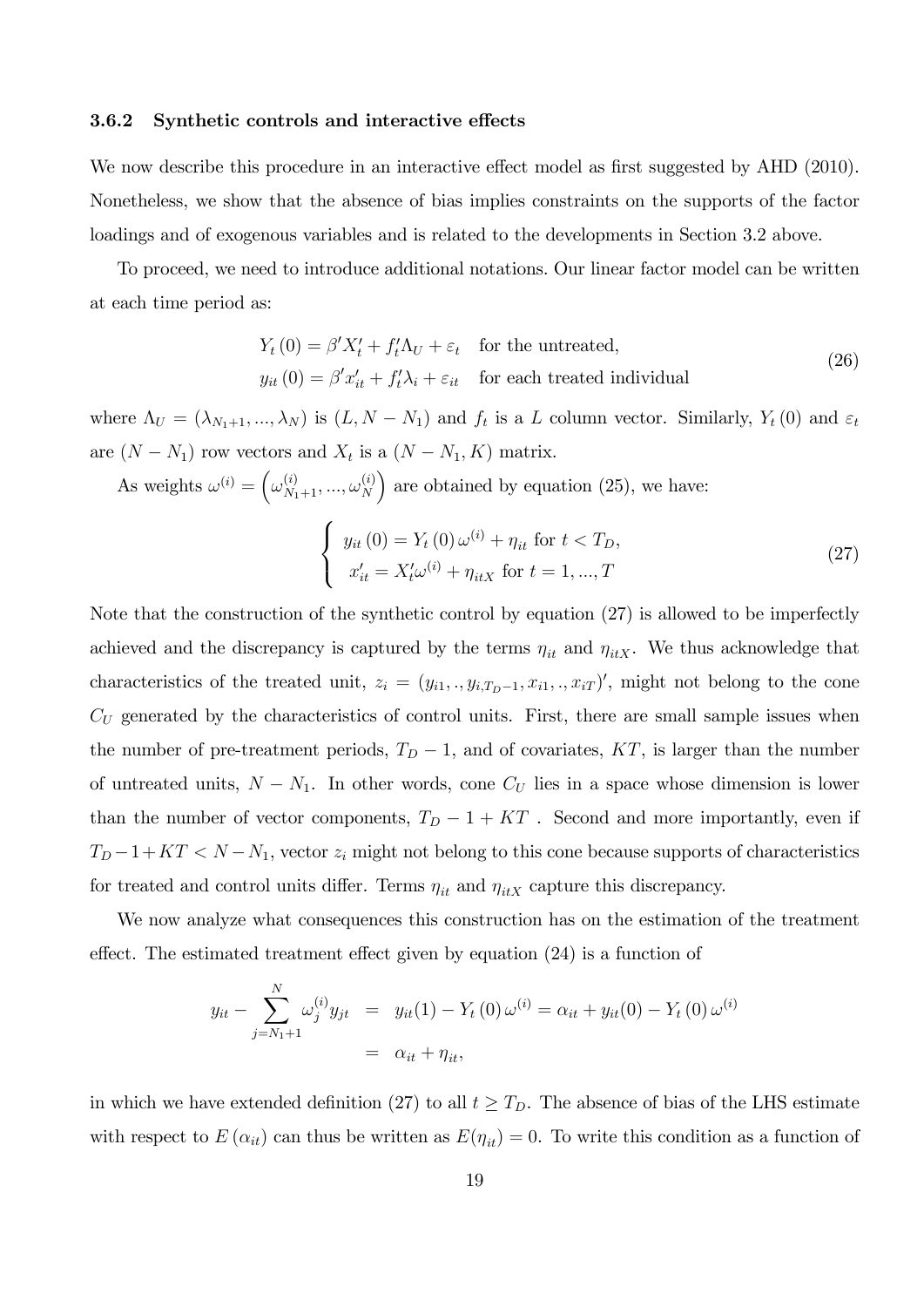primitives, we need to replace dependent variables by their values in the model described by (26). This delivers:

$$
\eta_{it} = y_{it}(0) - Y_t(0) \omega^{(i)} = \beta' x'_{it} + f'_t \lambda_i + \varepsilon_{it} - (\beta' X'_t + f'_t \lambda_U + \varepsilon_t) \omega^{(i)},
$$
  

$$
= \beta' (x'_{it} - X'_t \omega^{(i)}) + f'_t (\lambda_i - \Lambda_U \omega^{(i)}) + \varepsilon_{it} - \varepsilon_t \omega^{(i)}.
$$

Considering that  $\beta$  and  $f_t$  are fixed and taking expectations yields:

$$
E(\eta_{it}) = \beta' E(x'_{it} - X'_{t} \omega^{(i)}) + f'_{t} E(\lambda_{i} - \Lambda_{U} \omega^{(i)}) + E(\varepsilon_{it} - \varepsilon_{t} \omega^{(i)}),
$$
  

$$
\simeq \beta' E(x'_{it} - X'_{t} \omega^{(i)}) + f'_{t} E(\lambda_{i} - \Lambda_{U} \omega^{(i)}),
$$

in which we have used the result derived by ADH (2010) that  $E(\varepsilon_{it} - \varepsilon_t \omega^{(i)})$  tends to 0 when the number of pretreatment periods  $T_D$  tends to  $\infty$ .<sup>10</sup> This expression should be true for any value of  $\beta$  and  $f_t$  and the absence of bias thus implies that:

$$
E(x'_{it} - X'_{t}\omega^{(i)}) = 0
$$
 and  $E(\lambda_i - \Lambda_U\omega^{(i)}) = 0.$  (28)

A sufficient condition is established in Appendix B:

Lemma 2 If the support of exogenous variables and factor loadings of the treated units is a subset of the support of exogenous variables and factor loadings of the non treated units and this latter set is convex and bounded then condition (28) is satisfied at the limit when  $N - N_1 \rightarrow \infty$ .

We call this case the *interpolation* case and this relates to the familiar support condition in the treatment effect literature and to the domination relationship between probability measures in the treated and control groups seen in equation (8) above.

If this property is not true, the synthetic control method is based on extrapolation since it consists in projecting  $\lambda_i$  and  $x_{it}$  onto a cone to which they do not belong and this generates a bias. For instance, to compute the distance between  $\lambda_i$  and the convex cone conv  $(\Lambda_U)$ , we could use the support function (see Rockafellar, 1970) and show that:

$$
d(\lambda_i, conv(\Lambda_U)) = \inf_{q \in \mathbb{R}^L} \left[ \max_{j \in \{N_1 + 1, ..., N\}} (q'\lambda_j) - q'\lambda_i \right]
$$

in which  $\lambda_j$  is the j-th column of  $\Lambda_U$ . Statistical methods to deal with inference in this setting could be derived from recent work by Chernozhukov, Lee and Rosen (2013) but this is out of the scope of this paper.

<sup>&</sup>lt;sup>10</sup>The main difficulty there is to take into account that  $\omega$  is a random function of  $z_i$  and  $z_j$ .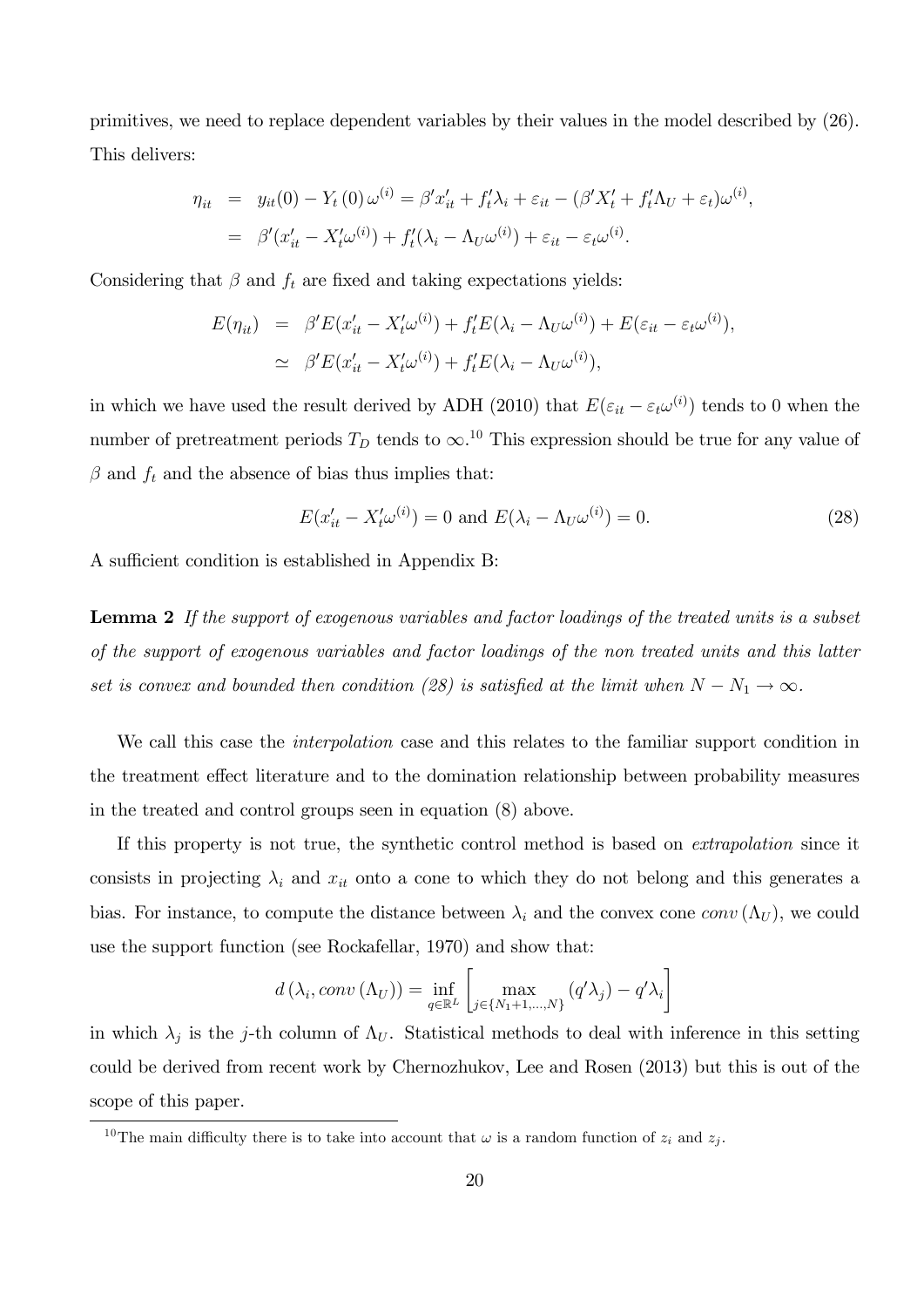#### 3.6.3 Constraints on linear factor models

The conditions of interpolation implies constraints on the linear factor model that can be imposed when estimating the parameters involved in (20). They are developed in Appendix A.2.

# 4 Monte Carlo experiments

#### 4.1 The set-up

The data generating process is supposed to be given by a linear factor model:

$$
y_{it} = \alpha_i I_t D_i + f'_t \lambda_i + \varepsilon_{it}
$$

in which the treatment effect,  $\alpha_i$ , is homogeneous or heterogenous across local units (but not time for simplicity) and the number of factors L is variable. Residuals  $\varepsilon_{it}$  are supposed to be independently and identically distributed. We always include additive individual and time effects, i.e.  $\lambda_i = (\lambda_{i1}, 1, \lambda_{i2}, ...)$  and  $f_t = (1, f_{t1}, f_{t2}...)'$  as most economic applications would require. We did not include any other explanatory variables than the treatment variable itself.

The data generating process is constructed around a baseline experiment and several alternative experiments departing from the baseline in different dimensions such as the distribution of residuals, the number of local units and periods, the correlation of treatment assignment and factor loadings, the structure of factors, the support of factor loadings and the heterogeneity of the treatment effect,  $\alpha_i$ . Experiments are described in detail below. The Monte Carlo aspect of each experiment is given by drawing new values of  $\{\varepsilon_{it}\}_{i=1,..,N,t=1,..,T}$  only and the number of replications is set to 1000.

In the baseline, individual and period shocks  $\varepsilon_{it}$  are drawn in a zero-mean and unit-variance normal distribution and we experiment an alternative in which shocks are drawn in a uniform distribution  $[-\sqrt{3}, \sqrt{3}]$ , the bounds being chosen to get a zero mean and a unit variance.

The numbers of treated units,  $N_1$  (resp. total,  $N$ ) and the numbers of periods before treatment,  $T_D$ , (resp. total, T) as well as the number of factors L are fixed at relatively small values in line with our empirical application developed in the next section and more generally with data used in the evaluation of regional policies. In the baseline experiment, we fix  $(N_1, N) = (13, 143)$ ,  $(T_D, T) = (8, 20)$  and  $L = 3$  (including one additive factor). We also experiment with  $(N_1, N) =$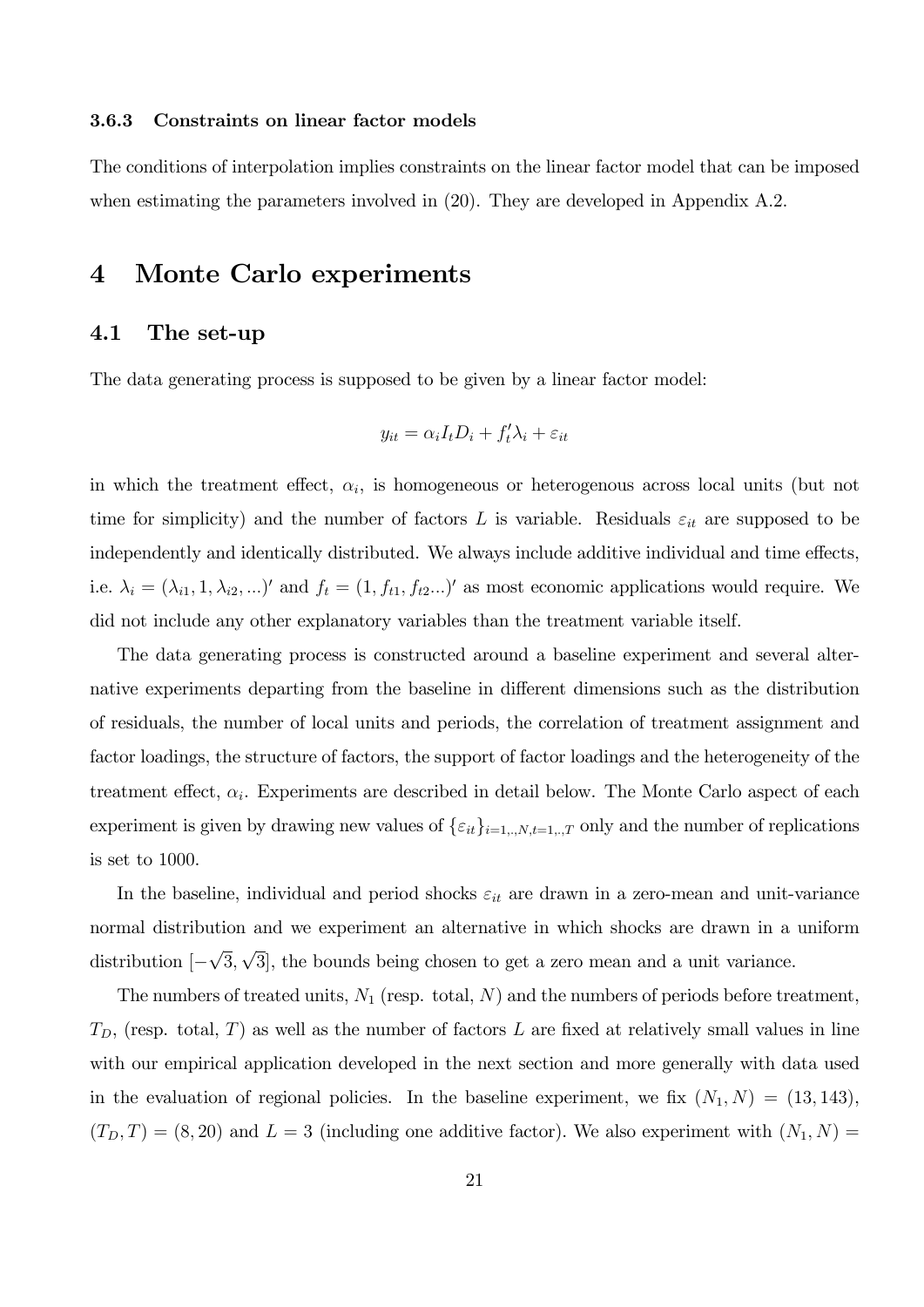$(25, 275), (T_D, T) = (4, 10)$  and L varying in the set  $\{2, 4, 5, 6\}.$ 

The values of factors  $f_t$  and factor loadings,  $\lambda_i$  are drawn once and for all in each experiment. Factors,  $f_t$ , for  $t = 1, ., T$ , are drawn in a uniform distribution on [0,1] (except the first factor which is constrained to be equal to 1). Alternatively, we also experiment in having the second factor in  $f_t$  given by a.  $\sin(180 \cdot t/T)$  with  $a > 0$  large enough.

The support of factor loadings,  $\lambda_i$ , is the same for treated units as for untreated units in our baseline experiment. They are drawn in a uniform distribution on [0; 1] (except the second factor loading which is constrained to be equal to 1). In an alternative experiment, we construct overlapping supports for treated and untreated units. This is achieved by shifting the support of factor loadings of treated units by :5 or equivalently by adding :5 to draws. In another experiment, supports of treated and untreated units are disjoint by shifting the support of treated units by 1. Because the original support is  $[0, 1]$ , this means that the intersection of the supports of treated and non-treated units is now reduced to a point. Note that adding :5 (resp. 1) to draws of treated units creates a correlation between factor loadings and the treatment dummy  $D_i$  equal to :446  $(resp. .706).$ 

The treatment effect is constant,  $\alpha_i = \alpha$ , in our baseline experiment while in alternative experiments, the treatment effect is correlated with the second individual factor, the first factor loading,  $\lambda_{i1}$  being the standard linear fixed effect. The heterogenous treatment parameter is thus written as  $\alpha_i = \alpha + r$ .  $\left(\lambda_{i2} - \frac{1}{N}\right)$  $N_1$  $\boldsymbol{\nabla}^{N_1}$  $\binom{N_1}{i=1} \lambda_{i2}$ . This specific form is retained to make sure that the average treatment on the treated is equal to  $\alpha$  by construction as we have:  $\frac{1}{N_1}$  $\boldsymbol{\nabla}^{N_1}$  $\sum_{i=1}^{\infty} \alpha_i = \alpha.$ In practice, we fix  $\alpha = 0.3$  which is a value close to ten times the one obtained in our empirical application, and  $r = 1$ .

We evaluate six estimation methods:

1. A direct approach using pretreatment period observations for control and treated units and post-treatment periods for the non treated only to estimate factors  $f_t$  and  $\lambda_i$  in the equation:

$$
y_{it}(0) = f'_t \lambda_i + \varepsilon_{it} \tag{29}
$$

as in Section 3.4. The estimation procedure follows Baiís method and is based on an EM algorithm which is detailed in Appendix A.2. A parameter estimate of  $\alpha$  is then recovered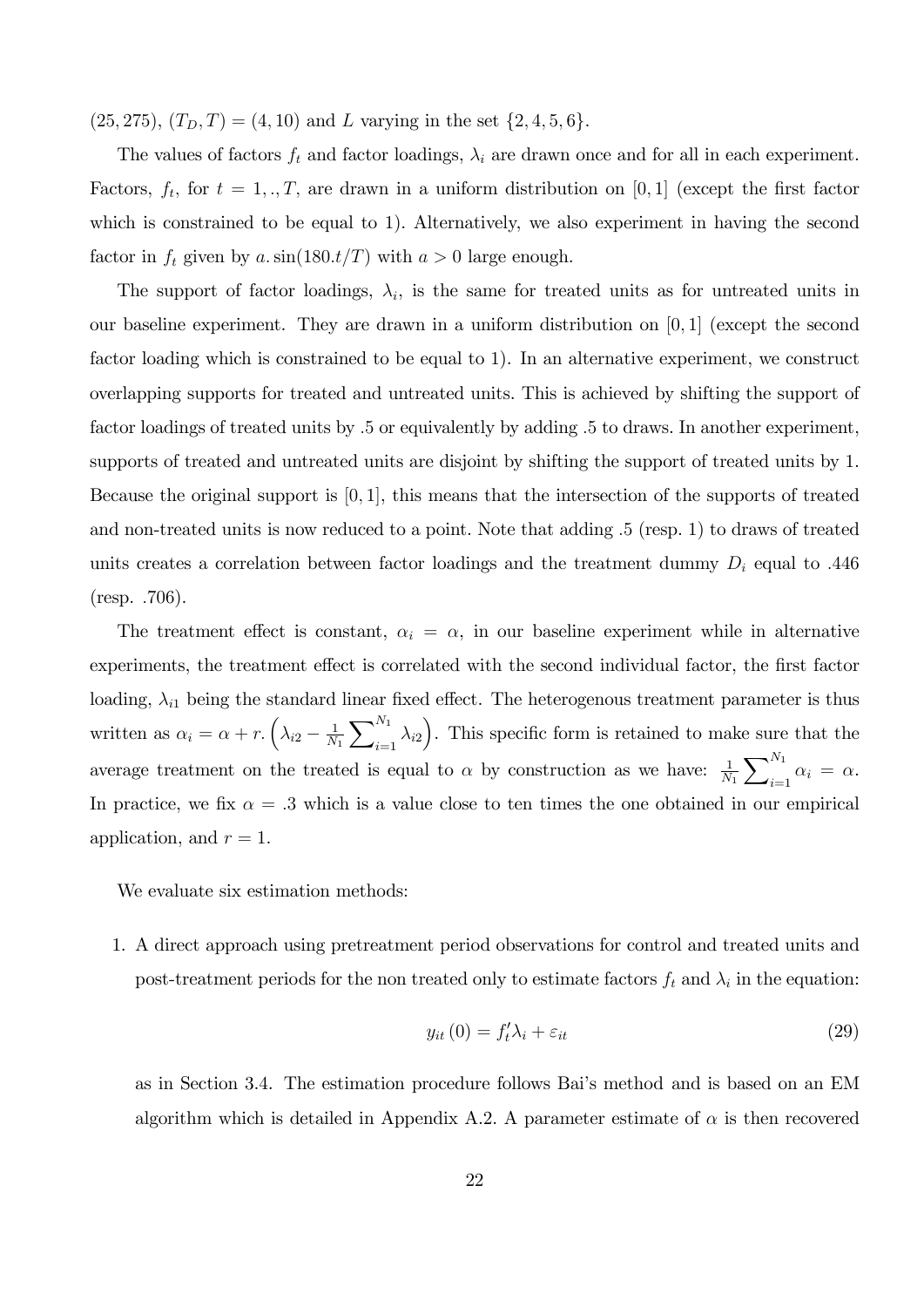from equation (21) replacing the right-hand side quantities by their empirical counterparts. This estimator is labelled "Interactive effects, counterfactual".

2. An approach whereby we estimate parameter  $\alpha$  applying Bai's method to the linear model in which a treatment dummy is the only regressor:

$$
Y_{it} = \alpha I_t D_i + f'_t \lambda_i + \varepsilon_{it}
$$

as in Section 3.3. The resulting estimator is labelled "Interactive effects, treatment dummy".

3. A matching approach (Subsection 3.5) by which equation  $(29)$  is first estimated as in the first estimation method. This yields estimates of  $\lambda_i$  from which a propensity score discriminating treated and untreated units is computed. We use a logit specification for the score and construct the counterfactual outcome in the treated group in the absence of treatment at periods  $t \geq T_D$  using the kernel method proposed by Heckman, Ichimura and Todd (1998). If we denote the score predicted by the logit model by  $\hat{\mu}_i$ , the counterfactual of the outcome for a given treated local unit  $i$  at a given post-treatment period is constructed as:

$$
\widehat{E}(y_{it}(0) | D_i = 1) = \sum_{j=N_1+1}^{N} K_h(\hat{\mu}_i - \hat{\mu}_j) y_{jt} / \sum_{j=N_1+1}^{N} K_h(\hat{\mu}_i - \hat{\mu}_j) \text{ for } t \ge T_D
$$

where  $K_h(\cdot)$  is a normal kernel whose bandwidth is chosen using a rule of thumb (Silverman, 1986). An estimator of the average treatment on the treated is the average of  $y_{it} - \widehat{E}(y_{it} (0))|D_i = 1$  over the population of treated local units for dates  $t \geq T_D$ . The resulting estimator is labelled "Interactive effects, matching".

- 4. An approach similar to "Interactive effects, counterfactual" in which we impose the constraint  $\lambda_i = \Lambda_U \omega^{(i)}$  for any unit i when estimating (29).  $\Lambda_U$  is the  $L \times (N - N_1)$  matrix comprising untreated factor loadings and  $\omega^{(i)}$  are weights obtained in the synthetic control method. The estimation method is detailed in Appendix A.2 and the estimator of  $\alpha$  is recovered from (21) replacing right-hand side quantities by their empirical counterpart. This estimator is labelled "Interactive effects, constrained".
- 5. The synthetic control approach (Subsection 3.6) whereby the average treatment on the treated is obtained by averaging equation (24) over the population of treated units. The resulting estimator is labelled "Synthetic controls".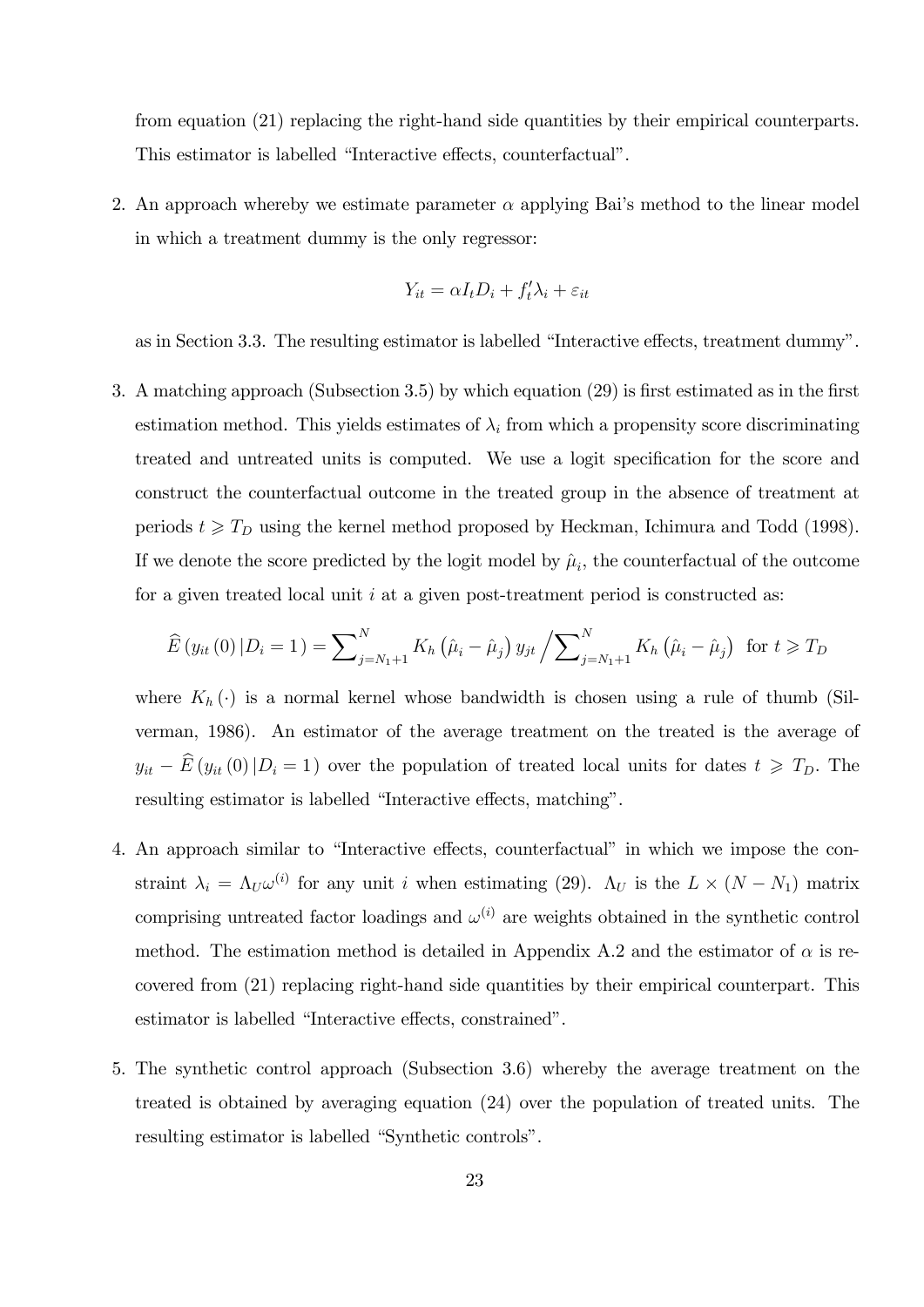6. A standard difference-in-differences approach whereby we compute the FGLS estimator taking into account the covariance matrix of residuals (written in first difference). Recent research presented in Brewer, Crossley and Joyce (2013) suggests that this is the appropriate procedure if assumptions underlying difference in differences are satisfied. The resulting estimator is labelled "Diff-in-diffs".

In our simulations, the number of iterations for Bai's method involved in methods  $(1)$  to  $(4)$ is fixed to 20, and the number of iterations for the EM algorithm involved in method  $(1)$  and  $(4)$ is fixed to 1. When an estimation method using Bai's approach is implemented, we use the true number of factors.<sup>11</sup>

#### 4.2 Results

Our parameter of interest is  $\alpha$  and we report the empirical mean, median and standard error of each estimator for every Monte-Carlo experiment. Results in the baseline case are presented in column 1 of Table 1, and unsurprisingly, show that the estimated treatment parameter exhibits little bias for all methods controling for interactive factors: "Interactive effects, counterfactual", "Interactive effects, treatment dummy", "Interactive effects, matching", "Interactive effects, constrained" and "Synthetic controls". Similarly, the method of "Diff-in-diffs" is unbiased in spite of not accounting for interactive factors since factor loadings are orthogonal to the treatment indicator in the baseline experiment.

Interestingly, among methods allowing for interactive factors, those with constraints are the ones achieving the lowest standard errors ("Interactive effects, constrained" and "Synthetic controls") since using constraints that bind in the true model increases identification power. Note also that the standard error is larger when using the method "Interactive effects, counterfactual" than when using the method "Interactive effects, treatment dummy" as the structure of the true model after treatment in the treated group is not exploited. "Diff-in-diffs" standard errors lie between those values.

In Columns 2 and 3 of Table 1, we report results when shifting by :5 or 1 the support of individual factors for the treated. These shifts have two consequences. First, the validity conditions

<sup>&</sup>lt;sup>11</sup> Monte-Carlo simulations are implemented in R. Weights  $\omega^{(i)}$  in methods (4) and (5) are computed using the R procedure lsei and the minimization algorithm solve.QP.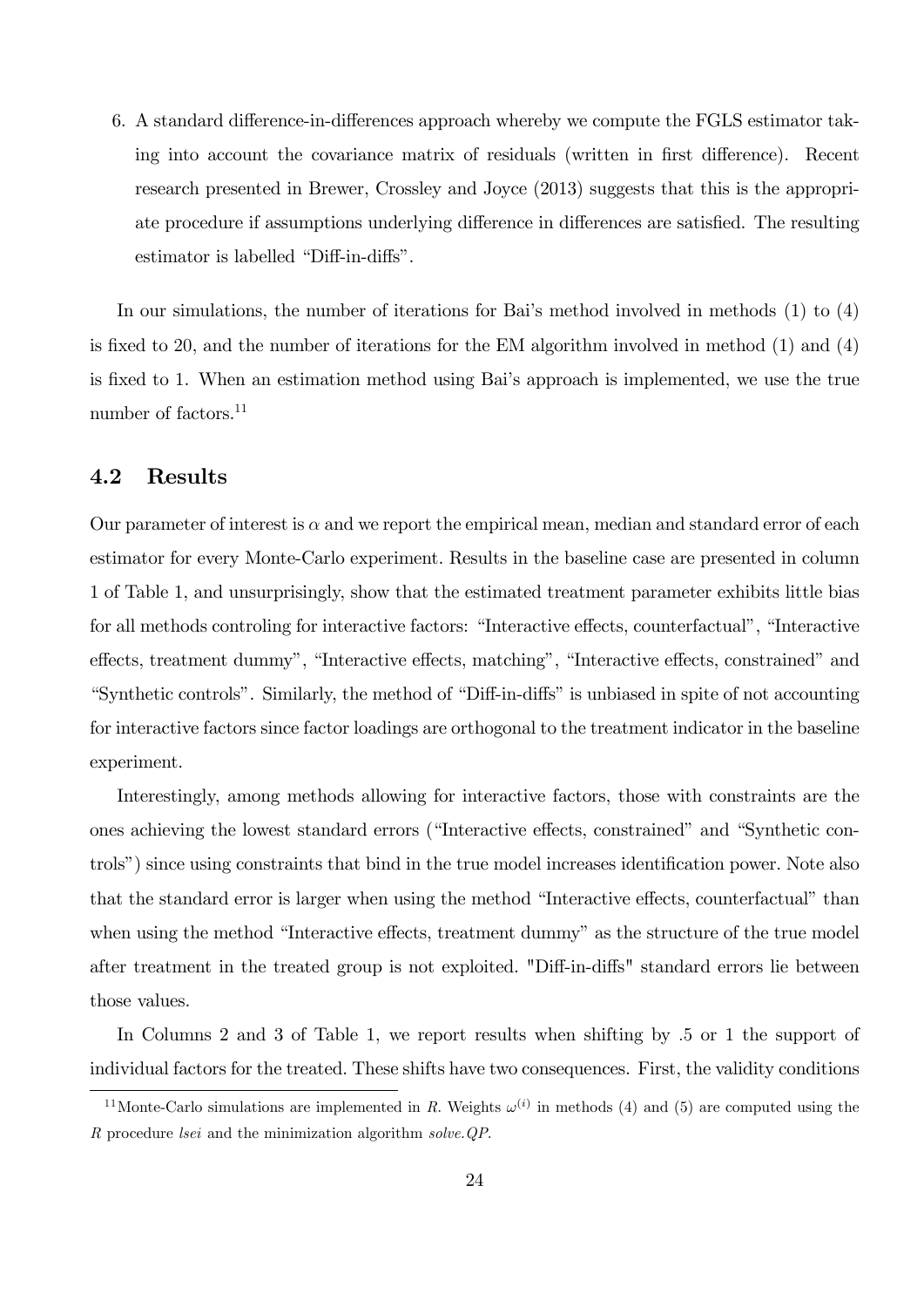are now violated for interactive effect estimation which uses support constraints ("Interactive effects, constrained") and for synthetic controls. Second, they make factor loadings correlated with the treatment dummy. Results show that all methods are severely biased except "Interactive" effects, counterfactual", "Interactive effects, treatment dummy" and more surprisingly "Diff-indiffs", a case which we investigate further below. The two first methods are designed to properly control for interactive effects and factor loadings whatever the assumption about supports or about correlations between factor loadings and treatment.

The method "Interactive effects, matching" does not work well because non-treated units close to treated units in the space of factor loadings are hard to find since the support for the treated has been shifted. As expected, the bias obtained for "Interactive effects, constrained" and "Synthetic controls" is large. These methods indeed impose that individual effects of treated units can be expressed as a linear combination of individual effects of non-treated units. These constraints are violated with a positive probability when the treated unit support is shifted by :5, and always violated when the support is shifted by 1.

#### $[Insert\ Table\ 1]$

To investigate further the cause of the surprising small bias of "Diff-in-diffs" in the previous Table, we modified the structure of factors in the experiment. The first factor in  $f_t$  is now given by 5. $\sin(180 \cdot t/T)$ . Table 2 shows that the "Diff-in-diffs" method can generate much larger biases in this alternative setting while biases of other methods remain the same. It is even the case that small sample biases of "Interactive effects, counterfactual", "Interactive effects, treatment dummy" become smaller in this alternative experiment.

### $[Insert\ Table\ 2]$

Results reported in Table 3 replicate the baseline experiment by drawing simulated residuals in a uniform distribution  $\left[-\right.$  $\sqrt{3}, \sqrt{3}$  instead of a normal distribution. Biases and standard errors are much smaller, yet all previous conclusions hold.

### $[Insert Table 3]$

We then make the number of factors vary between two and six (including individual and time additive effects) to assess to what extent the accuracy of estimates decreases with the number of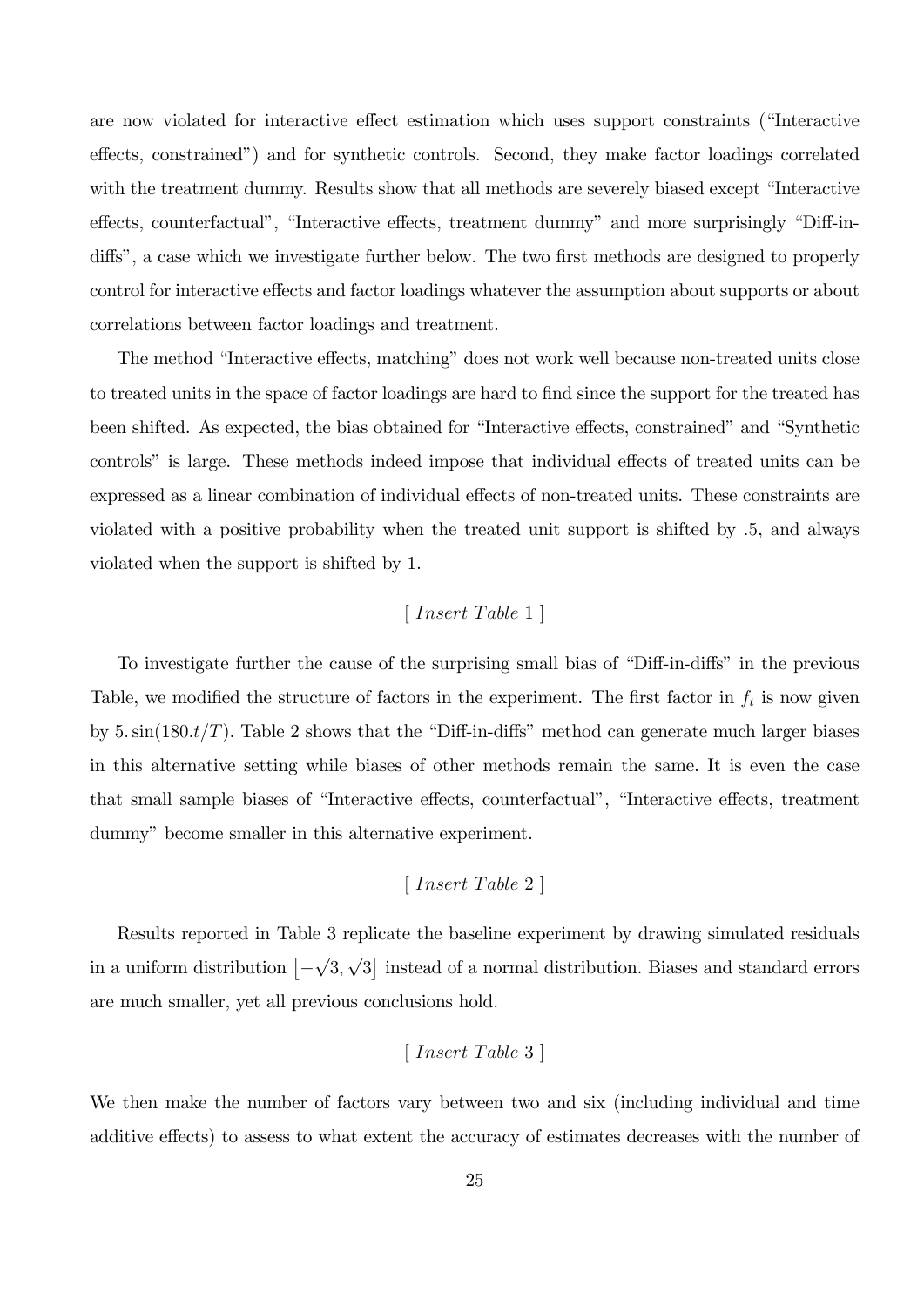factors. Results reported in Table 4 show that for the first three methods "Interactive effects, counterfactual", "Interactive effects, treatment dummy" and "Interactive effects, matching", the bias does not vary much and remains below 10%. Interestingly, whereas the standard error markedly increases with the number of factors for the method "Interactive effects, counterfactual", it increases much more slowly for the method "Interactive effects, treatment dummy". This occurs because factor loadings of the treated are estimated using pre-treatment periods only in the former case whereas in the latter case all periods contribute to the estimation of factor loadings. When using methods with constraints "Interactive effects, constrained" and "Synthetic controls", the bias can be larger than 10% but standard errors remain small. As in the baseline case, the bias of "Diff-in-diffs" is rather small although we know from the previous analysis that changing the structure of factors could make the bias larger.

#### $\lceil$  Insert Table 4  $\rceil$

We also experimented with shorter pre-treatment and post-treatment periods by fixing  $(T_D, T)$  =  $(4, 10)$ . Interestingly, results reported in Table 5 show that among methods taking into account interactive factors, the bias does not vary much except for the method "Interactive effects, counterfactual" for which it becomes close to  $100\%$ . This can be explained by the poor identification of the model since the specification includes three individual factors which are estimated from three pre-treatment periods only. Standard errors unsurprisingly decrease with sample size for all methods.

#### $[Insert\ Table\ 5]$

We also ran alternative simulations using data comprising a larger number of local units,  $(N_1, N - N_1) = (25, 250)$ . Results reported in Table 6 show that, among methods taking into account interactive factors, the bias is close to zero for the first three methods "Interactive effects, counterfactual", "Interactive effects, treatment dummy" and "Interactive effects, matching". The bias is larger for the methods "Interactive effects, constrained" and "Synthetic controls", but smaller for "Diff-in-diffs".

#### $[Insert\ Table\ 6]$

Finally, experiments in which treatments are heterogenous yield results close to those with homogenous treatments and to save space are not reported here.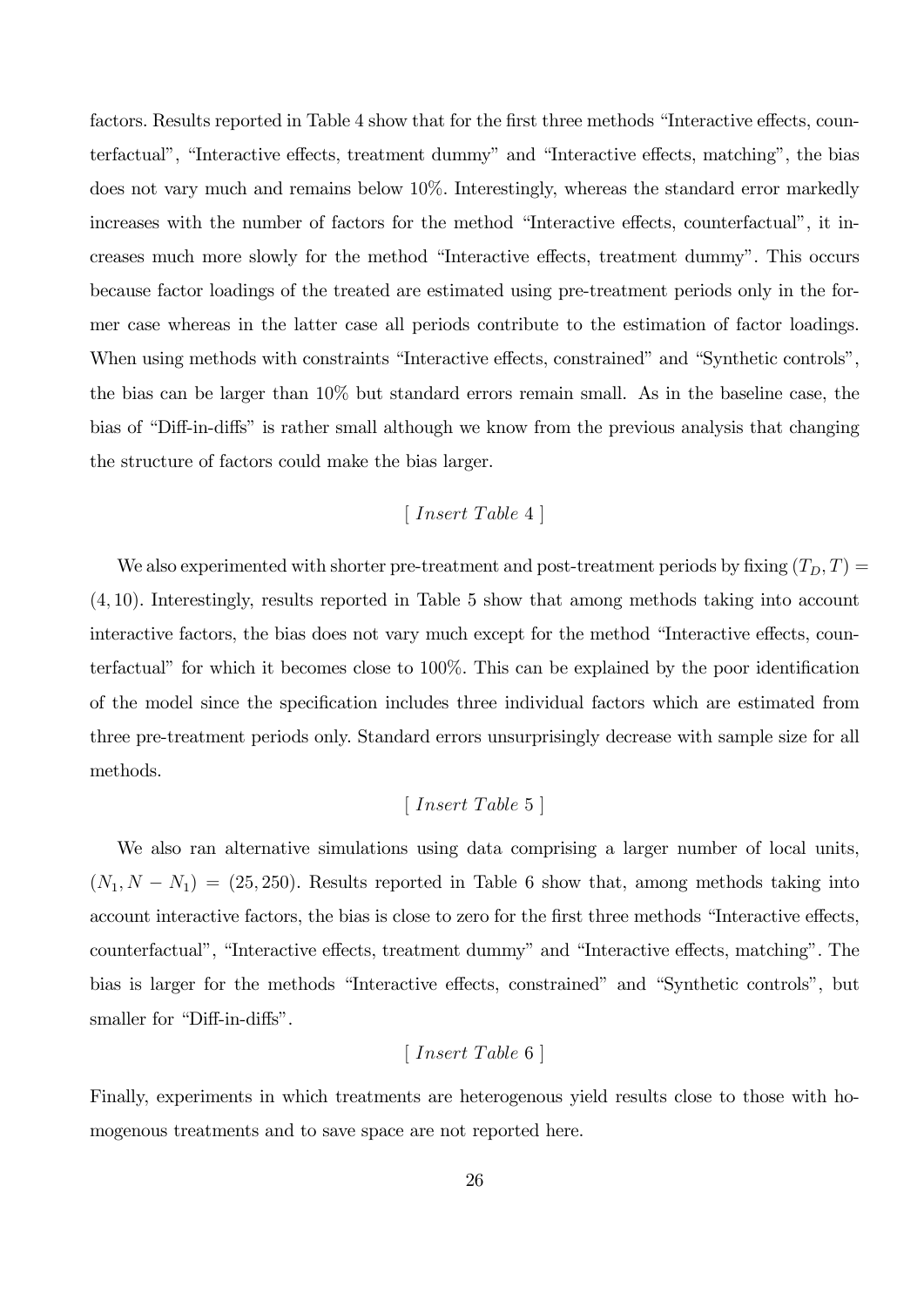There are two interesting conclusions in this analysis which bear upon our empirical application. First, the method of "Interactive effect, counterfactual" seems to be dominated in terms of bias and precision by the method "Interactive effect, treatment dummy" in all experiments and we shall thus retain only the second method. Second, the three methods "Interactive effects, matching", "Interactive effects, constrained" and "Synthetic controls" seem to behave similarly. Therefore, we shall retain only one method, synthetic controls, for our application.

# 5 Empirical Application

This application is motivated by the evaluation reported in Gobillon et al. (2012) of an enterprise zone program implemented in France on January 1, 1997.

A survey of enterprise zone programs in the US and the UK is presented in this article as well as many particulars that we do not have the space to develop here.<sup>12</sup> The fiscal incentives given by the program to enterprise zones were uniform across the country and consisted in a series of tax reliefs on property holding, corporate income, and above all on wages. The key measure was that Örms needed to hire at least 20% of their labor force locally (after the third worker hired) in order to be exempted from employers' contributions to the national health insurance and pension system. This is a significant tax exemption that represents around  $30\%$  of whole labor costs (gross wage). It is expected that this measure would affect labor demand for residents of these zones and decrease unemployment. This is why we analyzed the impact of such a program on unemployment entries and exits over this period.

We restrict our analysis to the Paris region in which 9 enterprise zones ("*Zones Franches* Urbaines") were created in 1997. Municipalities or groups of municipalities had to apply to the program and projects were selected taking into account their ranking given by a synthetic indicator. This indicator whose values have never been publicly released, aggregates five criteria: the population of the zone, its unemployment rate, the proportion of youngsters (less than 25 years old), the proportion of workers with no skill, and finally the income level in the municipality in which the enterprise zone would be located. An additional criterium is that the proposed zone should have at least 10,000 inhabitants. Nevertheless, the views of local and central government

 $12A$  data appendix in Section C completes this brief presentation.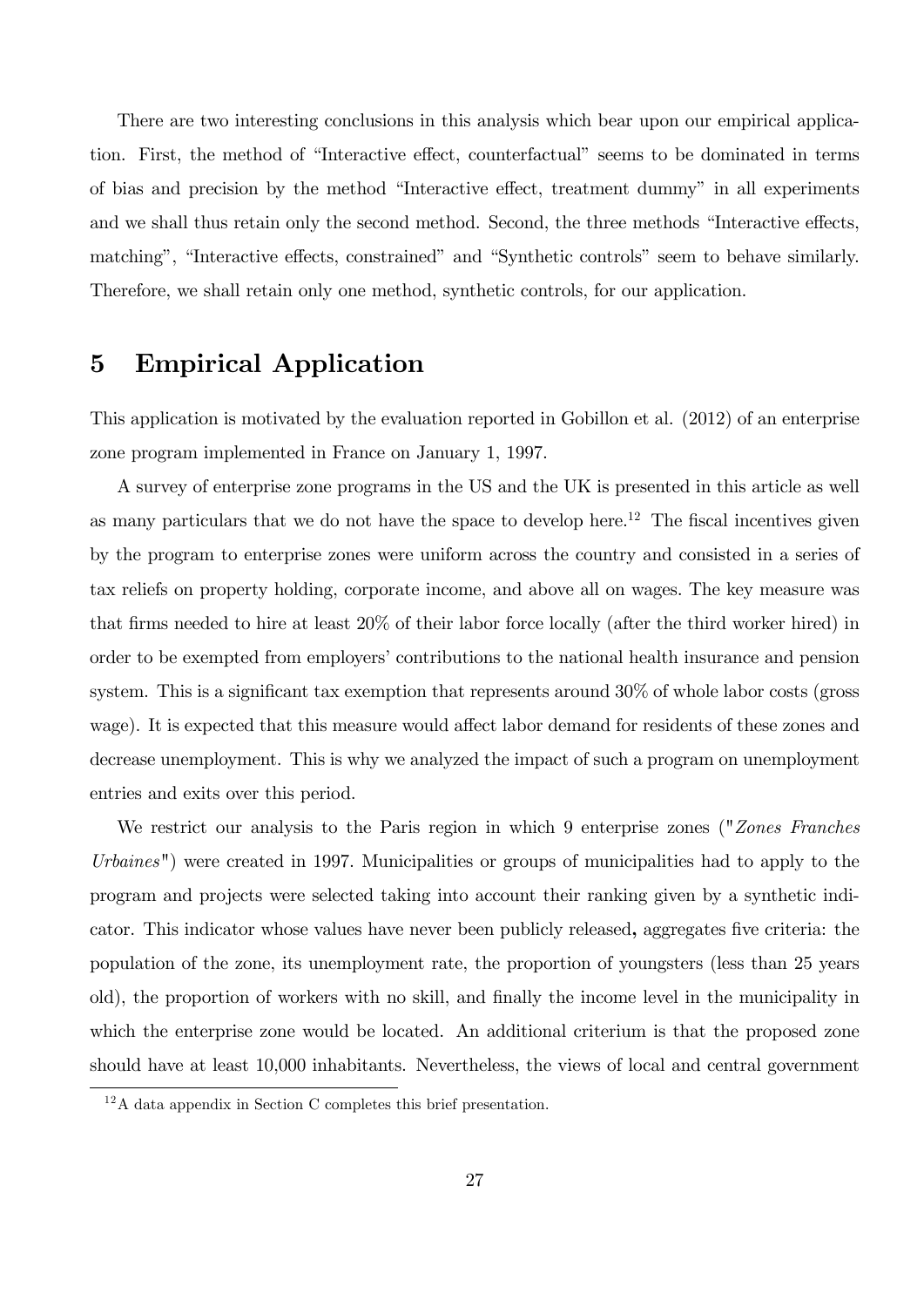representatives who intervened in the geographic delimitation of the zones also played a role in the selection process. It thus suggests that although the selection of treated areas should be conditioned on the criteria of the synthetic indicator, it is likely that there is sufficient variability in the selection process due to political tampering. In consequence, assumptions underlying matching estimates are not a priori invalid if observed heterogeneity is controled for. Indeed, the supports of the propensity score in treated and non treated municipalities largely overlap though there are some outliers (see Table B2 in the Appendix).

In Gobillon et al.  $(2012)$ , we provided evidence that controling for the effect of individual characteristics of the unemployed when studying unemployment exits only moderately affect the treatment evaluation. For the sake of simplicity, this is why we use raw data at the level of each municipality in the present empirical analysis. Furthermore, the destination after an unemployment exit, be it a job, non employment or unknown, is quite uncertain in the data since unemployment spell is often terminated because the unemployed worker is absent at a control. Many exits to a job might be hidden in the category "Absence at a control". The empirical contribution of our paper is that we investigate not only exits to a job as in Gobillon et al. (2012) but also unknown exits as well as entries into unemployment. More generally, we assess the robustness of the results when using estimation methods which deal with the presence of a larger set of unobserved heterogeneity terms than difference in differences.

#### 5.1 Data

We use the historical file of job applicants to the National Agency for Employment ( $Aqence$ Nationale pour l'Emploi" or ANPE hereafter) for the Paris region. This dataset covers the large majority of unemployment spells in the region given that registration with the national employment agency is a prerequisite for unemployed workers to claim unemployment benefits in France. We use a flow sample of unemployment spells which started between July 1989 and June 2003 and study exits from unemployment between January 1993 and June 2003. This period includes the implementation date of the enterprise zone program (January 1, 1997) and allows us to study the effect of enterprise zones not only in the short run but also in the medium run. These unemployment spells may end when the unemployed find a job, drop out of the labor force, leave unemployment for an unknown reason or when the spell is right censored.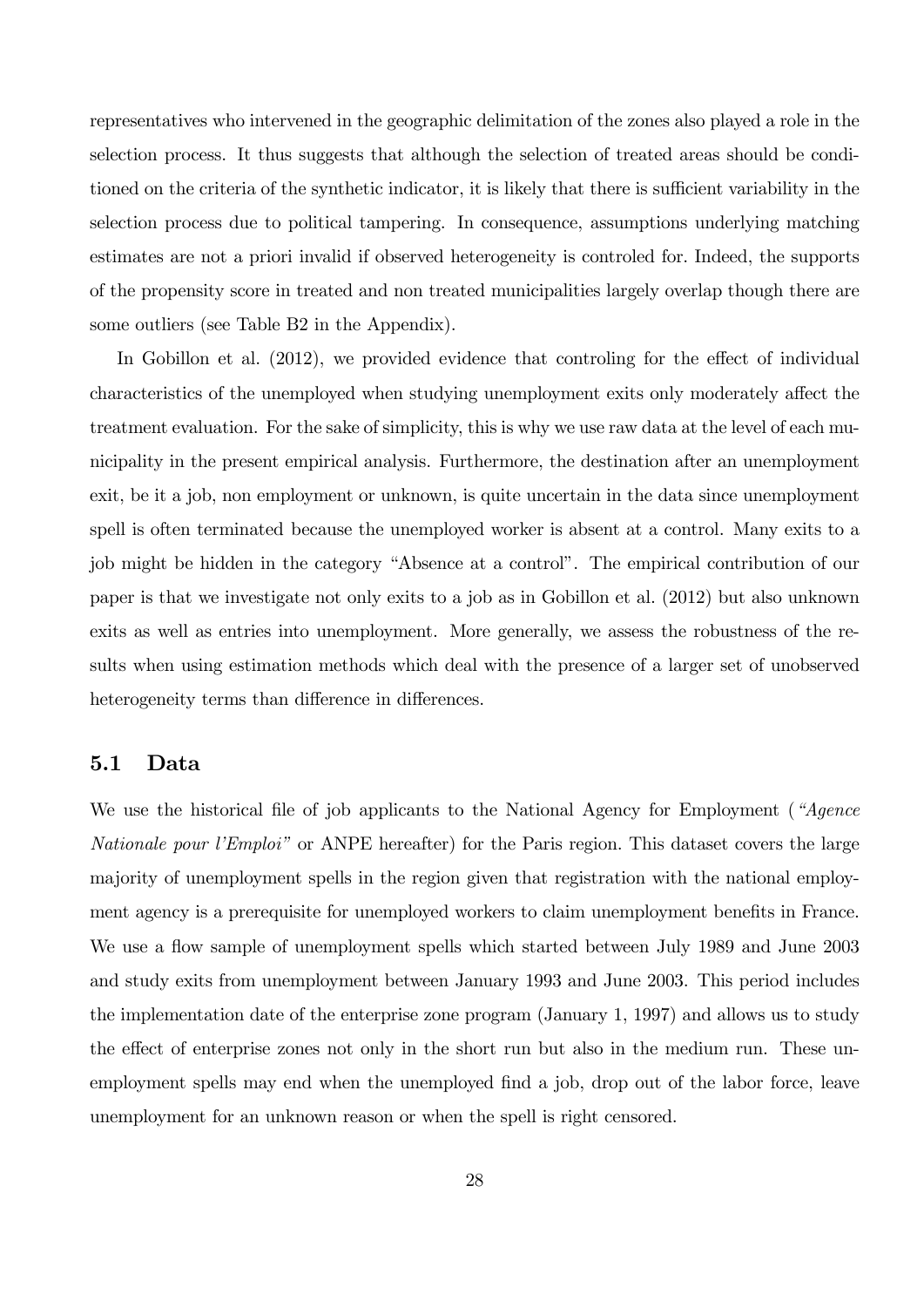Regarding the geographic scale of analysis, given that enterprise zones are clusters of a significant size within or across municipalities, it would be desirable to try to detect the effect of the policy at the level of an enterprise zone and comparable neighboring areas. Nevertheless, our data do not allow us to work at such a fine scale of disaggregation and we retain municipalities as our spatial units of analysis. Municipalities have on average twice the population of the enterprise zone they contain. In consequence, any effect at the municipality level measures the effect of local job creation net of within-municipality transfers.

The Paris metropolitan region on which we focus is inhabited by 10.9 million people and subdivided into 1,300 municipalities. We only use municipalities which have between 8,000 and 100,000 inhabitants as every municipality comprising an enterprise zone has a population within this range. Using propensity score estimation, we select control municipalities whose score is close to the support of the score for treated municipalities and this restricts further our working sample to 148 municipalities (135 controls and 13 treatments). On average, about 300 unemployed workers find a job each semester in each of those municipalities. In view of these figures, we chose semesters as our time intervals since using shorter periods would generate too much sampling variability.

Descriptive statistics relative to exits to a job, exits to non-employment, and exits for unknown reasons can be found in Appendix C.

#### 5.2 Results

In Table 7, we report estimation results of the enterprise zone treatment effect obtained with the most promising methods that were evaluated in the Monte Carlo experiments.<sup>13</sup> As explained at the end of the previous section, we use the interactive effect model with a treatment dummy and the synthetic control approach, and contrast them with the most popular method of difference in differences.

Standard errors of the "Interactive effect, treatment dummy" estimates are computed using independently and identically distributed disturbances, an assumption we justify below. More originally, we derive a confidence interval for the synthetic control estimate which, as far as we

 $13$ The only slight modification is that for the FGLS first difference estimate, the covariance matrix is kept general enough to allow for serial correlation of unknown form.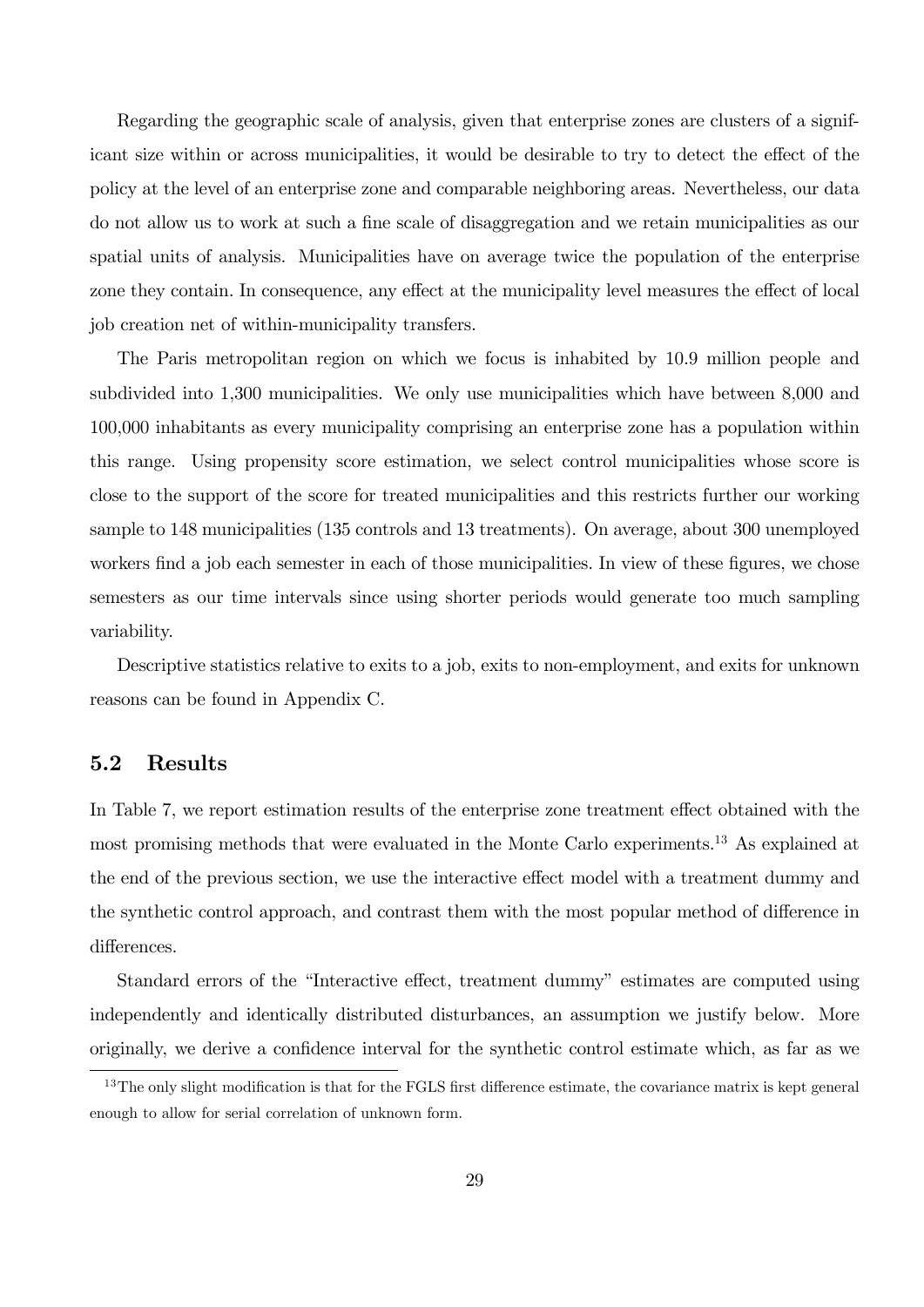know, has not been derived in the literature. We construct this confidence interval by inverting a test statistic whose distribution is obtained by using permutation between local units under the (admittedly strong) assumption of independently and identically distributed disturbances across local units.

The procedure is as follows. Set the treatment effect to  $\alpha_0$  and substract this value to post treatment outcomes of treated units. Next, draw 1000 times without replacement 13 units in the whole population (treated and controls) and consider them as the new treated units while the other 135 are the new controls. Construct synthetic controls in each sample and estimate treatment effects. Derive from the empirical distribution of estimates the p-value associated to the null hypothesis that the treatment parameter is equal to zero. Inverting this test for different values of  $\alpha_0$  yields the confidence interval that is reported in Table 7. In practice, we apply the procedure for a large range of values for  $\alpha_0$  around the estimated treatment effect. Bounds of the confidence interval at the 95% level are the values of  $\alpha_0$  at which the p-values are equal to 5%.

We analyze three outcomes at the level of municipalities constructed for each 6-month period between July 1993 and June 2003: exit from unemployment to a job, exit from unemployment for unknown reasons and entry into unemployment. The outcome describing unemployment exits (to a job or for unknown reasons) is deÖned as the logarithm of the ratio between the number of unemployed workers exiting during the period and the number of unemployed at risk at the beginning of the period. Entries are similarly defined. Table 7 reports results using our three estimation methods for each outcome.

Starting with exits to a job, we find a small positive and significant treatment effect using the interactive effect method in line with the "Diff-in-diffs" estimate and with the findings in Gobillon et al. (2012) in which we used difference in differences but with a more limited number of periods.<sup>14</sup> The size of the interactive effect estimate is slightly larger than the differencein-differences estimate and tends to increase with the number of factors that are included in the estimation. In contrast, the "Synthetic control" estimate is negative and surprisingly quite precisely estimated.

### $[Insert\ Table\ 7]$

In the Monte Carlo experiment, those differences were interpreted as an issue of disjoint sup-

 $14$ This was based on an analysis distinguishing short-run and long-run effects of the program.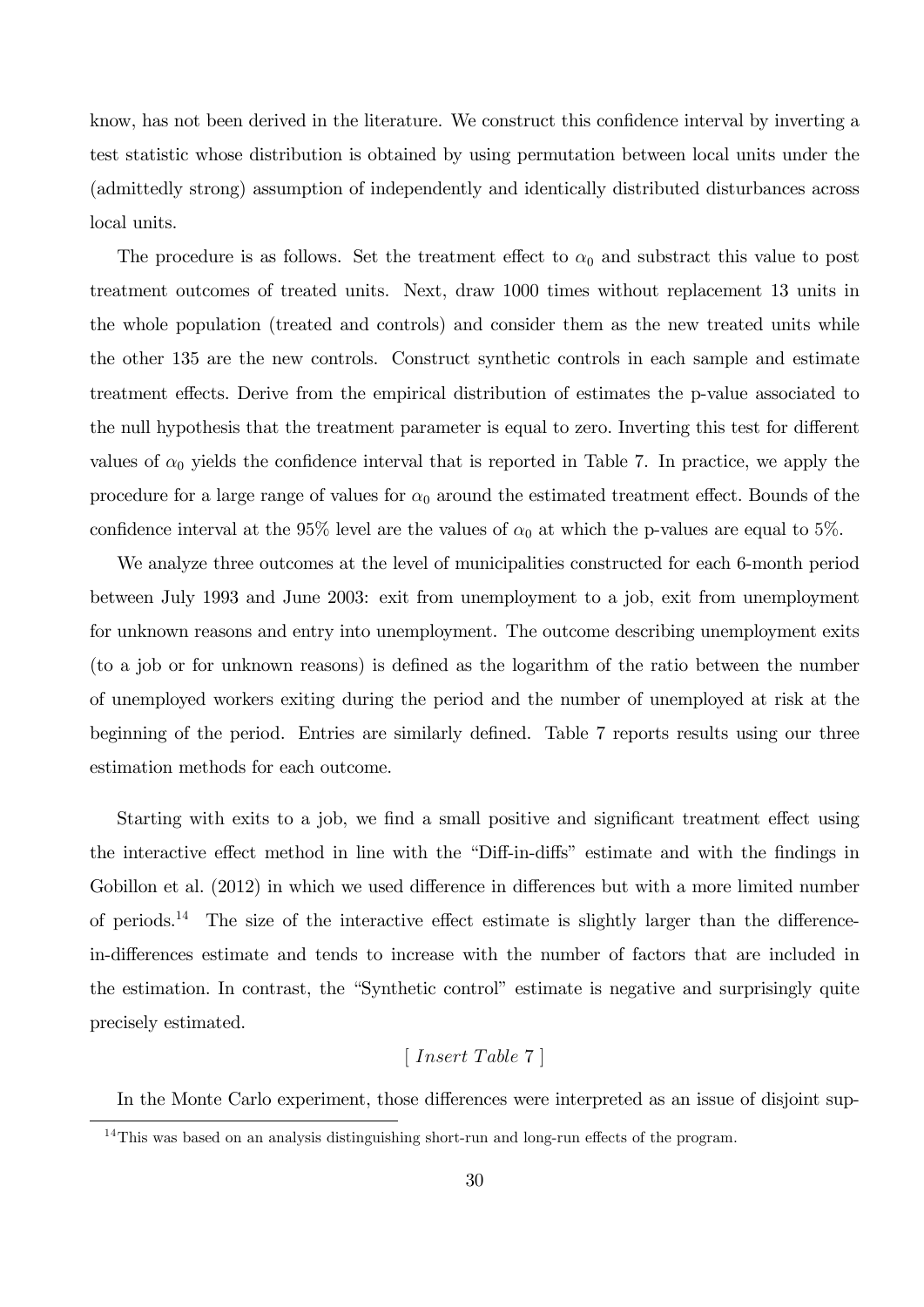ports. We plot in Figure 1, the additive local effect (i.e. the factor loading associated to the constant factor) and the multiplicative factor loading for each control unit (circle) and each treated unit (triangle) in the case where the model includes only two factors. This graph does not exhibit any evidence against the null hypothesis that the support of factor loadings for the treated units is included in the corresponding support for the controls. We tried to construct a test using permutation techniques (Good, 2005) and we failed to reject the null hypothesis of inclusion of the supports. In the absence of formal analyses of this test in the literature, we do not know however if this result is due to the low power of such a test.

#### $[Insert \ Figure\ 1]$

Another interpretation of the discrepancy between synthetic controls and interactive effects would come from the presence of serial correlation. When a local effect only is considered as in the difference-in-differences method, serial correlation is still substantial and the estimate of the autocorrelation of order 1 is around .35. In contrast, estimates of the serial correlation in the interactive effect model are close to zero. Factor models "exhaust" serial time dependence and this is also true for spatial dependence.<sup>15</sup> In contrast, we do not know much about the behavior of synthetic controls when serial correlation and spatial correlation are substantial. Interestingly, the within estimate without any correction for serial correlation is also on the negative side and close to the synthetic control estimate.

Results for other outcomes confirm the diagnostic that synthetic control estimates seem to have a different behavior than interactive effect and difference-in-differences estimates. While interactive effect estimates of the treatment effect are undistinguishable from zero when we analyze exits from unemployment for unknown reasons, difference in differences yield a positive but insignificant estimate and synthetic controls a positive and significant estimate. As we have reasons to believe that the treatment effect should be larger for the outcome recording exits to a job than for the outcome recording exits for unknown reasons, synthetic control estimates seem incoherent. Nonetheless, it is true that synthetic control and interactive effect estimates for the treatment

<sup>&</sup>lt;sup>15</sup>This result is obtained using a Moran test when the distance matrix is constructed using the reciprocal of the geographical distance. Other contiguity schemes (for instance, when using discrete distance matrices constructed using 5 and 10km thresholds) capture positive spatial correlations although they diminish with the number of factors.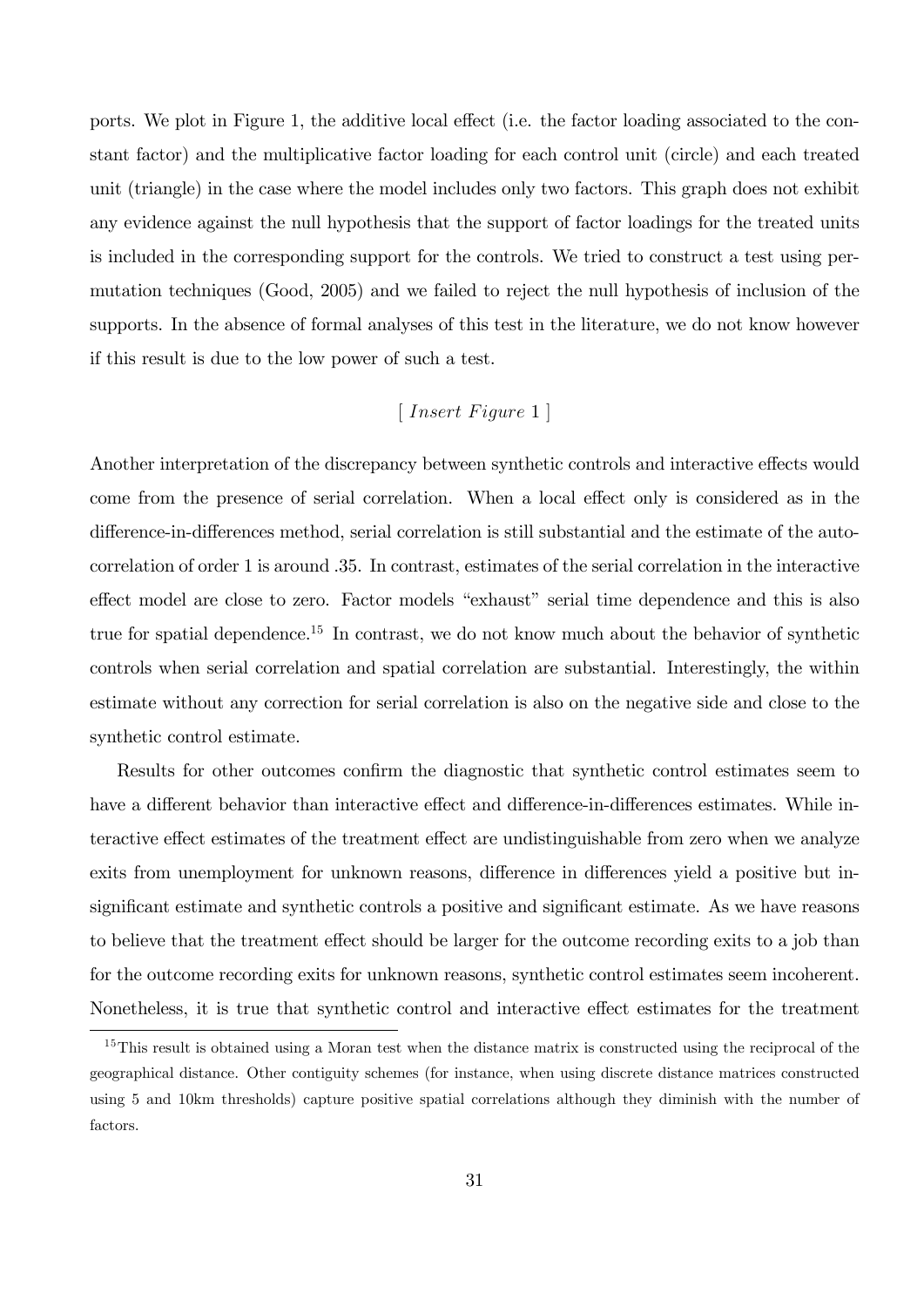effect on entries are very similar while difference-in-differences estimates seem too large.

As a robustness check, we report in Table 8 the treatment effect estimates when the propensity score is controlled for. In the interactive effect and difference-in-differences approaches, this is done by including among the regressors the propensity score interacted with a trend  $t/T$  to mimic the presence of the propensity score in levels in the first difference equation as in Gobillon et al. (2012). We also include the propensity score among variables used in the construction of synthetic controls. Results obtained using the method "Interactive effect, treatment dummy" are very close to those obtained in the baseline case except when studying entries. The treatment effect estimate is larger when the specification includes four or less factors (including an additive one). Treatment effects for the other outcomes  $-$  exits to a job and exits for unknown reasons  $-$  when using synthetic controls are now close to zero. Results obtained with difference in differences are similar to those obtained previously. In summary, once again, synthetic controls estimates are more sensitive to the specification than factor models and difference-in-differences estimates. In conclusion, we have reasons to believe that interactive effect estimates are more credible than other estimates in our application.

 $\lceil$  Insert Table 8  $\rceil$ 

# 6 Conclusion

In this paper, we compared different methods of estimation of the effect of a regional policy using time-varying regional data. Spatial dependence is captured by a linear factor structure that permits conditioning on an extended set of unobserved local effects when applying methods of policy evaluation. We show how difference-in-differences estimates are biased and how linear factor methods following Bai (2009) can be applied. We compare different versions of these interactive effect methods with a synthetic control approach and with a more traditional difference-in-differences approach in Monte Carlo experiments. We finally apply these methods to the evaluation of an entreprise zone program introduced in France in the late 1990s. In both Monte Carlo experiments and the empirical application, interactive effect estimates fare well with respect to competitors.

There are quite a few interesting extensions worth exploring in empirical analyses.

First, there is a tension between two empirical strategies in regional policy evaluations (Blundell, Costa-Dias, Meghir and van Reenen, 2004). On the one hand, choosing areas in the neighbor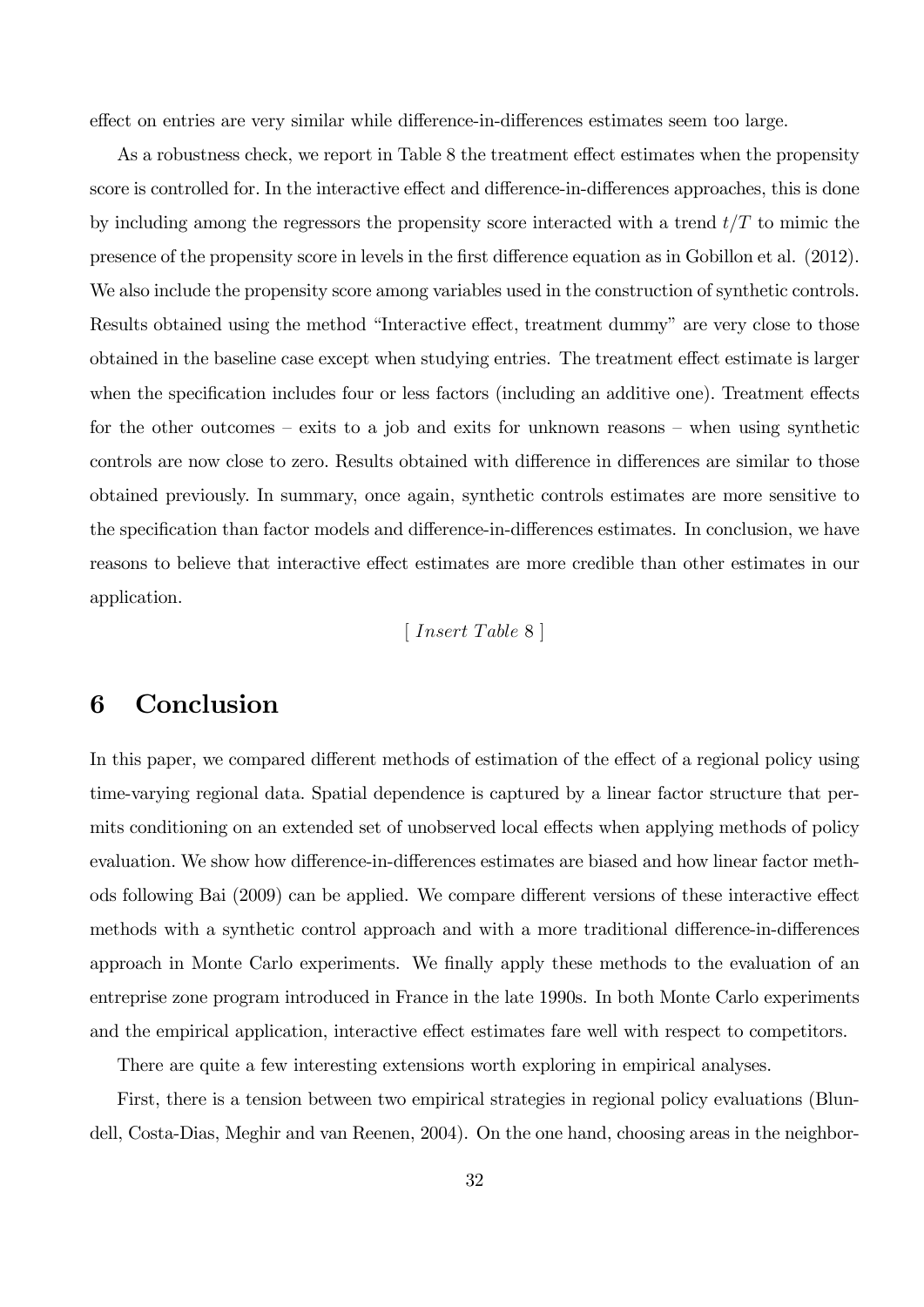hood of treated areas as controls might lead to biased estimates since neighbors might be affected by spillovers or contamination effects of the policy. On the other hand, non neighbors might be located too far away from the treated areas to be good matches and therefore good controls. This paper tackles this issue in a somewhat automatic way by letting factor loadings picking out spatial correlation in the data. A richer robustness analysis would allow to modify the populations of controls and treatments by playing on the distance between municipalities and locally treated areas as we did in Gobillon et al. (2012).

Second, it is easy to extend the interactive effect procedures we have analyzed to the case in which the treatment date varies with time. This is particularly easy in the linear factor model and this set-up is used by Kim and Oka (2013). In addition, the variability of treatment dates facilitates the identification of the treatment effect since the rank condition  $(14)$  used in Section 3.3 for identification purposes is no longer needed. The synthetic control approach can also be adapted when the treatment date varies across treated units by using a variable number of pre-treatment outcomes to construct the synthetic control.

A word of caution is also in order in case of extrapolation. When supports of exogenous variables and factor loadings of the treated units are not included in the corresponding supports of the control units, we have seen that unconstrained interactive effect estimation methods perform better than matching methods such as a constrained Bai method or synthetic controls. This conclusion is nonetheless due to our Monte Carlo setting in which linear factor models only are considered. If models were non linear, this asymmetry between methods would disappear. Extrapolation is indeed a case in which any technique needs some untestable assumptions to achieve identification. Bounds on outcome variations might however lead to partial identification of treatment effects.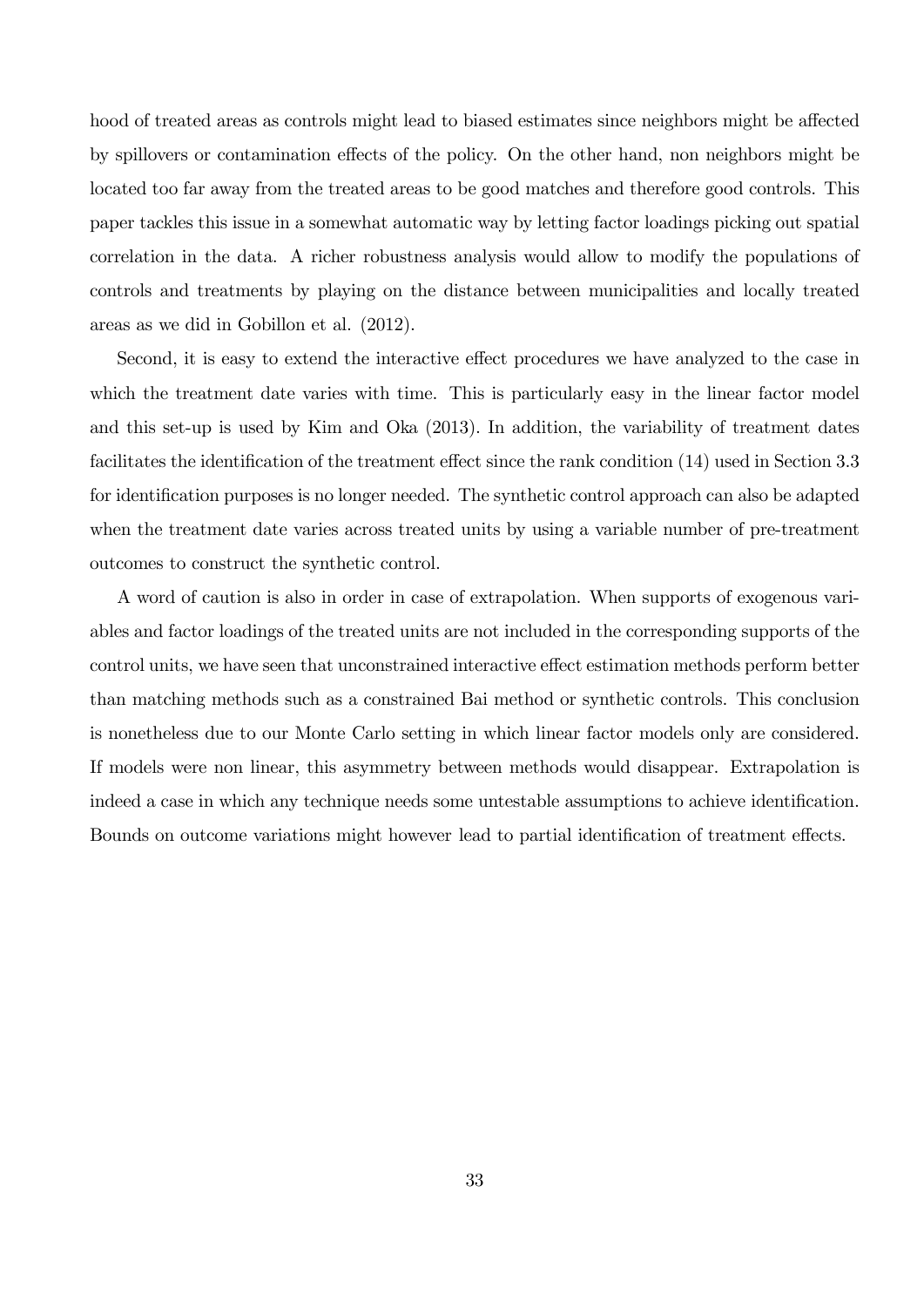#### REFERENCES

Abadie, A. and J., Gardeazabal, 2003, "The Economic Costs of Conflict: a case study of the Basque country", American Economic Review, 93:113-132.

Abadie, A., A., Diamond and J., Hainmuller, 2010, "Synthetic Control Methods for Comparative Case Studies: Estimating the Effect of California's Tobacco Control Program", Journal of the American Statistical Association, 105:493-505.

Ahn, S., Y., Lee and P., Schmidt, 2013,"Panel Data Models with Multiple Time-Varying Individual Effects", *Journal of Econometrics*, forthcoming.

Athey, S. and G.Imbens, 2006, "Identification and Inference in Nonlinear Difference-in-Differences Models", *Econometrica*, 74(2):431-497.

Bai, J., 2003, "Inferential Theory for Factor Models of Large Dimensions," Econometrica, 71(1):135-171

Bai, J., 2009, "Panel Data Models With Interactive Fixed Effects", *Econometrica*, 77(4), 1229-1279.

Bai, J., and S. Ng, 2002, "Determining the Number of Factors in Approximate Factor Models," Econometrica, 70(1), pp. 191-221.

Blundell, R. and M. Costa-Dias, 2009, "Alternative Approaches to Evaluation in Empirical Microeconomics", Journal of Human Resources, 44:565-640.

Blundell, R., M. Costa-Dias, C.Meghir and J. Van Reenen, 2004, "Evaluating the Employment Impact of a Mandatory Job Search Assistance Program", Journal of European Economic Association, 2(4), 596-606.

Brewer, M., T.F., Crossley and R., Joyce, 2013, "Inference with Differences in Differences Revisited", unpublished manuscript.

Busso, M., Gregory J. and P. Kline, 2012, "Assessing the Incidence and Efficiency of a Prominent Place Based Policy", American Economic Review, forthcoming.

Carneiro, P., K. T. Hansen, and J. J. Heckman, 2003, "2001 Lawrence R. Klein Lecture Estimating Distributions of Treatment Effects with an Application to the Returns to Schooling and Measurement of the Effects of Uncertainty on College Choice," International Economic Review, 44(2), 361-422.

Chernozhukov, V., S. Lee and A.M. Rosen, 2013, "Intersection Bounds: Estimation and Inference",  $Econometrica$ ,  $81(2)$ : 667–737.

Conley, T.G, and C.R. Taber, 2011, "Inference with "Difference in Differences" with a small number of policy changes", *Review of Economics and Statistics*, 93(1): 113-125.

Doz, C., D., Giannone and L. Reichlin, 2012, "A Quasi-Maximum Likelihood Approach for Large, Approximate Dynamic Factor Models", Review of Economics and Statistics, 94(4), 1014-1024.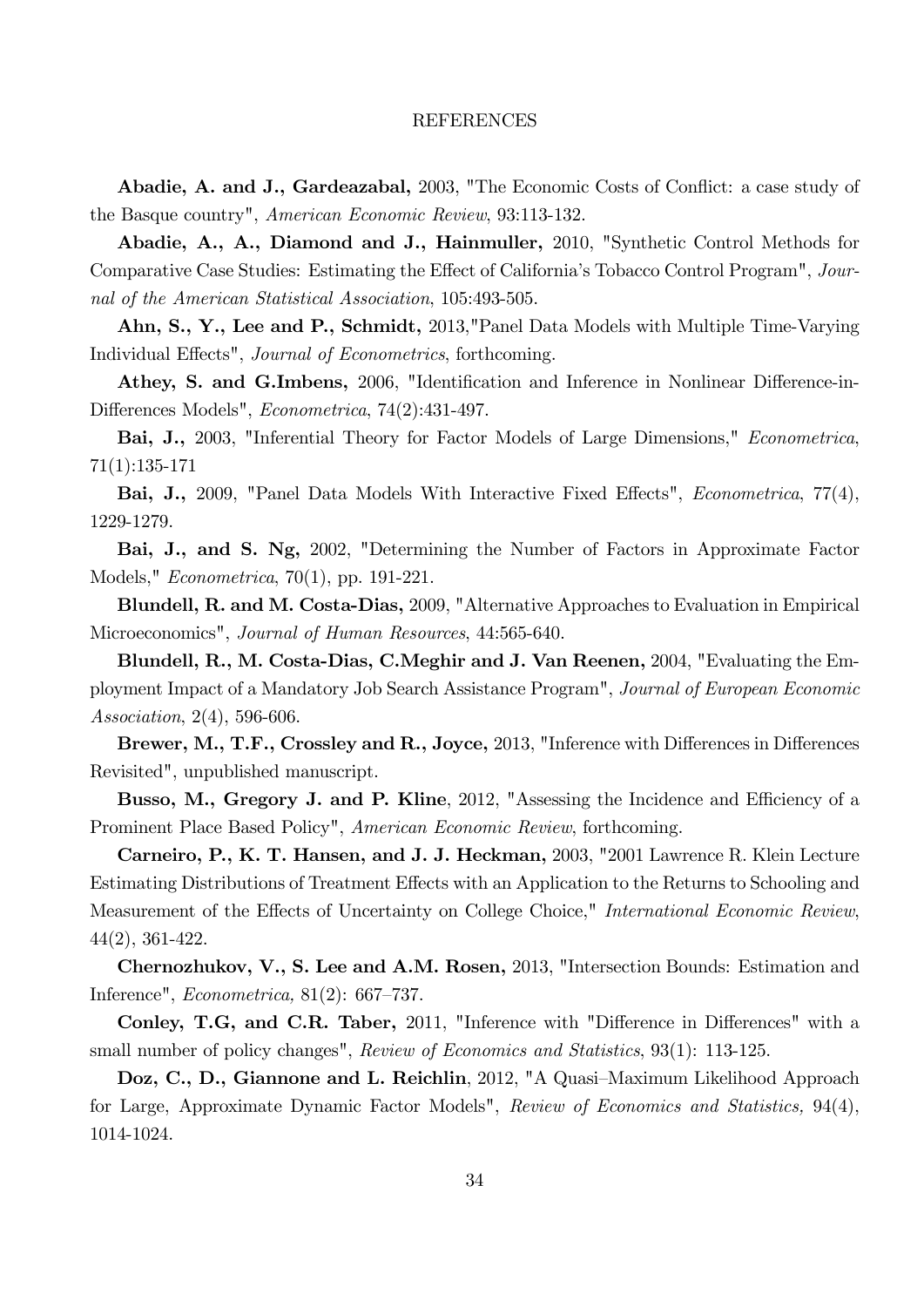Dumbgen L. and G. Walther, 1996, "Rates of Convergence for Random Approximations of Convex Sets", Advanced Applied Probability, 28, 384-393.

Gobillon, L., T., Magnac and H. Selod, 2012, "Do unemployed workers benefit from enterprise zones? The French experience", Journal of Public Economics, 96(9-10):881-892.

Good, P.I., 2005, Permutation, Parametric and Bootstrap Tests of Hypotheses, Springer: New York.

Ham, J., C.W. Swenson, A. Imrohoroglu and H.Song, 2012, "Government Programs Can Improve Local Labor Markets: Evidence from State Enterprise Zones, Federal Empowerment Zones and Federal Enterprise Communities", Journal of Public Economics, 95(7-8), 779-797.

Heckman, J.J., H.,Ichimura and P.E.Todd, 1997, "Matching as an Econometric Evaluation Estimator: Evidence from Evaluating a Job Training Programme", Review of Economic Studies, 64:605-654.

Heckman, J.J., H.,Ichimura and P.E.Todd, 1998, "Matching as an econometric evaluation estimator", Review of Economic Studies,  $65(223)$ ,  $261-294$ .

Heckman J.J. and R.Robb, 1985, "Alternative Methods for Evaluating the Impact of Interventions " in *Longitudinal Analysis of Labor Market Data*, ed. by J. Heckman and B.Singer, New York: Cambridge University Press, 156-245.

Heckman, J.J. and E.J. Vytlacil, 2007, "Econometric Evaluation of Social Programs, Part I: Causal Models, Structural Models and Econometric Policy Evaluation", In: James J. Heckman and Edward E. Leamer, Editor(s), Handbook of Econometrics, Volume 6, Part B, pp. 4779-4874.

Hsiao, C., H.S.Ching and S.K.Wan, 2012, "A Panel Data Approach for Program Evaluation: Measuiring the Benefits of Political and Economic Integration of Hong Kong with Mainland China", Journal of Applied Econometrics, 27(5): 705-740.

Imbens, G., and J.M., Wooldridge, 2011, "Recent Developments in the Econometrics of Program Evaluation." Journal of Economic Literature, 47(1): 5-86.

Kim, D., and T. Oka, 2013, "Divorce Law Reforms and Divorce Rates in the U.S.: An Interactive Fixed-Effects Approach", Journal of Applied Econometrics, forthcoming.

Moon, H.R. and M., Weidner, 2010a, "Dynamic Linear Panel Regression Models with Interactive Fixed Effects", working paper.

Moon, H.R. and M., Weidner, 2010b, "Linear Regression for Panel with Unknown Number of Factors as Interactive Effects", working paper.

Onatski, A., 2012, "Asymptotics of the principal components estimator of large factor models with weakly influential factors", Journal of Econometrics, 168, pp. 244-258.

Onatski, A., Marcelo J. Moreira and M. Hallin, 2011, "Asymptotic Power of Sphericity Tests for High-dimensional Data", working paper Cambridge.

Pesaran, M.H., 2006, "Estimation and Inference in Large Heterogeneous Panels with a Multifactor Error Structure", *Econometrica*, 74(4): 967–1012.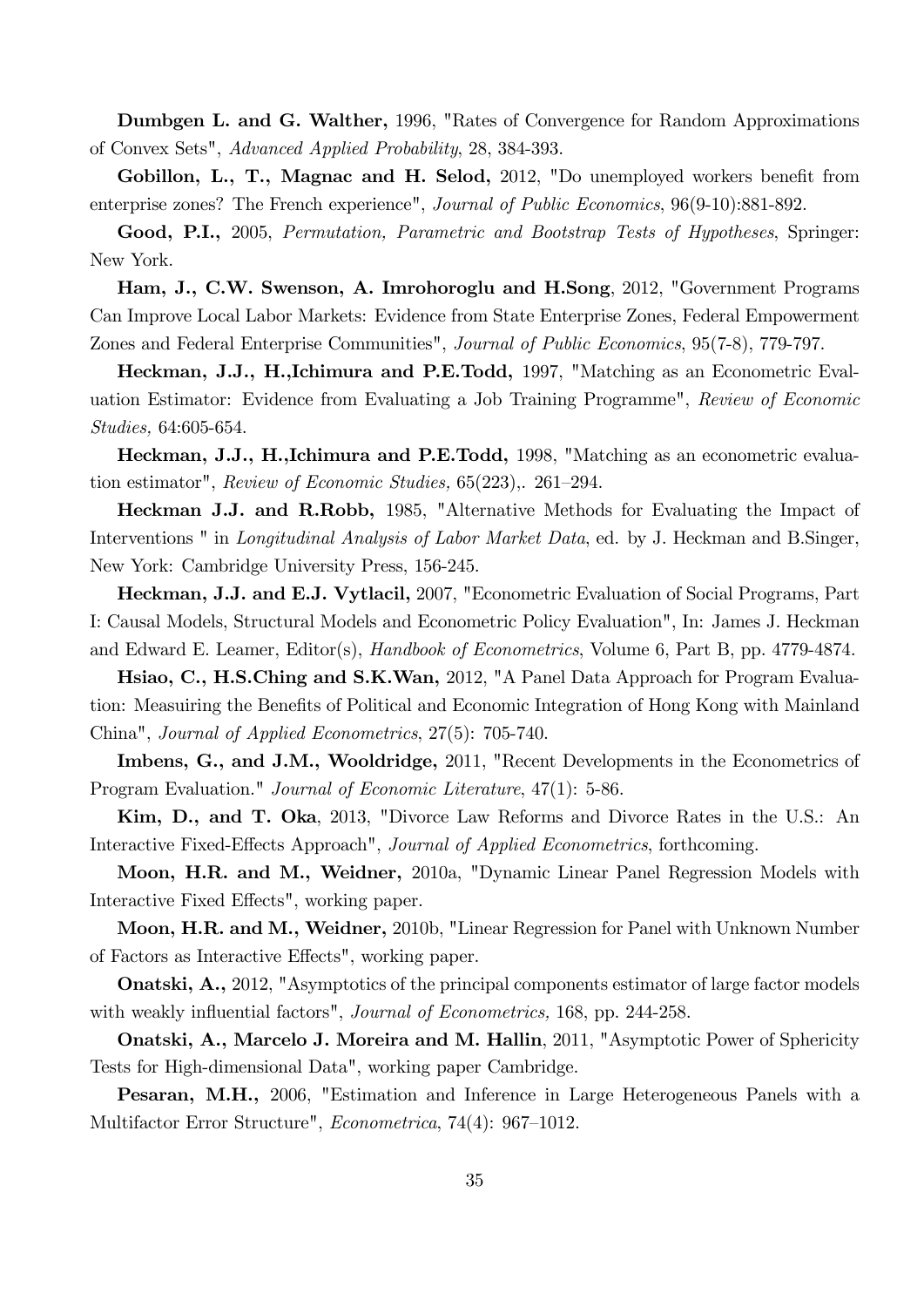Pesaran, M.H. and E. Tosetti, 2011, "Large panels with common factors and spatial corrrelation", Journal of Econometrics, 161:182-202.

Rockafellar, R.T., 1970, Convex Analysis, Princeton University Press: Princeton.

Rosenbaum P. and D. Rubin, 1983, "The Central Role of the Propensity Score in Observational Studies for Causal Effects", *Biometrika*, 70, pp. 41-55.

Silverman B., 1986, Density Estimation for Statistics and Data Analysis, Chapmal & Hall, 175p.

Westerlund, J. and J.P. Urbain, 2011, "Cross-Sectional Averages or Principal Components?", working paper.

Wooldridge, J.M., 2005, "Fixed-effects and related estimators for correlated random-coefficient and treatment-effect panel data models", Review of Economics and Statistics, 87(2):385-390.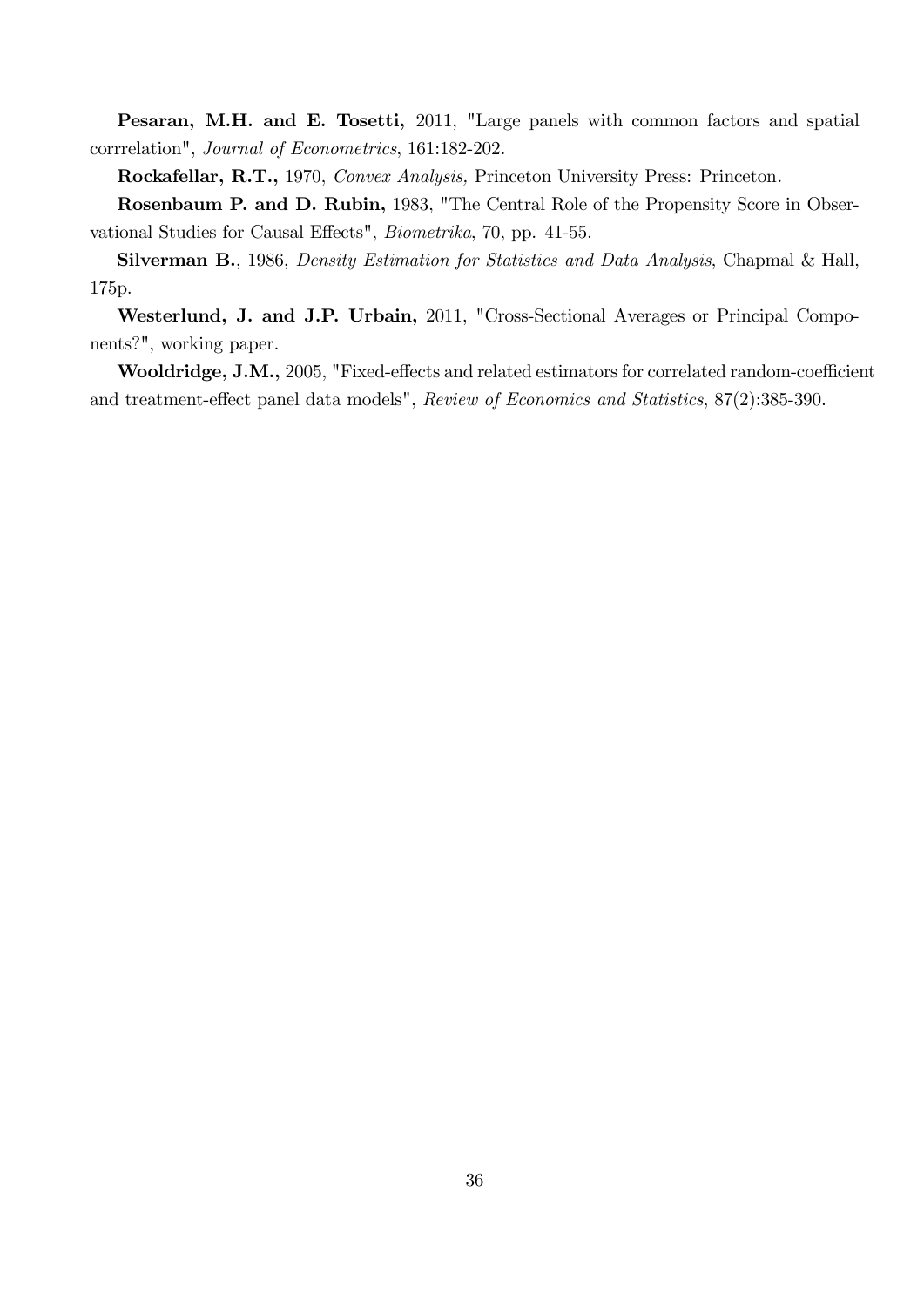# A Appendix

#### A.1 Our implementation of Bai (2009) estimation method

Notations in this subsection slightly depart from the notations used in the text since for explaining Baiís method it is not necessary to distinguish treated and untreated observations or include a treatment indicator.

Model (4) can be rewritten in vector form at the individual level as:

$$
y_i = x_i \beta + F' \lambda_i + \varepsilon_i,\tag{30}
$$

where:

 $y_i = (y_{i1}, ..., y_{iT})'$  of dimension  $T \times 1$ ,  $x_i = (x'_{i1}, ..., x'_{iT})'$  of dimension  $T \times K$ ,  $\varepsilon_i = (\varepsilon_{i1}, ..., \varepsilon_{iT})'$  of dimension  $T \times 1$ ,  $F = (f_1, ..., f_T)$  of dimension  $L \times T$ .

Model (30) can also be rewritten in matrix form:

$$
Y = X \circledcirc \beta + F'\Lambda + \varepsilon,
$$

where:

$$
Y = (y_1, ..., y_N)
$$
 is a  $T \times N$  matrix,  
\n
$$
\Lambda = (\lambda_1, ..., \lambda_N)
$$
 is a  $L \times N$  matrix,  
\n $\varepsilon = (\varepsilon_1, ..., \varepsilon_N)$ ,  
\n $X$  is a three-dimensional  $T \times K \times N$  matrix,

and in which the sign  $\odot$  defines in an adhoc way the operation of X with  $\beta$ . Matrix  $X \odot \beta =$  $[x_1\beta, \ldots, x_N\beta]$  is of dimension  $T \times N$ .

Restrictions are needed to identify  $\Lambda$  and  $F$  since for any invertible  $L \times L$  matrix  $Q$ , we can always write:

$$
F'\Lambda = F'Q^{-1}Q\Lambda
$$

and prove that  $(\Lambda, F)$  is observationally equivalent to  $(Q\Lambda, Q^{-1}F)$ . Following the literature (e.g. Bai, 2009), we set:

$$
FF'/T = I_L \t L (L+1)/2 \text{ restrictions},
$$
  
 
$$
\Lambda \Lambda' \text{ is diagonal } L (L-1)/2 \text{ restrictions}.
$$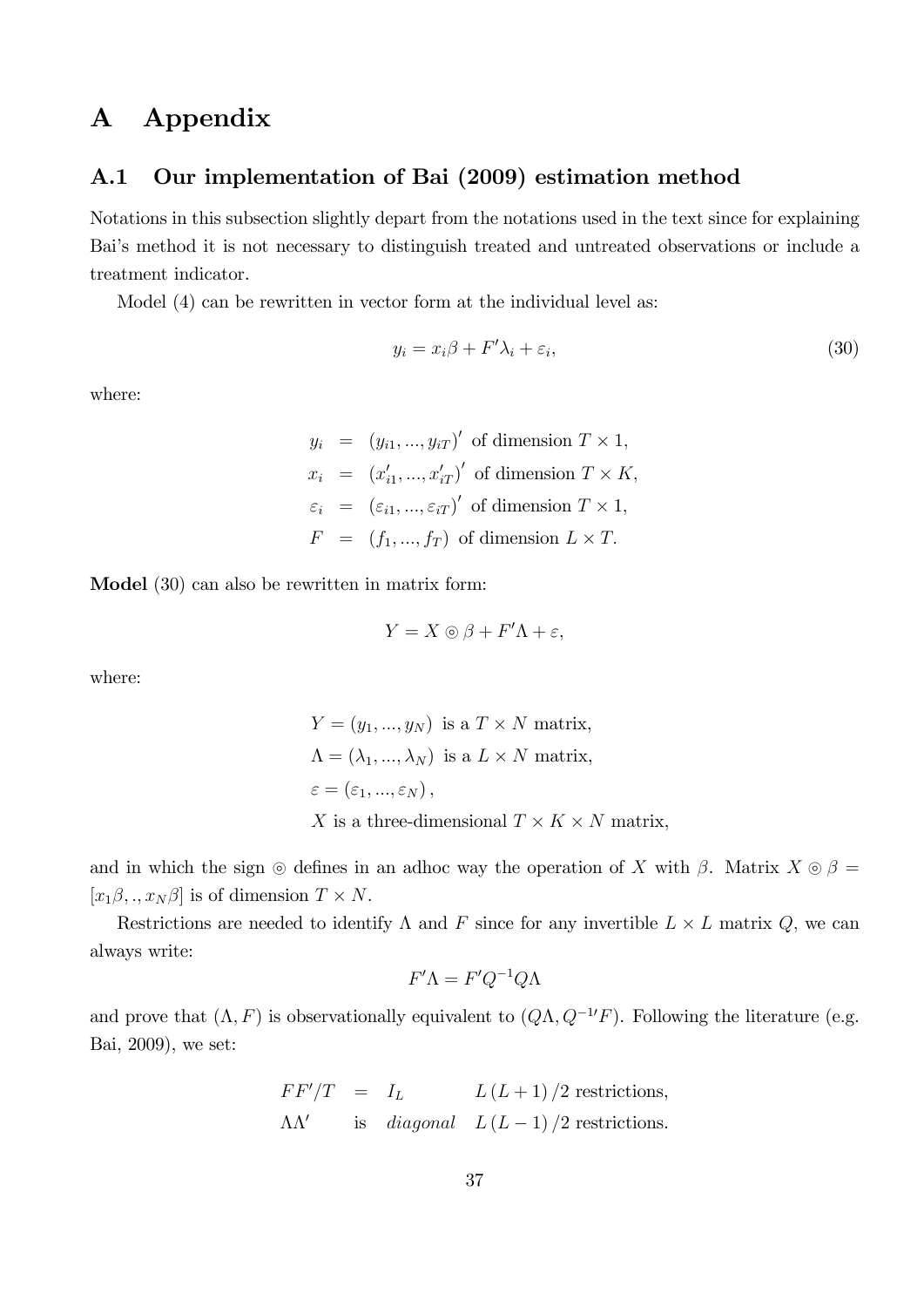Parameters are estimated minimizing the least-square objective:

$$
SSR\left(\beta,\Lambda,F\right) = \sum_{i=1}^{N} \left(y_i - x_i \beta - F'\lambda_i\right)' \left(y_i - x_i \beta - F'\lambda_i\right). \tag{31}
$$

The minimization program can be solved using an iteration procedure. A minimizer in  $\beta$  can be computed given a value of F and  $\Lambda$  and minimizers in F and  $\Lambda$  can be computed given a value of  $\beta$ . It can also be shown that choosing initial values of F and  $\Lambda$ , and iterating leads to one solution which is the unique global minimizer. In line with Bai (2009), define the minimizer in  $\beta$ given parameters  $F$  and  $\Lambda$  as:

$$
\beta\left(\Lambda, F\right) = \left(\sum_{i=1}^{N} x_i' x_i\right)^{-1} \left(\sum_{i=1}^{N} x_i' \left(y_i - F'\lambda_i\right)\right). \tag{32}
$$

Note that the inverse of the matrix  $\sum^N$  $i=1$  $x_i' x_i$  can be computed once and for all, as it does not depend on the value of the parameters.

Conversely, given a value of  $\beta$ , values for F and  $\Lambda$  can be computed as follows. Let:

$$
Z = Y - X \circledcirc \beta \text{ of dimension } T \times N.
$$

The least square objective function (31) can be rewritten as:

$$
Trace\left[\left(Z - F'\Lambda\right)' \left(Z - F'\Lambda\right)\right],\tag{33}
$$

and the least square solution of  $\Lambda$  verifies:

$$
\Lambda = (FF')^{-1} FZ = FZ/T,\tag{34}
$$

in which we have used the normalization  $FF'/T = I_L$ . Substituting (34) into (33) gives:

$$
Trace [(Z - F'\Lambda)' (Z - F'\Lambda)] = Trace \left[Z'(I - \frac{F'F}{T})(I - \frac{F'F}{T})Z\right] = Trace \left[Z'(I - \frac{F'F}{T})Z\right]
$$
  
= Trace (Z'Z) - Trace  $\left(Z'\frac{F'F}{T}Z\right)$   
= Trace (Z'Z) -  $\frac{1}{T}$ Trace (FZZ'F'),

in which we have used the invariance of the operator  $Trace$  with respect to permutations of its arguments.

On the right-hand side, only the second term depends on  $F$ . Hence, an estimator of  $F$  is given by the maximization of  $Trace(FZZ'F')$ . The estimator for F is the first L eigenvectors (multiplied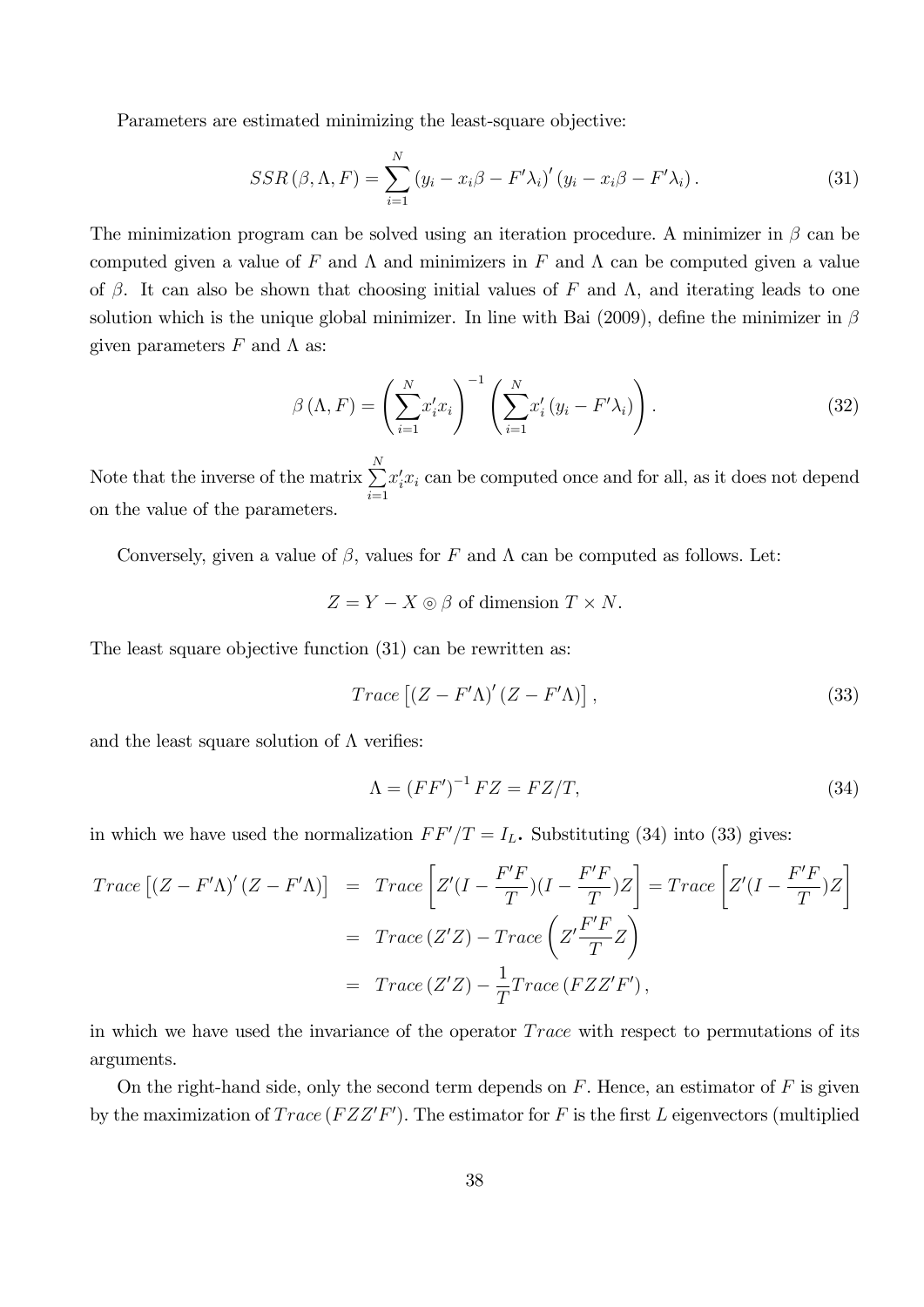by  $\sqrt{T}$  because of the restriction  $FF'/T = I_L$ ) associated with the L first largest values of the matrix:

$$
ZZ' = \sum_{i=1}^{N} (y_i - x_i \beta) (y_i - x_i \beta)'
$$

Hence, given a value of  $\beta$ , F is obtained as a set of eigenvectors for a given matrix. Reciprocally, for a given value of F,  $\beta$  can be obtained from (32) after replacing  $\Lambda$  using equation (34). The minimization program becomes:

$$
\overline{SSR}(\beta, F) = \sum_{i=1}^{N} (y_i - x_i \beta)' (I - \frac{F'F}{T}) (y_i - x_i \beta),
$$

and the least-square estimator of  $\beta$  is given by:

$$
\beta(F) = \left(\sum_{i=1}^{N} x'_i (I - \frac{F'F}{T}) x_i\right)^{-1} \left(\sum_{i=1}^{N} x'_i (I - \frac{F'F}{T}) y_i\right).
$$

Choosing some initial values for  $\beta$  or F, an iteration algorithm allows us to recover the OLS estimates of  $\beta$  and F. We finally estimate  $\Lambda$  using equation (34).

#### A.2 Imposing synthetic control constraints in estimation

We use an EM algorithm to obtain estimators of all parameters when using all observations of untreated units and pre-treatment observations of treated units only. Constraints on parameters can be imposed at further steps. The approach proceeds in the following way:

1. Step 0: Initialisation.

We first apply Bai's estimation developed above in the sample of the non treated group and we get preliminary and consistent estimates  $f_t$ ,  $\Lambda_U$ ,  $\beta$ . For the treated units before treatment, we perform the following OLS estimation:

$$
y_{it} - x_{it}\widehat{\beta} = \widehat{f}_t^{\prime} \lambda_i + u_{it},
$$

and recover estimates of individual effects  $\lambda_i$  for the treated group. We stack  $\lambda_i$  into  $\Lambda_T$  a consistent estimate of the corresponding matrix  $\Lambda_T = (\lambda_1, ..., \lambda_{N_1}).$ 

- 2. Step 1: Expectation Maximization Algorithm.
	- $\bullet$  (E) We construct an expected value for the outcome in the treated group after treatment as if they were non treated (counterfactual):

$$
y_{it}(0) = x_{it}\hat{\beta} + \hat{f}'_t\hat{\lambda}_i,
$$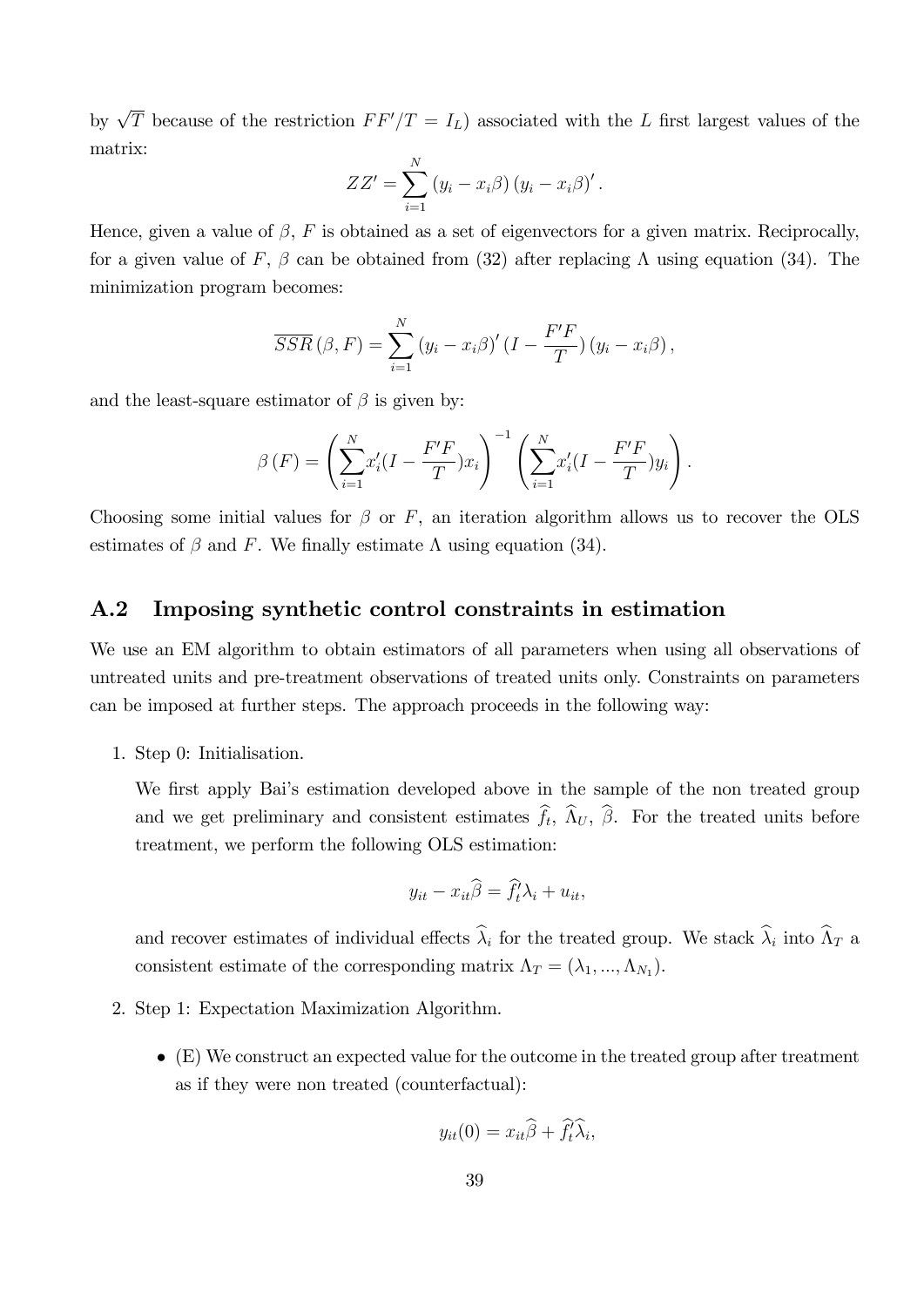- (M) We reestimate Baiís model on the whole sample where the outcomes for the treatment group after treatment has been replaced by the (E) step. We thus recover consistent estimates  $\widehat{f}_t^{(1)}$ ,  $\widehat{\Lambda}_U^{(1)}$ ,  $\widehat{\beta}^{(1)}$ ,  $\widehat{\Lambda}_T^{(1)}$ .
- 3. Step 2: Imposing constraints.

Suppose that the set of weights derived for the synthetic control is  $\omega^{(i)}$ . We write for the control and treated groups:

$$
y_{it} = x_{it}\beta + \widehat{f}_t^{(1)}\lambda_i + \varepsilon_{it}^{(1)}, t = 1, ., T \text{ if } i \text{ not treated},
$$
  

$$
y_{it} = x_{it}\beta + \widehat{f}_t^{(1)}\Lambda_U\omega^{(i)} + \varepsilon_{it}^{(1)}, t = 1, ., T_D - 1 \text{ if } i \text{ treated}.
$$

Estimating these equations by OLS, we recover estimates of  $\beta$  and  $\Lambda_U$  that we denote  $\widehat{\beta}^{(2)}$ and  $\widehat{\Lambda}_{U}^{(2)}$ . To improve efficiency of the estimated factors  $f_t$ , an additional Newton Raphson step can be:

(a) Step 3: Estimate  $f_t$  in the equations for the control and treated groups that are:

$$
y_{it} - x_{it}\hat{\beta}^{(2)} = f'_t \hat{\Lambda}_U^{(2)} + \varepsilon_{it}^{(2)}, t = 1,., T \text{ if } i \text{ not treated,}
$$
  

$$
y_{it} - x_{it}\hat{\beta}^{(2)} = f'_t \hat{\Lambda}_U^{(2)} \omega^{(i)} + \varepsilon_{it}^{(2)}, t = 1,., T_D - 1 \text{ if } i \text{ treated.}
$$

# B Proof of Lemma 2

Let Y and X be some real random vectors whose supports denoted  $S_Y$  and  $S_X$  are included in  $\mathbb{R}^K$ . Assume that  $S_X$  is convex and bounded.

Denote  $D$  the distance between  $Y$  and its projection on the convex hull generated by  $n$  independent copies of  $X$ . Namely, let this convex hull be defined as:

$$
\hat{S}_{X,n} = \{Z; Z = \sum_{j=1}^{n} \omega_j X_j, \omega_j \ge 0, \sum_{j=1}^{n} \omega_j = 1\},\
$$

so that:

$$
D=\left\|Y-Proj_{\hat{S}_{X,n}}(Y)\right\|.
$$

We shall use the result that if  $n \to \infty$ ,  $\hat{S}_{X,n} \to S_X$  in probability in the Hausdorf sense that is:

$$
d_H(\hat{S}_{X,n}, S_X) = o_P(1),
$$

in which  $d_H$  is the Hausdorf distance. The proof of this result is to be found in Dumbgen and Walther (1996).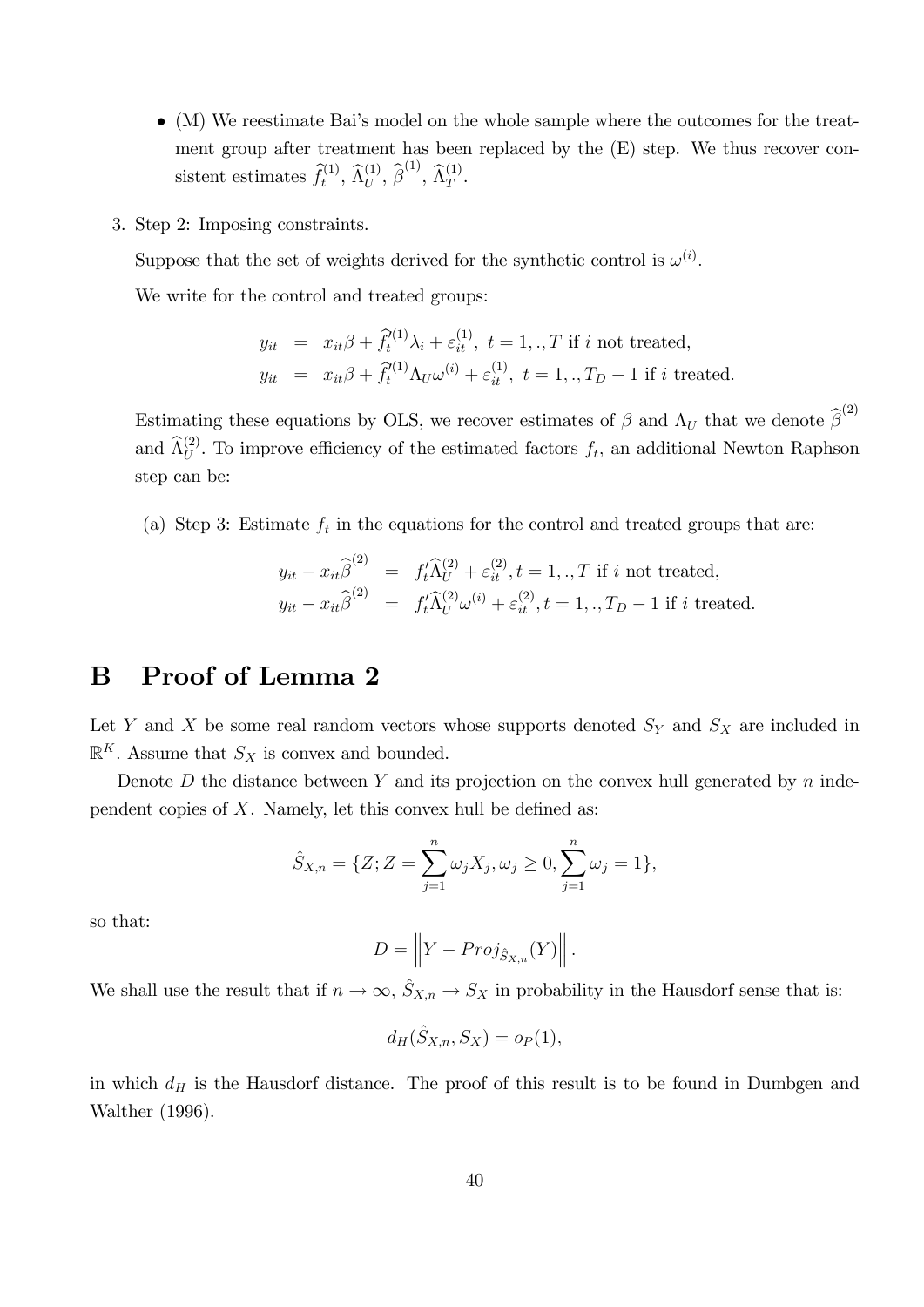Assume that  $S_Y \subset S_X$ . Consider any realization y of Y and a realization  $\hat{S}_{x,n}$  of  $\hat{S}_{X,n}$ . If  $y \in \hat{S}_{x,n}$  then the realization of D is zero. If  $y \notin \hat{S}_{x,n}$  then the realization of D is bounded since  $S_X$  is bounded. As by the result above  $d_H(\hat{S}_{X,n}, S_X) = o_P (1)$  and  $y \in S_X$  then:

$$
E(D) = E(D | Y \in \hat{S}_{X,n}) Pr(Y \in \hat{S}_{X,n}) + E(D | Y \notin \hat{S}_{X,n}) Pr(Y \notin \hat{S}_{X,n})
$$
  
= 
$$
E(D | Y \notin \hat{S}_{X,n}) Pr(Y \notin \hat{S}_{X,n}) \to 0 \text{ when } n \to \infty.
$$

# C Data Appendix

We use the same data as in Gobillon et al.  $(2012)$ . After eliminating the very few observations for which some socio-economic characteristics are missing, we are able to reconstruct 8,831,456 unemployment spells in the period of interest running from July 1993 to June 2003. We aggregate data on unemployment by municipality and semester. The municipality rate of exit to a job for a given semester is the ratio between the number of exits to a job during the semester and the number of unemployed workers at the beginning of the semester. The municipality rates of entry into unemployment and exit for unknown reasons are defined in the same way.

We restrict the sample by eliminating municipalities that are too small to be eligible for an enterprise zone and Paris districts whose population is much larger than that of any treated municipality. This restriction leaves us with a sample of 271 municipalities (258 controls and 13 treatments) having between 8,000 and 100,000 inhabitants. There are no noticeable differences between this restricted sample and the full sample apart from population size. Roughly speaking, an average of 90,000 unemployed workers find a job each semester and this corresponds to about 300 exits per semester in each municipality.

The raw data used in the evaluation of the enterprise zone effect on exit to a job are described in Figure B1. This Ögure reports the evolution of exit rates to a job in the sample of treated municipalities and in three control groups: a sample composed by non-treated municipalities and two subsamples of that group made of municipalities located at a distance within 5 kilometers, or within a band of 5 to 10 kilometers around a treated municipality. For readability, we draw a vertical line at first semester of 1997 (semester 8) when the policy started to be implemented. The curves for the control groups are broadly decreasing and exhibit parallel trends throughout the period. The curve for the treatment group slightly diverges from the trends observed for the control municipalities between semesters 1 and 12 (second semester of 1993 to first semester of 1999). In particular, the exit rate to a job remains áat in the treatment group between semesters 7 and 8 (second semester of 1996 and first semester of 1997) when the policy enters into effect whereas it is decreasing in the control groups. The estimation of the treatment parameter that we undertake in the paper is a way of formalizing and testing that these diverging trends are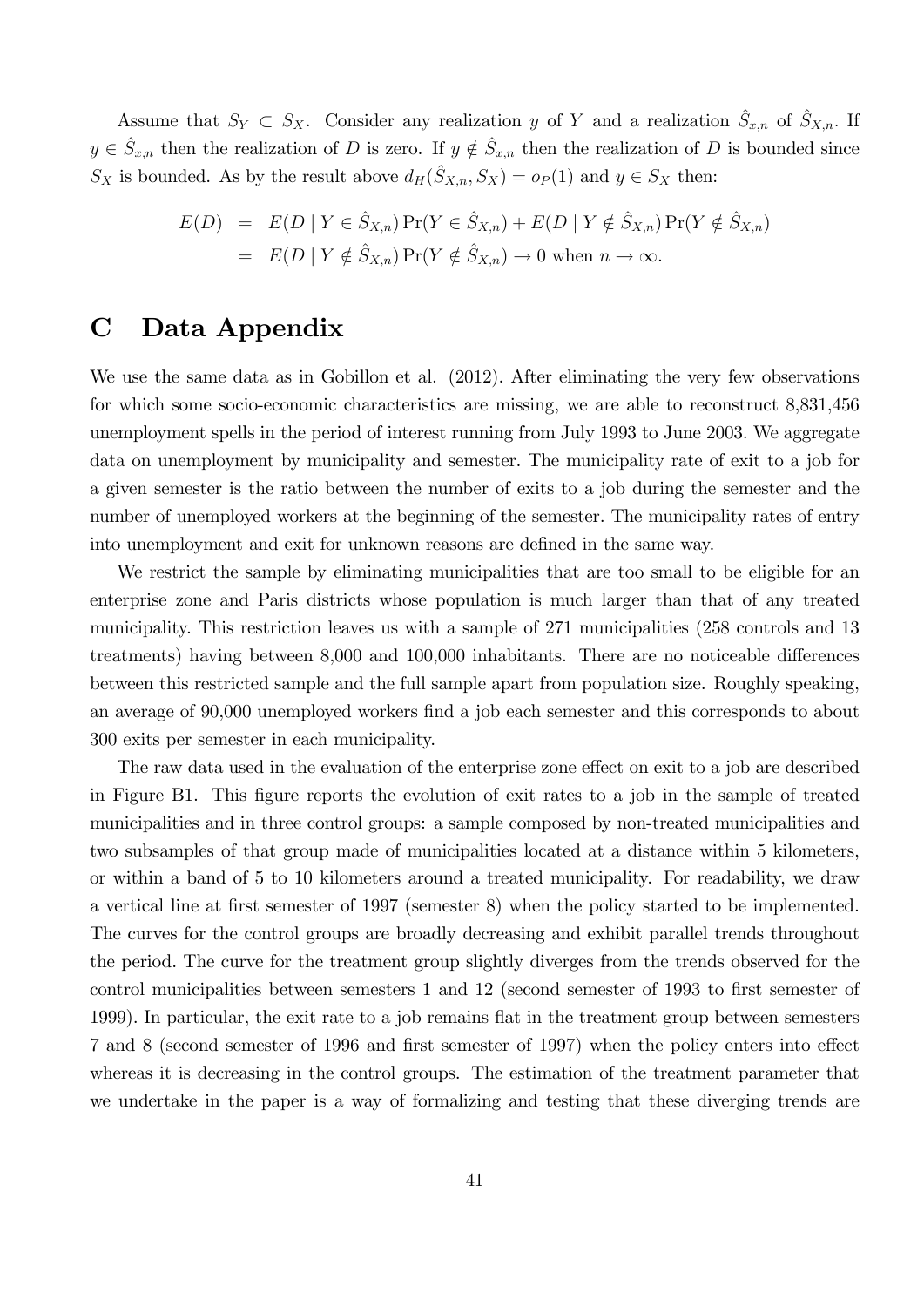statistically significant.

 $[Insert \, Figure \, B1]$ 

None of these differences appears in the evolution of exit rates to non-employment and the evolution of exit rates for unknown reasons.

Next, we estimated a Probit model of EZ designation as a function of municipality control variables among which are measures of physical job accessibility, the municipal composition of the population in terms of nationality or education, the unemployment rate, the proportion of young adults, and household income (proxying for the fiscal potential). We also include in the specification the smallest distance to another municipality comprising an enterprise zone. This is to account for the will of authorities to distribute enterprise zones more or less evenly throughout the region.

The results of our benchmark weighted Probit specification in which weights are the (square root of the) number of unemployed workers in the municipality appear in the first column of Table B1.

#### $[Insert\ Table\ B1]$

In line with the selection criteria, the larger the average household income in the municipality or the smaller the proportion of persons without a high school diploma, the less likely the municipality comprises an enterprise zone although the latter effect is hardly significant. The higher the proportion of individuals below 25 years of age or the larger the size of the population, the larger the probability that the municipality contains an enterprise zone. In less parsimonious specifications not reported here, we also find that the larger the density of jobs attainable in less than 60 minutes by private vehicle, the less likely it is that the municipality will be endowed with an enterprise zone. This is consistent with the targeting of places with relatively lower job accessibility. The effect of the distance to the nearest enterprise zone is not significant.

Using the results in the first column, we predicted the propensity score for each municipality. Interestingly, it reveals that the supports of the predicted propensity scores in the treated and control groups differ quite markedly as shown in Table B2.

#### $[Insert\ Table\ B2]$

The smallest predicted probability in the treatment group is equal to 0.08%, a low score which is consistent with political tampering in designation. In order to satisfy the common support condition (Smith and Todd, 2005), we further restrict the control group to municipalities whose predicted propensity scores are larger than the value 0.04% (see Table B2). This restriction shrinks the control group by a factor of 2 and it now includes 135 municipalities (instead of 258), which is about ten times the number of treated municipalities (13).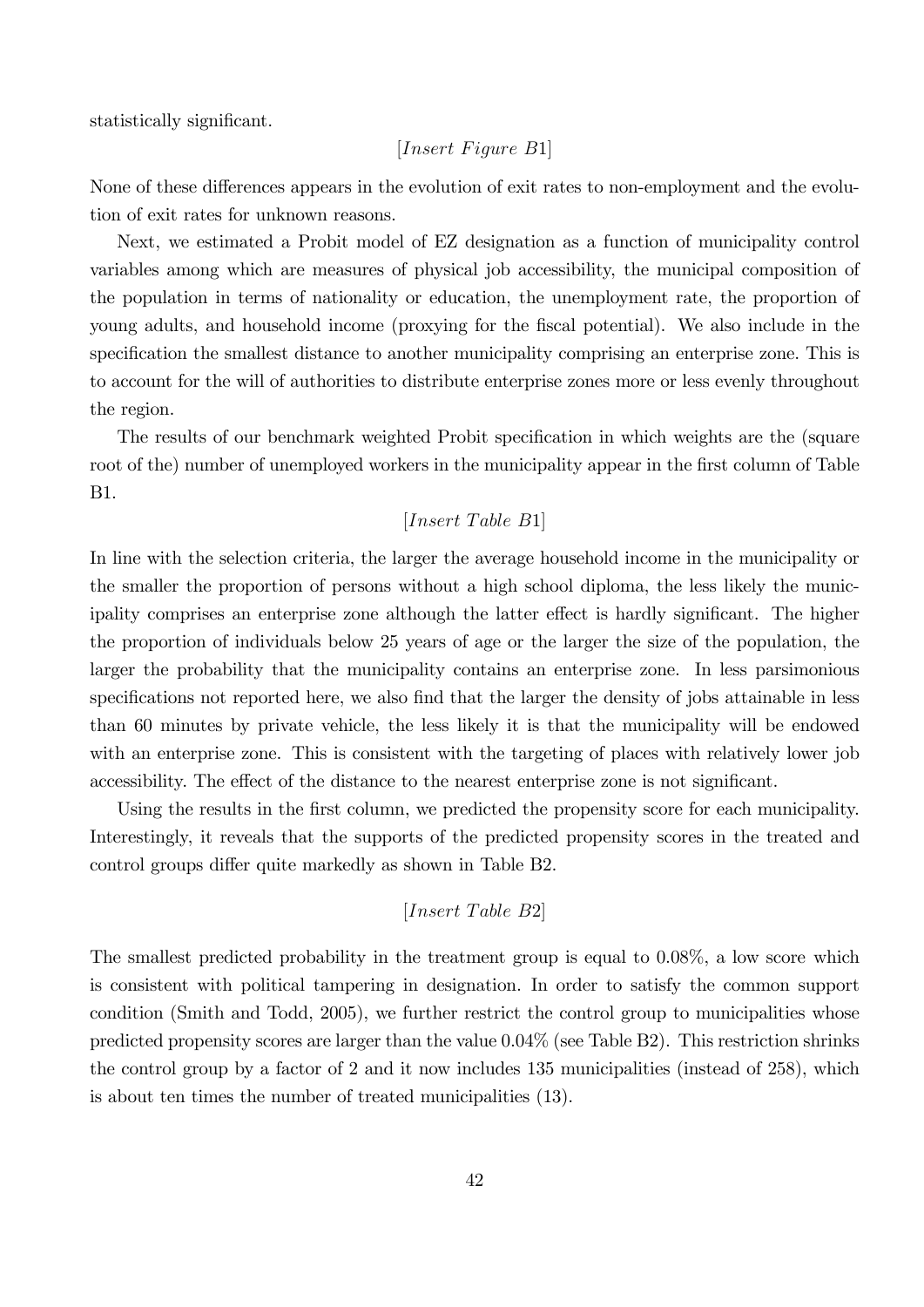In Table B3, we report averages of explanatory variables in the treatment and control groups to assess whether those groups are balanced.

#### [Insert Table B3]

Since the treatment group is small, it seems difficult to report averages in stratified samples defined by the propensity score levels (Smith and Todd, 2005). We rather report them globally even if results are less easy to interpret. The covariates of interest seem to be balanced in the two subsamples except for two variables: the proportion of college graduates and household income. This explains the differences in the propensity score averages between the control and treatment group. Nevertheless, the coefficient of designated municipalities in linear regressions of those covariates on the propensity score and the designation indicator is not significant even at the  $10\%$  level which indicates that samples are approximately balanced.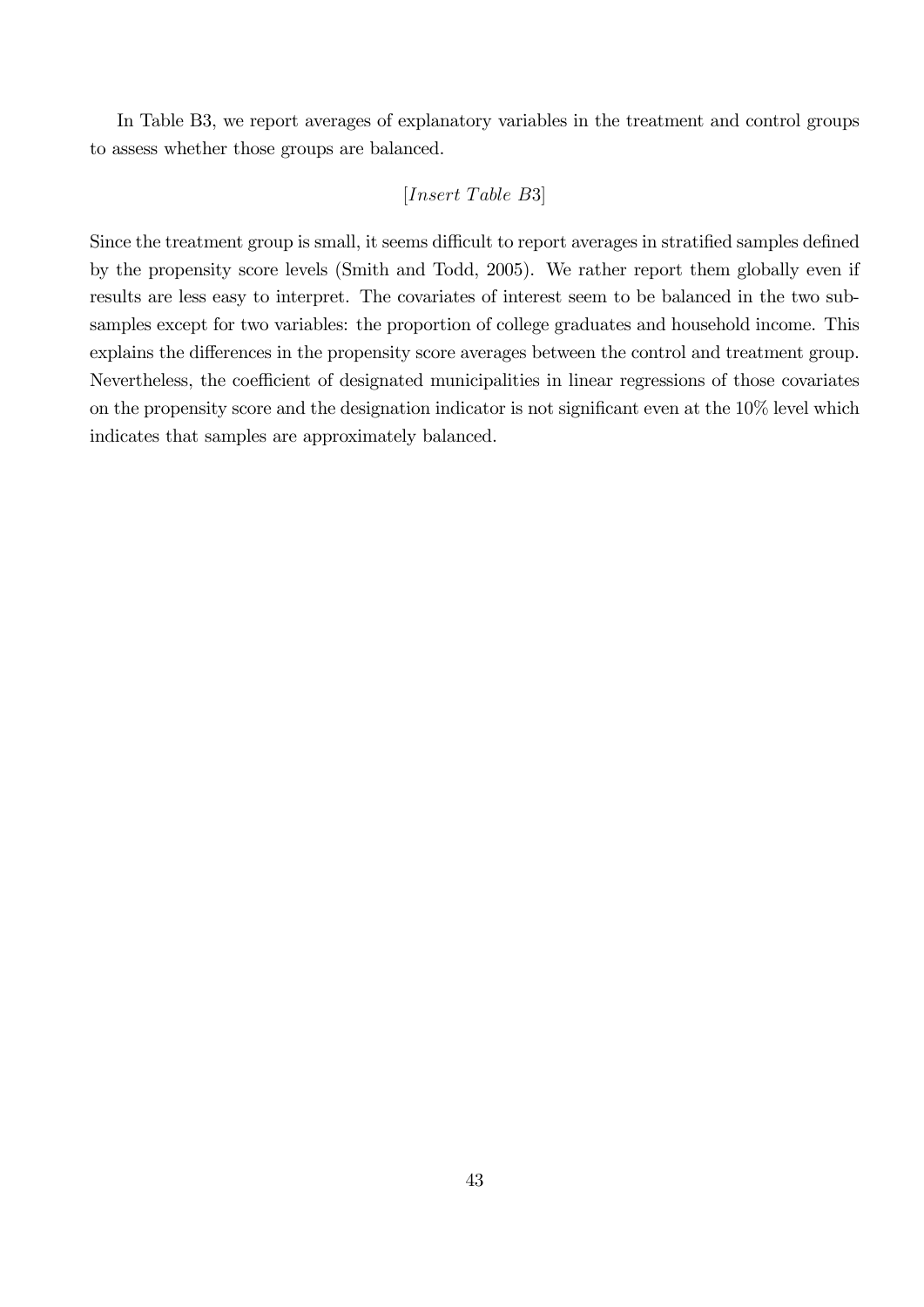| Support difference   | $\overline{0}$ | $.5\,$   | 1        |
|----------------------|----------------|----------|----------|
| Interactive effects. | 0.009          | $-0.045$ | $-0.115$ |
| counterfactual       | 0.004          | $-0.046$ | $-0.122$ |
|                      | [0.174]        | [0.204]  | [0.248]  |
| Interactive effects, | 0.009          | $-0.043$ | $-0.093$ |
| treatment dummy      | 0.005          | $-0.046$ | $-0.100$ |
|                      | [0.155]        | [0.172]  | [0.284]  |
| Interactive effects. | 0.007          | 0.313    | 1.880    |
| matching             | 0.006          | 0.308    | 1.920    |
|                      | [0.154]        | [0.181]  | [0.214]  |
| Interactive effects. | $-0.008$       | 0.413    | 0.732    |
| constrained          | $-0.005$       | 0.418    | 0.720    |
|                      | [0.107]        | [0.128]  | [0.238]  |
| Synthetic controls   | $-0.017$       | 0.661    | 1.510    |
|                      | $-0.018$       | 0.660    | 1.510    |
|                      | [0.104]        | [0.121]  | [0.185]  |
| Diff-in-diffs        | 0.016          | $-0.052$ | $-0.130$ |
|                      | 0.020          | $-0.044$ | $-0.134$ |
|                      | [0.136]        | [0.135]  | [0.134]  |

Table 1: Monte-Carlo results, variation of support

*Notes*: Estimation methods are detailed in Section 4.1.  $S = 1000$ simulations are used. The average (resp. median) estimated parameter is reported in bold (resp. italic). The empirical standard error is reported in brackets.

Data generating process: number of observations:  $(N_1, N)$  =  $(13, 143)$ , number of periods:  $(T_D, T) = (8, 20)$ , number of factors (including an additive one):  $L = 3$ , treatment parameter:  $\alpha = .3$ , time and individual effects of the non treated drawn in a uniform distribution [0, 1], individual effects of the treated drawn in a uniform distribution  $[0 + s, 1 + s]$  with  $s \in \{0, .5, 1\}$  reported at the top of column, residuals drawn in a normal distribution with mean 0 and variance 1.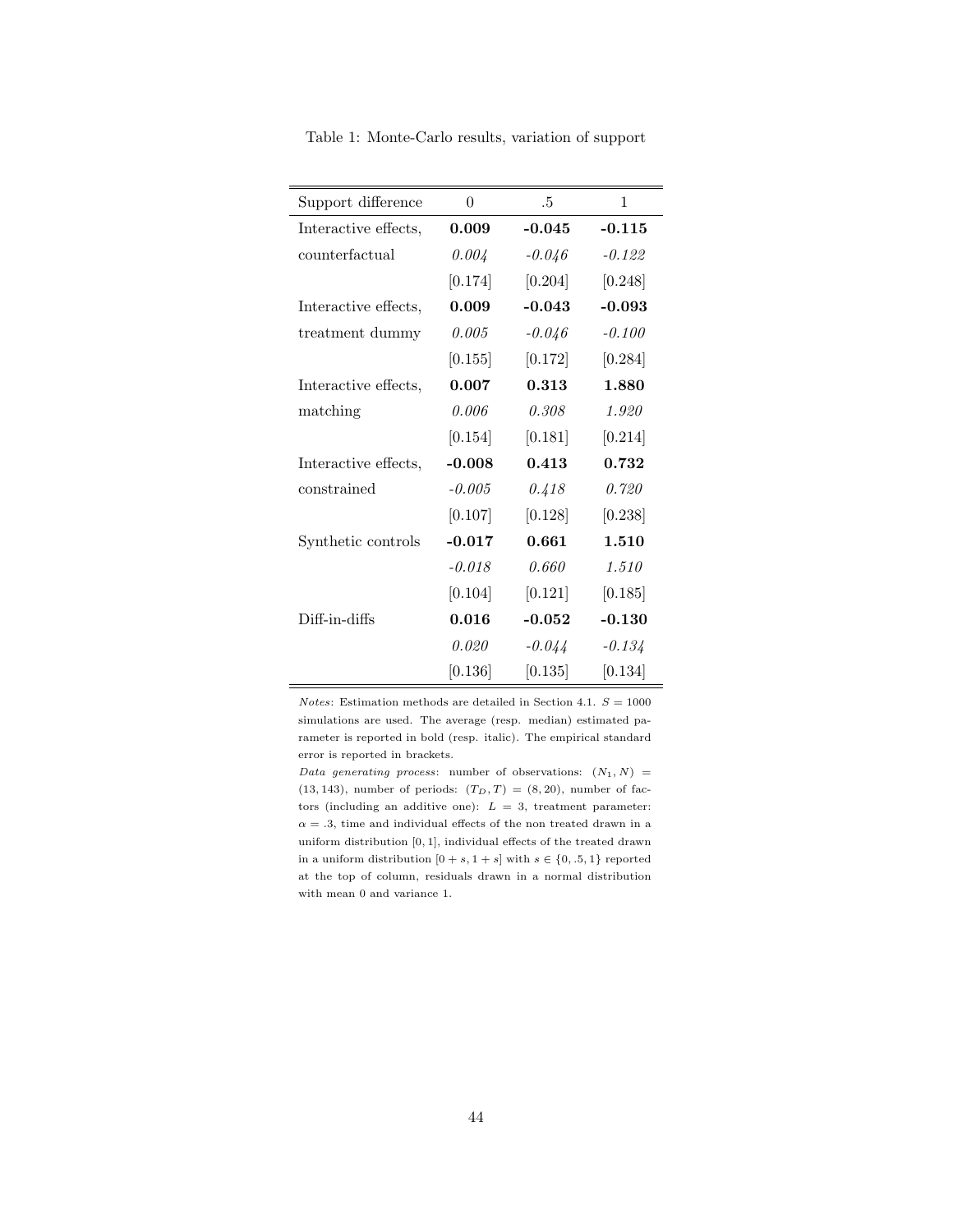| Support difference   | $\overline{0}$ | .5       | 1        |
|----------------------|----------------|----------|----------|
| Interactive effects. | 0.004          | 0.007    | 0.030    |
| counterfactual       | 0.010          | 0.014    | 0.026    |
|                      | [0.158]        | [0.166]  | [0.233]  |
| Interactive effects, | 0.002          | $-0.009$ | $-0.002$ |
| treatment dummy      | 0.006          | $-0.015$ | $-0.007$ |
|                      | [0.143]        | [0.154]  | [0.209]  |
| Interactive effects, | 0.002          | 0.296    | 1.630    |
| matching             | 0.006          | 0.298    | 1.660    |
|                      | [0.136]        | [0.172]  | [0.171]  |
| Interactive effects, | 0.005          | 0.426    | 0.798    |
| constrained          | 0.009          | 0.425    | 0.805    |
|                      | [0.104]        | [0.119]  | [0.213]  |
| Synthetic controls   | 0.010          | 0.633    | 1.420    |
|                      | 0.013          | 0.637    | 1.420    |
|                      | [0.102]        | [0.120]  | [0.206]  |
| Diff-in-diffs        | $-0.087$       | 0.209    | 0.518    |
|                      | $-0.087$       | 0.204    | 0.519    |
|                      | [0.134]        | [0.134]  | [0.137]  |

Table 2: Monte-Carlo results, variation of support, one sinusoidal factor

*Notes*: Estimation methods are detailed in Section 4.1.  $S = 1000$ simulations are used. The average (resp. median) estimated parameter is reported in bold (resp. italic). The empirical standard error is reported in brackets.

Data generating process: number of observations:  $(N_1, N)$  =  $(13, 143)$ , number of periods:  $(T_D, T) = (8, 20)$ , number of factors (including an additive one):  $L = 3$ , treatment parameter:  $\alpha = .3$ , one interactive time effect is the deterministic sinusoid 5. sin  $(180 \cdot t/T)$ , other time effets and individual effects of the non treated drawn in a uniform distribution [0, 1], individual effects of the treated drawn in a uniform distribution  $[0 + s, 1 + s]$  with  $s \in \{0, .5, 1\}$  reported at the top of column, residuals drawn in a normal distribution with mean 0 and variance 1.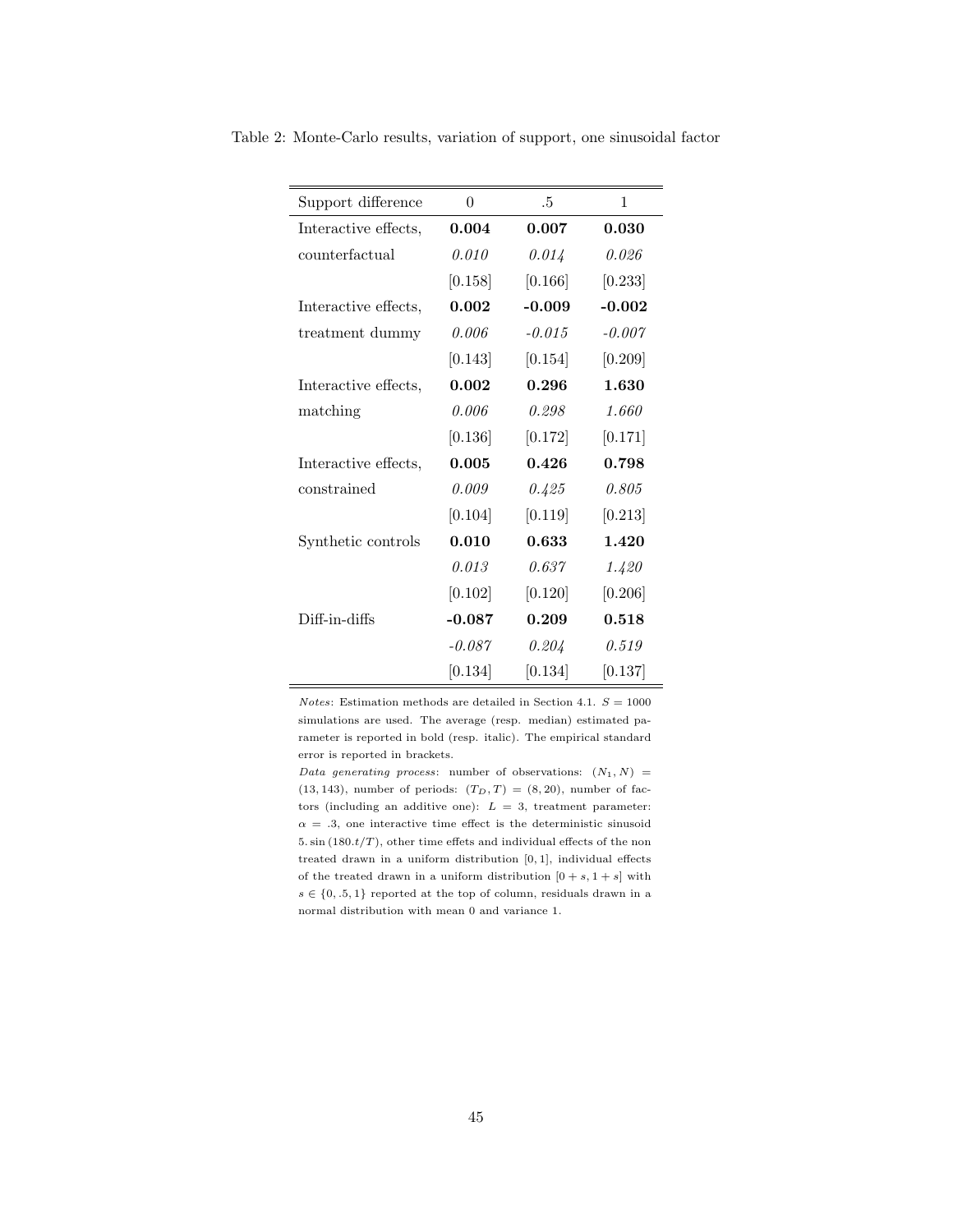| Support difference   | $\overline{0}$ | $.5\,$   | 1        |
|----------------------|----------------|----------|----------|
| Interactive effects. | 0.024          | $-0.040$ | $-0.092$ |
| counterfactual       | 0.021          | $-0.043$ | $-0.101$ |
|                      | [0.179]        | [0.184]  | [0.237]  |
| Interactive effects, | 0.022          | $-0.040$ | $-0.082$ |
| treatment dummy      | 0.024          | $-0.037$ | $-0.090$ |
|                      | [0.162]        | [0.168]  | [0.273]  |
| Interactive effects, | 0.022          | 0.313    | 1.880    |
| matching             | 0.026          | 0.316    | 1.920    |
|                      | [0.161]        | [0.175]  | [0.213]  |
| Interactive effects, | 0.000          | 0.406    | 0.721    |
| constrained          | 0.002          | 0.409    | 0.714    |
|                      | [0.111]        | [0.128]  | [0.237]  |
| Synthetic controls   | $-0.011$       | 0.638    | 1.490    |
|                      | $-0.014$       | 0.638    | 1.490    |
|                      | [0.106]        | [0.120]  | [0.179]  |
| Diff-in-diffs        | 0.026          | $-0.051$ | $-0.125$ |
|                      | 0.028          | $-0.048$ | $-0.130$ |
|                      | [0.143]        | [0.136]  | [0.135]  |

Table 3: Monte-Carlo results, variation of support, uniform residuals

Notes: Estimation methods are detailed in Section 4.1. There are  $S = 1000$  simulations are used. The average (resp. median) estimated parameter is reported in bold (resp. italic). The empirical standard error is reported in brackets.

Data generating process: number of observations:  $(N_1, N)$  = (13, 143), number of periods:  $(T_D, T) = (8, 20)$ , number of factors (including an additive one):  $L = 3$ , treatment parameter:  $\alpha = .3$ , time and individual effects of the non treated drawn in a uniform distribution [0, 1], individual effects of the treated drawn in a uniform distribution  $[0 + s, 1 + s]$  with  $s \in \{0, .5, 1\}$  reported at the top of column, residuals drawn in a uniform distribution  $\left[-\sqrt{3},\sqrt{3}\right]$ .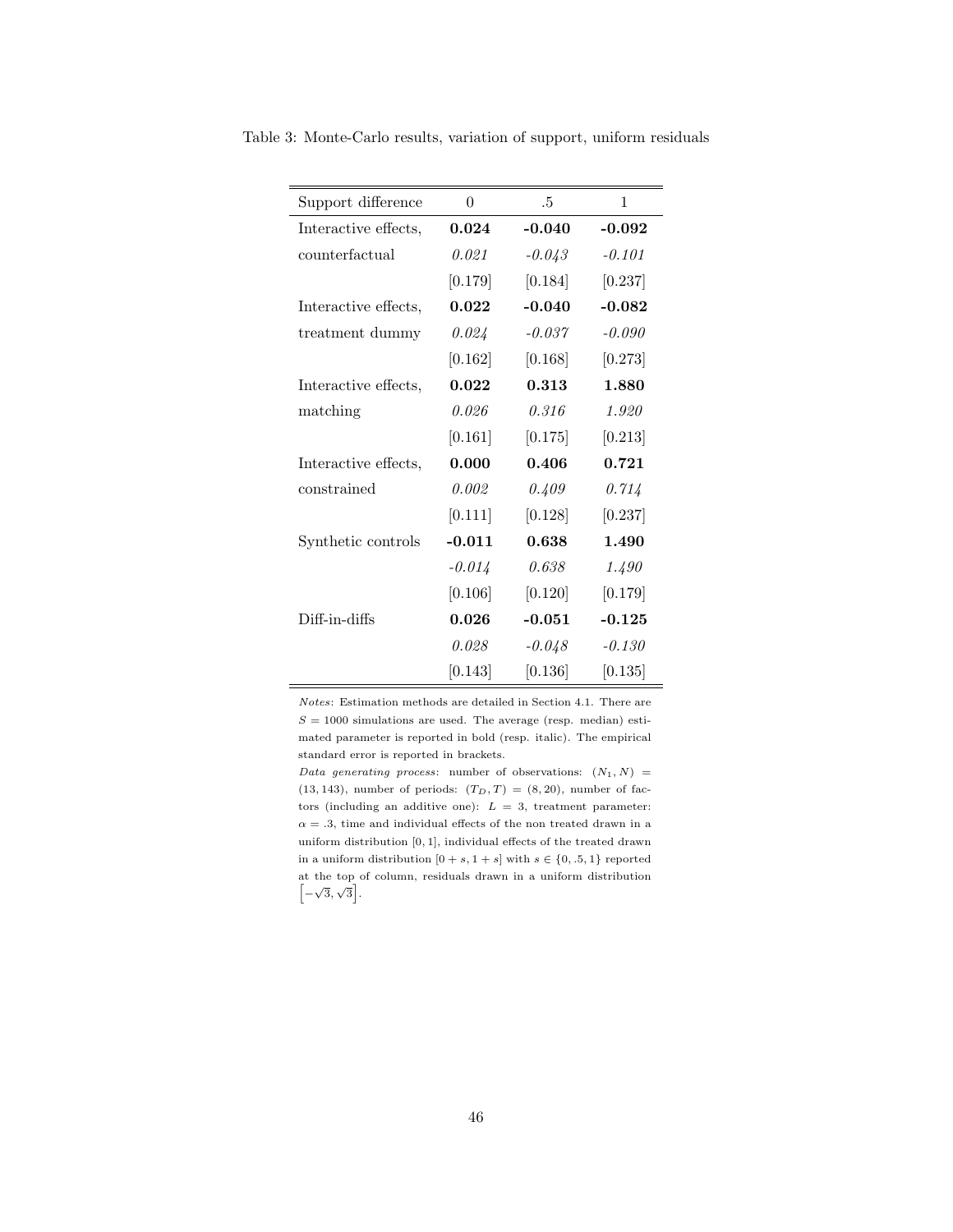| Number of factors    | $\mathbf 1$ | $\overline{2}$ | 3        | $\overline{4}$ | 5        |
|----------------------|-------------|----------------|----------|----------------|----------|
| Interactive effects, | 0.020       | 0.020          | 0.022    | 0.016          | 0.010    |
| counterfactual       | 0.019       | 0.024          | 0.020    | 0.019          | $-0.011$ |
|                      | [0.160]     | [0.173]        | [0.226]  | [0.301]        | [0.610]  |
| Interactive effects, | 0.021       | 0.019          | 0.013    | 0.015          | 0.013    |
| treatment dummy      | 0.020       | 0.022          | 0.015    | 0.019          | 0.010    |
|                      | [0.147]     | [0.147]        | [0.167]  | [0.182]        | [0.192]  |
| Interactive effects, | 0.018       | 0.015          | 0.011    | 0.021          | 0.015    |
| matching             | 0.018       | 0.017          | 0.010    | 0.016          | 0.025    |
|                      | [0.149]     | [0.157]        | [0.174]  | [0.206]        | [0.234]  |
| Interactive effects, | 0.009       | $-0.005$       | $-0.027$ | $-0.011$       | $-0.028$ |
| constrained          | 0.009       | $-0.007$       | $-0.029$ | $-0.014$       | $-0.031$ |
|                      | [0.111]     | [0.107]        | [0.109]  | [0.112]        | [0.118]  |
| Synthetic controls   | 0.003       | $-0.016$       | $-0.045$ | $-0.022$       | $-0.04$  |
|                      | 0.004       | $-0.017$       | $-0.047$ | $-0.023$       | $-0.04$  |
|                      | [0.110]     | [0.105]        | [0.105]  | [0.110]        | [0.116]  |
| Diff-in-diffs        | 0.023       | 0.020          | 0.018    | 0.028          | 0.024    |
|                      | 0.022       | 0.023          | 0.019    | 0.024          | 0.021    |
|                      | [0.137]     | [0.132]        | [0.136]  | [0.136]        | [0.136]  |

Table 4: Monte-Carlo results, variation of the number of factors

*Notes*: Estimation methods are detailed in Section 4.1.  $S = 1000$  simulations are used. The average (resp. median) estimated parameter is reported in bold (resp. italic). The empirical standard error is reported in brackets.

Data generating process: number of observations:  $(N_1, N) = (13, 143)$ , number of periods:  $(T_D, T) = (8, 20)$ , number of factors (including an additive one):  $L \in \{2, 3, 4, 5, 6\}$  with L reported at the top of column, treatment parameter:  $\alpha = .3$ , time and individual effects drawn in a uniform distribution [0, 1], residuals drawn in a normal distribution with mean 0 and variance 1.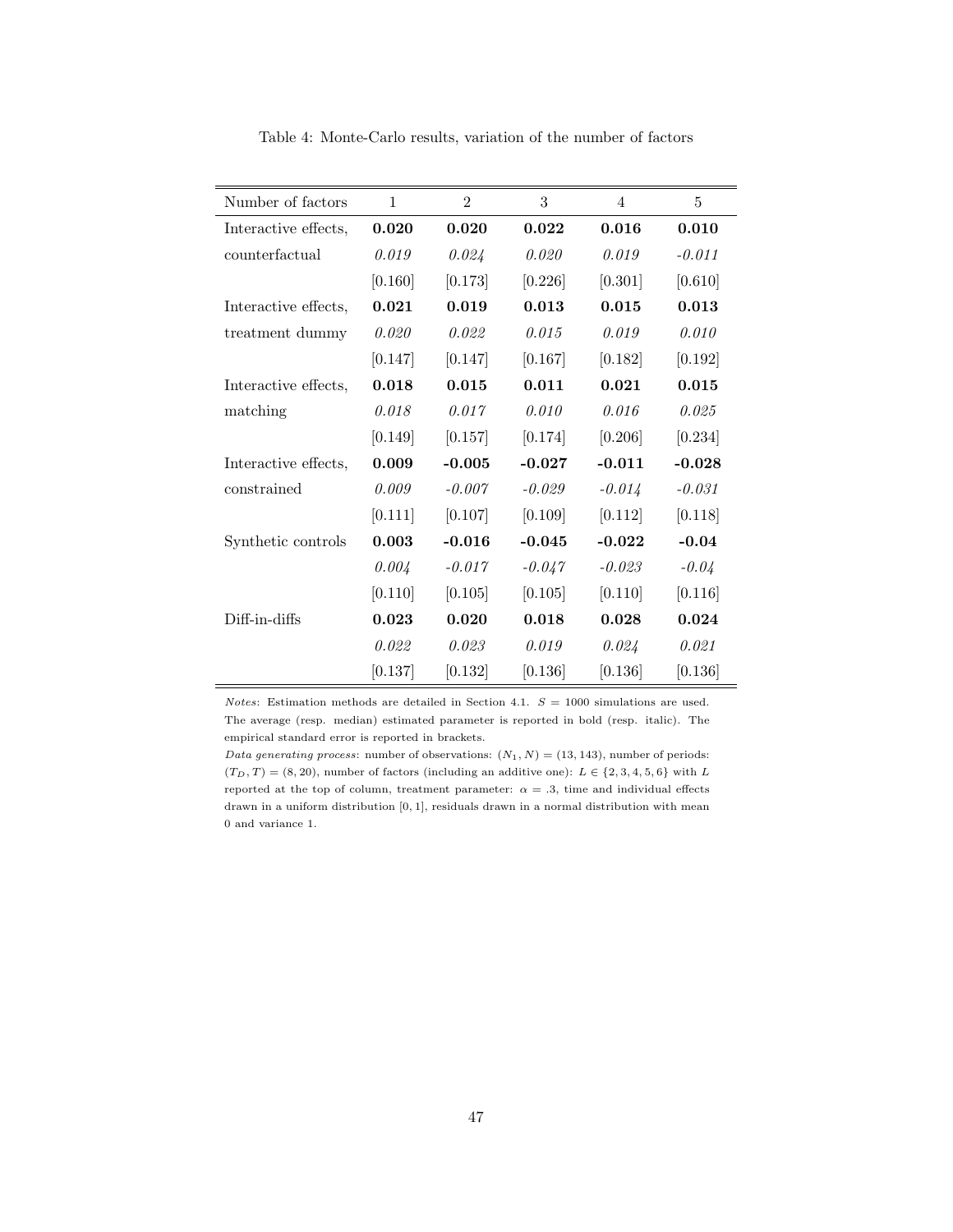| Number of periods    | $T=20, T0=8$ | $T=10, T0=4$ |
|----------------------|--------------|--------------|
| Interactive effects, | 0.022        | $-0.128$     |
| counterfactual       | 0.027        | 0.009        |
|                      | [0.175]      | [19.80]      |
| Interactive effects, | 0.025        | 0.022        |
| treatment dummy      | 0.026        | 0.016        |
|                      | [0.153]      | [0.256]      |
| Interactive effects. | 0.016        | 0.021        |
| matching             | 0.016        | 0.022        |
|                      | [0.158]      | [0.264]      |
| Interactive effects, | $-0.001$     | $-0.009$     |
| constrained          | 0.001        | $-0.014$     |
|                      | [0.110]      | [0.142]      |
| Synthetic controls   | $-0.013$     | $-0.020$     |
|                      | $-0.011$     | $-0.029$     |
|                      | [0.108]      | [0.132]      |
| Diff-in-diffs        | 0.028        | 0.023        |
|                      | 0.025        | 0.030        |
|                      | [0.137]      | [0.202]      |

Table 5: Monte-Carlo results, variation of the number of periods

Notes: Estimation methods are detailed in Section 4.1.  $S = 1000$  simulations are used. The average (resp. median) estimated parameter is reported in bold (resp. italic). The standard error is reported in brackets. Data generating process: number of observations:  $(N_1, N) = (13, 143),$ number of periods:  $(T_D, T) \in \{(4, 10), (8, 20)\}\$  with  $(T_D, T)$  reported at the top of column, number of factors (including an additive one):  $L = 3$ , treatment parameter:  $\alpha = .3$ , time and individual effects drawn in a uniform distribution [0, 1], residuals drawn in a normal distribution with mean 0 and variance 1.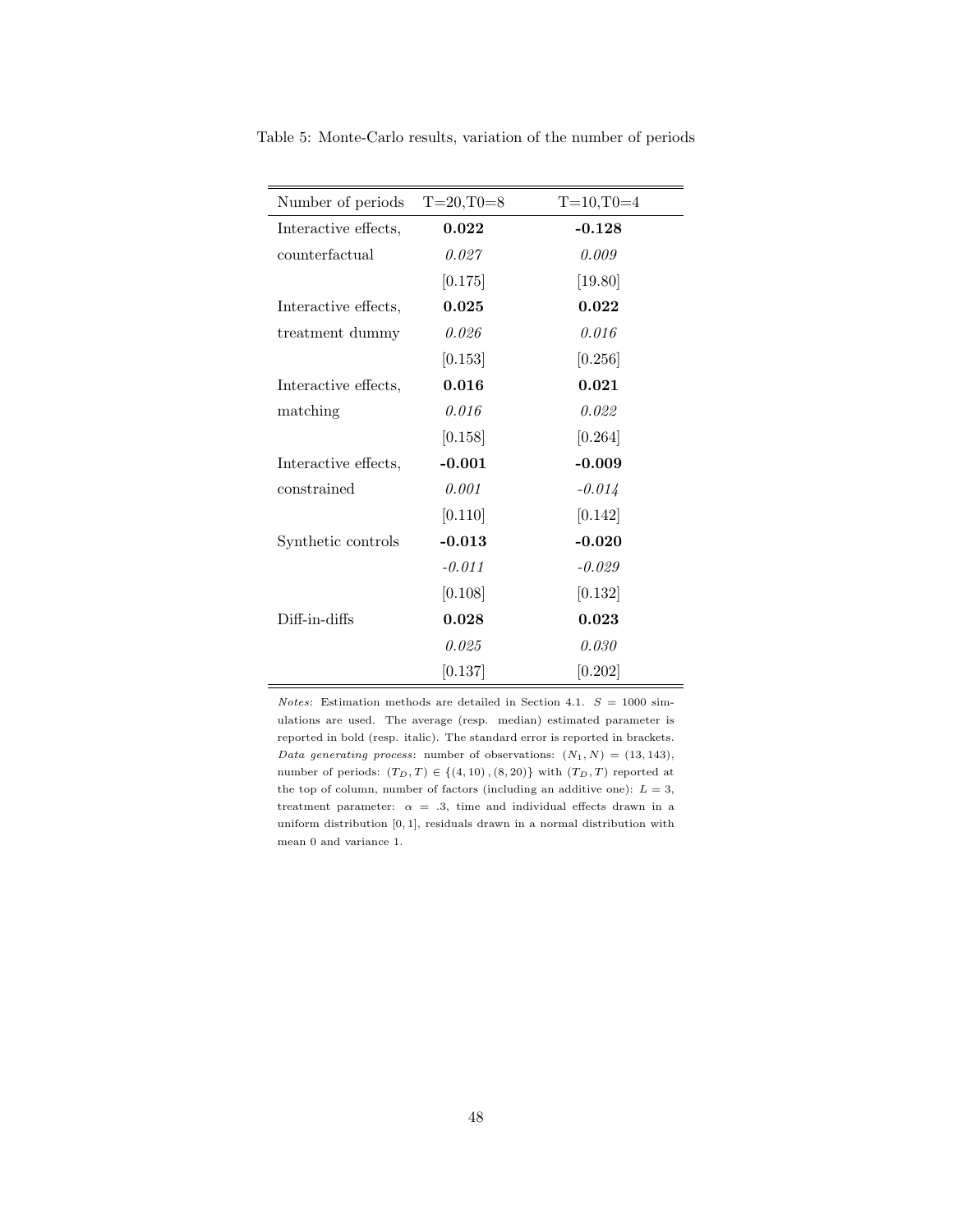| Number of individuals | $N=143, N0=13$ | $N = 275, N0 = 25$ |
|-----------------------|----------------|--------------------|
| Interactive effects,  | 0.007          | 0.003              |
| counterfactual        | 0.009          | 0.003              |
|                       | [0.174]        | [0.126]            |
| Interactive effects,  | 0.010          | 0.002              |
| treatment dummy       | 0.012          | 0.005              |
|                       | [0.155]        | [0.107]            |
| Interactive effects,  | 0.003          | 0.006              |
| matching              | 0.003          | 0.006              |
|                       | [0.157]        | [0.117]            |
| Interactive effects,  | $-0.007$       | 0.047              |
| constrained           | $-0.011$       | 0.045              |
|                       | [0.111]        | [0.078]            |
| Synthetic controls    | $-0.016$       | 0.069              |
|                       | $-0.017$       | 0.069              |
|                       | [0.109]        | [0.075]            |
| Diff-in-diffs         | 0.016          | 0.000              |
|                       | 0.017          | 0.000              |
|                       | [0.137]        | [0.098]            |

Table 6: Monte-Carlo results, variation of the number of units

*Notes*: Estimation methods are detailed in Section 4.1.  $S = 1000$  simulations are used. The average (resp. median) estimated parameter is reported in bold (resp. italic). The standard error is reported in brackets.

Data generating process: number of observations:  $(N_1, N) \in$  $\{(13, 143), (25, 275)\}\$  with  $(N_1, N)$  reported at the top of column, number of periods:  $(T_D, T) = (8, 20)$ , number of factors (including an additive one):  $L = 3$ , treatment parameter:  $\alpha = .3$ , time and individual effects drawn in a uniform distribution [0, 1], residuals drawn in a normal distribution with mean 0 and variance 1.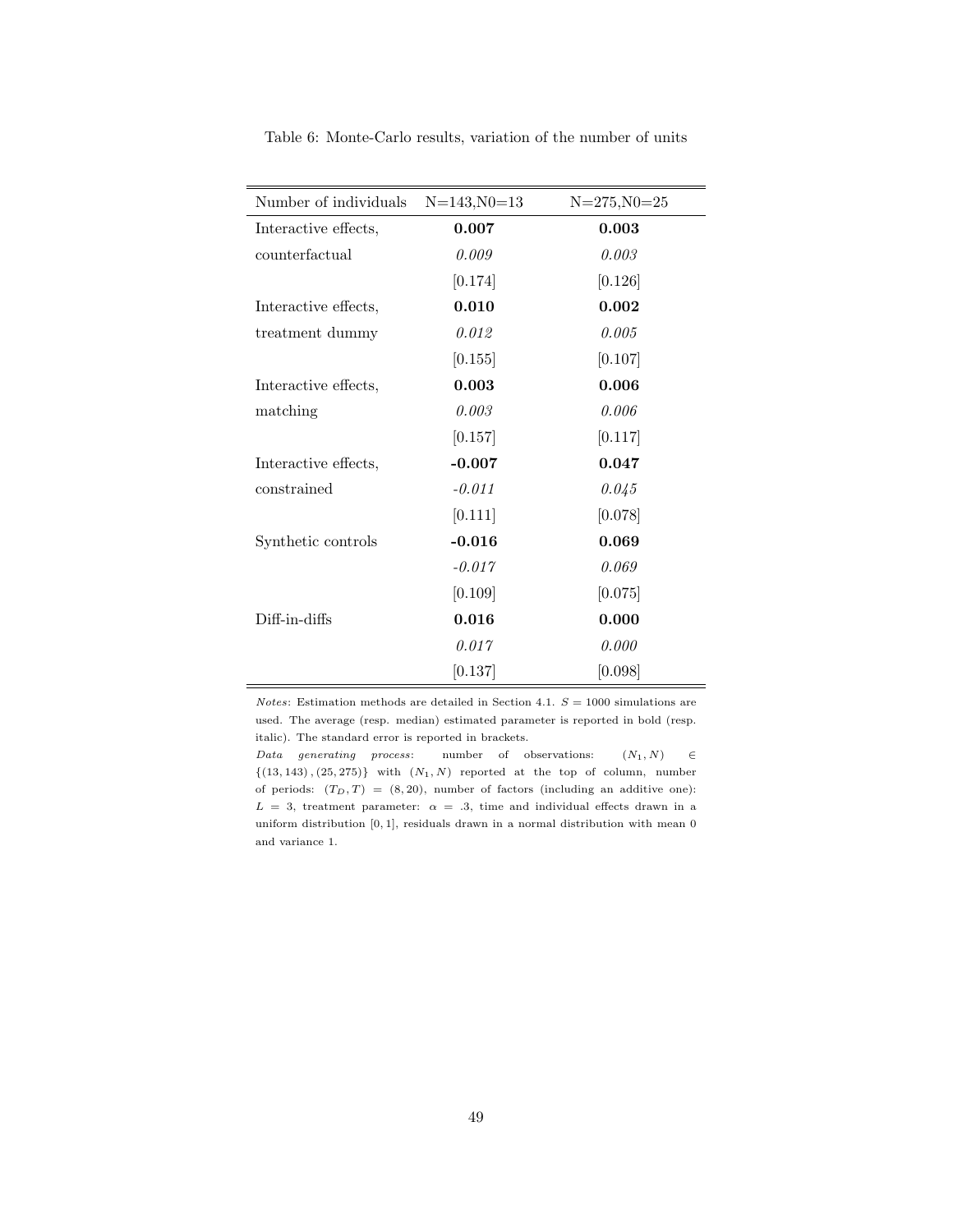| Number of factors             | $\overline{2}$    | 3                 | 4                  | 5                 | $\,6\,$           |
|-------------------------------|-------------------|-------------------|--------------------|-------------------|-------------------|
| Exit rate to a job            |                   |                   |                    |                   |                   |
| Interactive effects,          | 0.032             | 0.036             | 0.039              | 0.043             | 0.046             |
| treatment dummy               | $[-0.001; 0.065]$ | $[-0.001; 0.073]$ | [0.006; 0.072]     | [0.010; 0.076]    | [0.015; 0.077]    |
| Synthetic controls            |                   |                   | $-0.026$           |                   |                   |
|                               |                   |                   | $[-0.028; -0.024]$ |                   |                   |
| Diff-in-diffs                 |                   |                   | 0.028              |                   |                   |
|                               |                   |                   | $[-0.003; 0.059]$  |                   |                   |
| Exit rate for unknown reasons |                   |                   |                    |                   |                   |
| Interactive effects,          | 0.025             | 0.003             | 0.002              | 0.004             | 0.005             |
| treatment dummy               | $[-0.012; 0.062]$ | $[-0.032; 0.038]$ | $[-0.029; 0.033]$  | $[-0.027:0.035]$  | $[-0.024; 0.034]$ |
| Synthetic controls            |                   |                   | 0.046              |                   |                   |
|                               |                   |                   | [0.045:0.048]      |                   |                   |
| Diff-in-diffs                 |                   |                   | 0.019              |                   |                   |
|                               |                   |                   | $[-0.012; 0.050]$  |                   |                   |
| Entry rate                    |                   |                   |                    |                   |                   |
| Interactive effects,          | 0.007             | 0.006             | 0.004              | 0.008             | 0.007             |
| treatment dummy               | $[-0.022; 0.036]$ | $[-0.021; 0.033]$ | $[-0.021; 0.029]$  | $[-0.023; 0.039]$ | $[-0.022; 0.036]$ |
| Synthetic controls            |                   |                   | 0.007              |                   |                   |
|                               |                   |                   | [0.006; 0.009]     |                   |                   |
| Diff-in-diffs                 |                   |                   | 0.020              |                   |                   |
|                               |                   |                   | $[-0.004; 0.044]$  |                   |                   |

Table 7: Estimated enterprise zone program effects on unemployment exits and entry

Notes: Outcomes are computed in logarithms at the municipality level. The number of observations are  $(N1, N) = (13, 148)$  and the number of periods are  $(T_D, T) = (8, 20)$ . The estimated coefficient is the first reported figure. Its 95% confidence interval is given below in brackets. For the estimation method Interactive effects, treatment dummy, the confidence interval is computed considering that residuals are independently and identically distributed. For the estimation method  $Diff-in-diffs$ , the feasible general least square estimator is computed assuming a constant within-municipality unrestricted covariance matrix. For Synthetic controls, the confidence interval is computed as explained in the text under the assumption of independently and identically distributed residuals.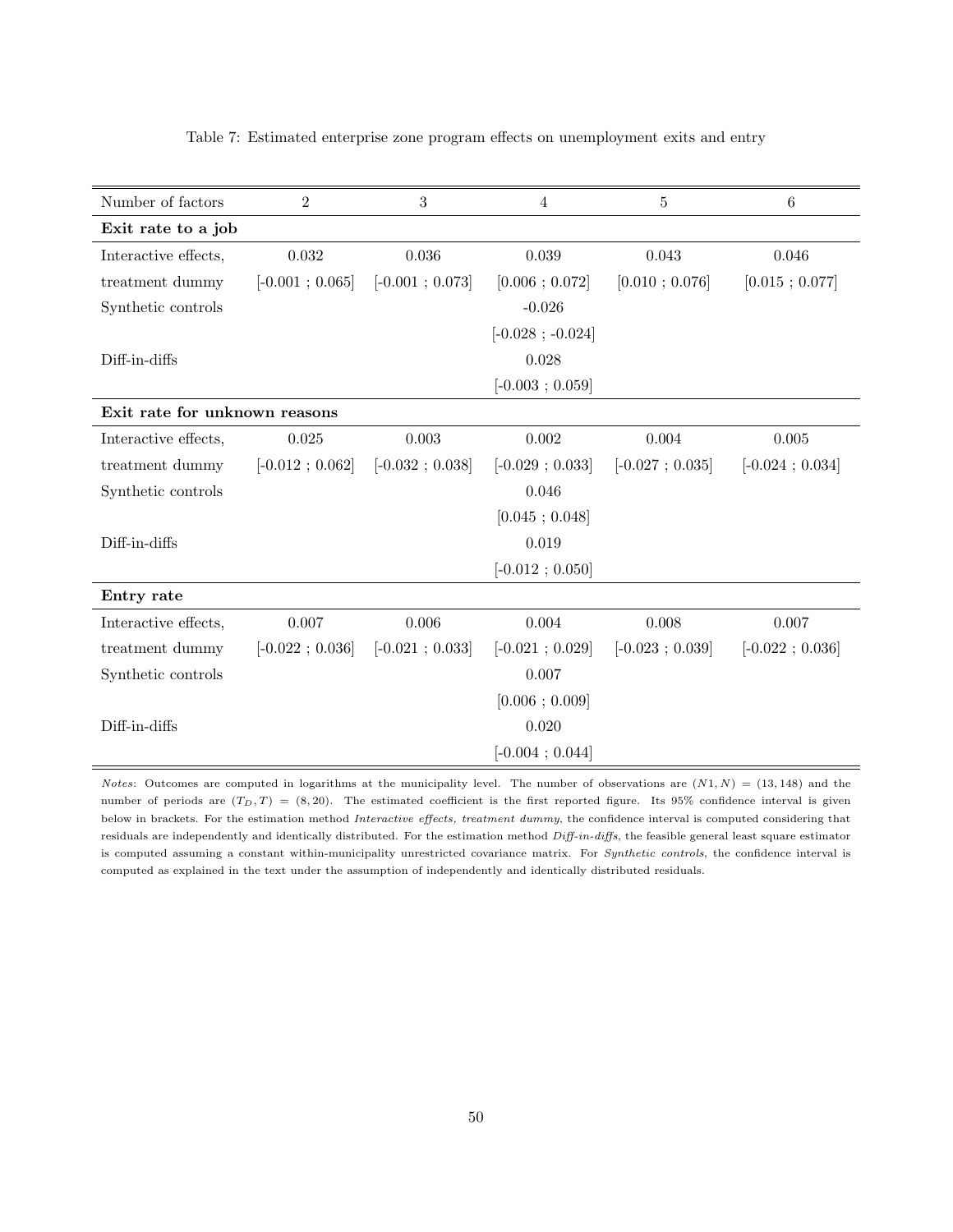| Number of factors             | $\overline{2}$    | $\sqrt{3}$        | $\overline{4}$     | $\bf 5$           | $\,6\,$           |
|-------------------------------|-------------------|-------------------|--------------------|-------------------|-------------------|
| Exit rate to a job            |                   |                   |                    |                   |                   |
| Interactive effects,          | 0.033             | 0.034             | 0.037              | 0.039             | 0.046             |
| treatment dummy               | $[-0.004; 0.070]$ | $[-0.005; 0.073]$ | [0.002; 0.072]     | [0.004; 0.074]    | [0.013; 0.079]    |
| Synthetic controls            |                   |                   | $-0.006$           |                   |                   |
|                               |                   |                   | $[-0.008; -0.004]$ |                   |                   |
| Diff-in-diffs                 |                   |                   | 0.041              |                   |                   |
|                               |                   |                   | [0.008; 0.074]     |                   |                   |
| Exit rate for unknown reasons |                   |                   |                    |                   |                   |
| Interactive effects,          | 0.022             | 0.008             | 0.006              | 0.015             | 0.014             |
| treatment dummy               | $[-0.017; 0.061]$ | $[-0.027; 0.043]$ | $[-0.027; 0.039]$  | $[-0.018:0.048]$  | $[-0.017; 0.045]$ |
| Synthetic controls            |                   |                   | 0.004              |                   |                   |
|                               |                   |                   | [0.002; 0.006]     |                   |                   |
| Diff-in-diffs                 |                   |                   | 0.021              |                   |                   |
|                               |                   |                   | $[-0.012; 0.054]$  |                   |                   |
| Entry rate                    |                   |                   |                    |                   |                   |
| Interactive effects,          | 0.021             | 0.028             | 0.029              | 0.008             | 0.008             |
| treatment dummy               | $[-0.010; 0.052]$ | $[-0.001; 0.057]$ | [0:0.058]          | $[-0.023; 0.039]$ | $[-0.021; 0.037]$ |
| Synthetic controls            |                   |                   | 0.003              |                   |                   |
|                               |                   |                   | [0.001; 0.005]     |                   |                   |
| Diff-in-diffs                 |                   |                   | 0.027              |                   |                   |
|                               |                   |                   | [0.002, 0.052]     |                   |                   |

Table 8: Estimated enterprise zone program effects on unemployment exits and entry controlling for propensity score

*Notes*: Outcomes are computed in logarithms at the municipality level. The number of observations are  $(N1, N) = (13, 148)$  and the number of periods are  $(T_D, T) = (8, 20)$ . The estimated coefficient is the first reported figure. Its 95% confidence interval is given below in brackets. For the estimation method Interactive effects, treatment dummy, the confidence interval is computed considering that residuals are independently and identically distributed. For the estimation method Diff-in-diffs, the feasible general least square estimator is computed assuming a constant within-municipality unrestricted covariance matrix. For Synthetic controls, the confidence interval is computed as explained in the text under the assumption of independently and identically distributed residuals.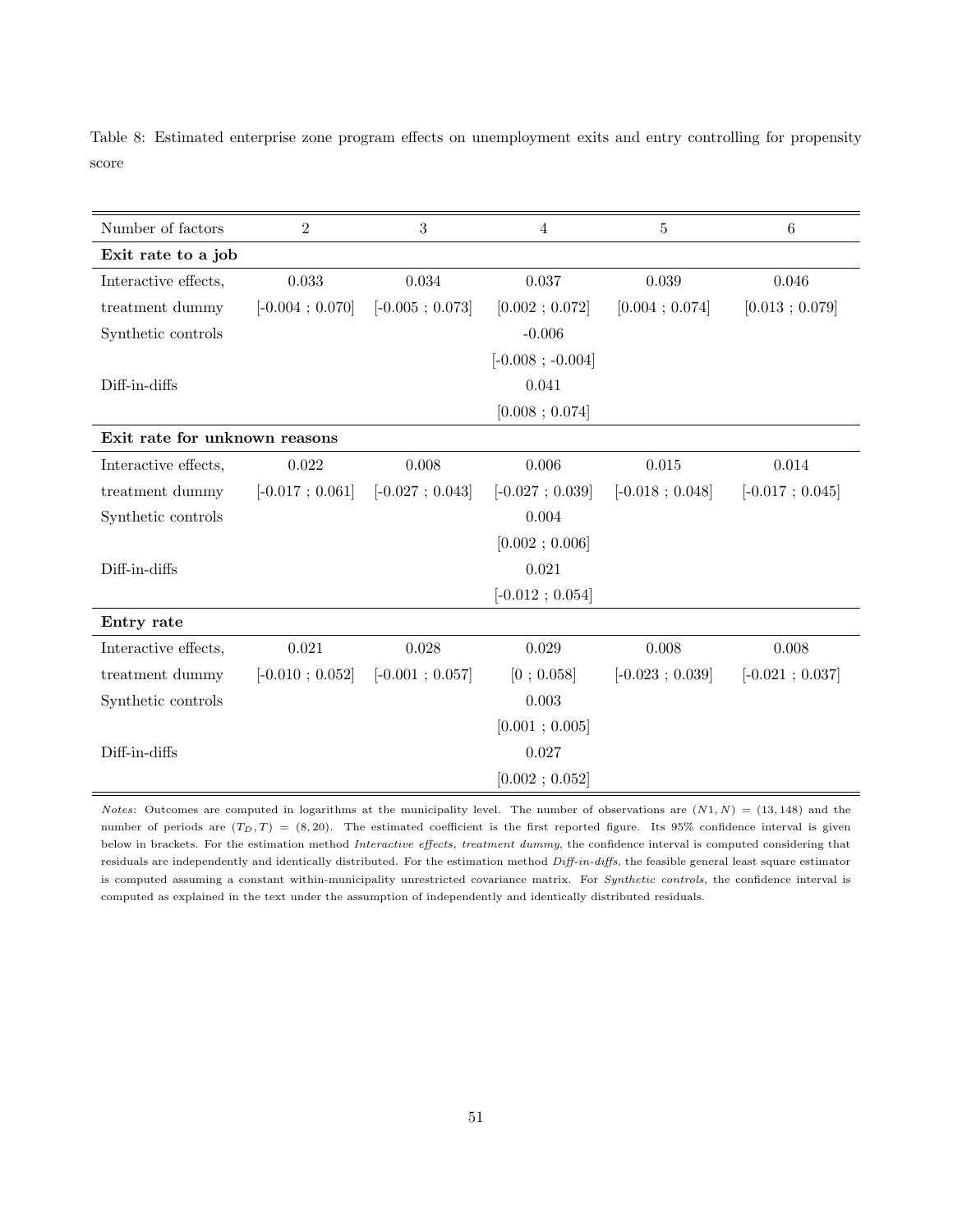



Note: Local effets are estimated using the method "Interactive model, treatment dummy" for the specification including the treatment dummy, an additive local effect and one multiplicative local effect only. Blue circle: control municipalities, red triangle: treated municipalities.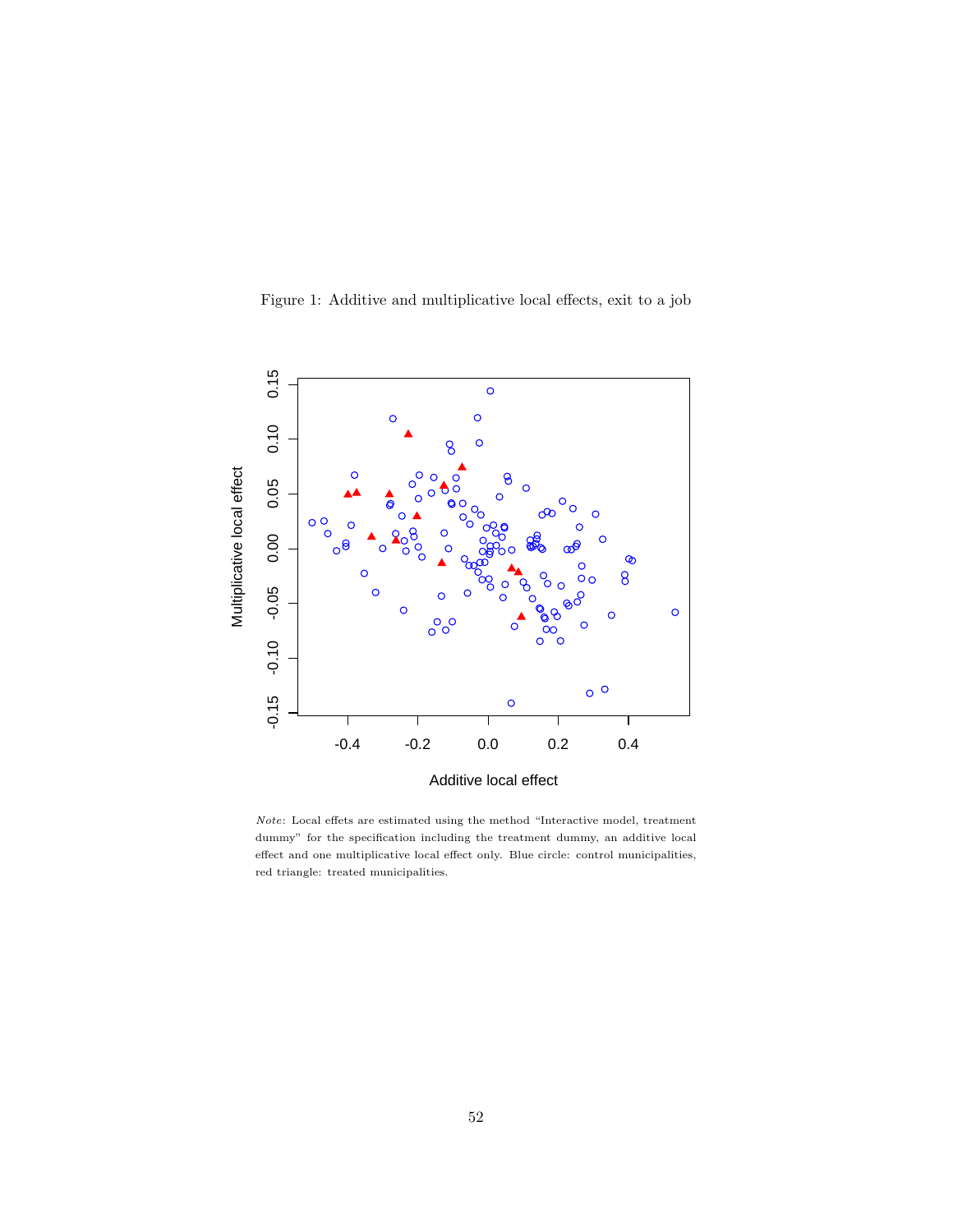|                                            | Weighted    | Unweighted |
|--------------------------------------------|-------------|------------|
|                                            |             |            |
| Job density, 60 minutes by private vehicle | $-3.999*$   | $-4.171*$  |
|                                            | (2.109)     | (2.298)    |
| Proportion of no diploma                   | 37.779*     | 24.029     |
|                                            | (22.249)    | (22.865)   |
| Proportion of technical diplomas           | 20.998      | 0.974      |
|                                            | (28.215)    | (28.900)   |
| Proportion of college diplomas             | 38.978      | 17.299     |
|                                            | (29.889)    | (31.336)   |
| Distance to the nearest EZ                 | $-0.027$    | $-0.035$   |
|                                            | (0.024)     | (0.024)    |
| Proportion of individuals below 25 in 1990 | 17.125***   | 11.834**   |
|                                            | (5.156)     | (5.256)    |
| Population in 1990                         | $0.021**$   | $0.019*$   |
|                                            | (0.009)     | (0.011)    |
| Average net household income in 96         | $-4.975***$ | $-2.033$   |
|                                            | (1.563)     | (1.593)    |
| Constant                                   | $-32.115$   | $-16.526$  |
|                                            | (21.818)    | (22.537)   |
| Nb. observations                           | 271         | 271        |
| Pseudo- $R^2$                              | .542        | .477       |

Table B1: Propensity score: effect of municipality characteristics on the probability of designation of an enterprise zone

Note: \*\*\*: significant at 1% level; \*\*: significant at 5% level; \*: significant at 10% level. Probit estimation. The dependent variable is a dummy equal to one if the municipality is designated to receive an EZ (and zero otherwise). The sample is restricted to municipalities whose population is between 8,000 and 100,000 in 1990. The first column reports results when weighting by the square root of the number of unemployed workers at risk at the beginning of period 8 (1st semester of 1997), and the second column when using no weight.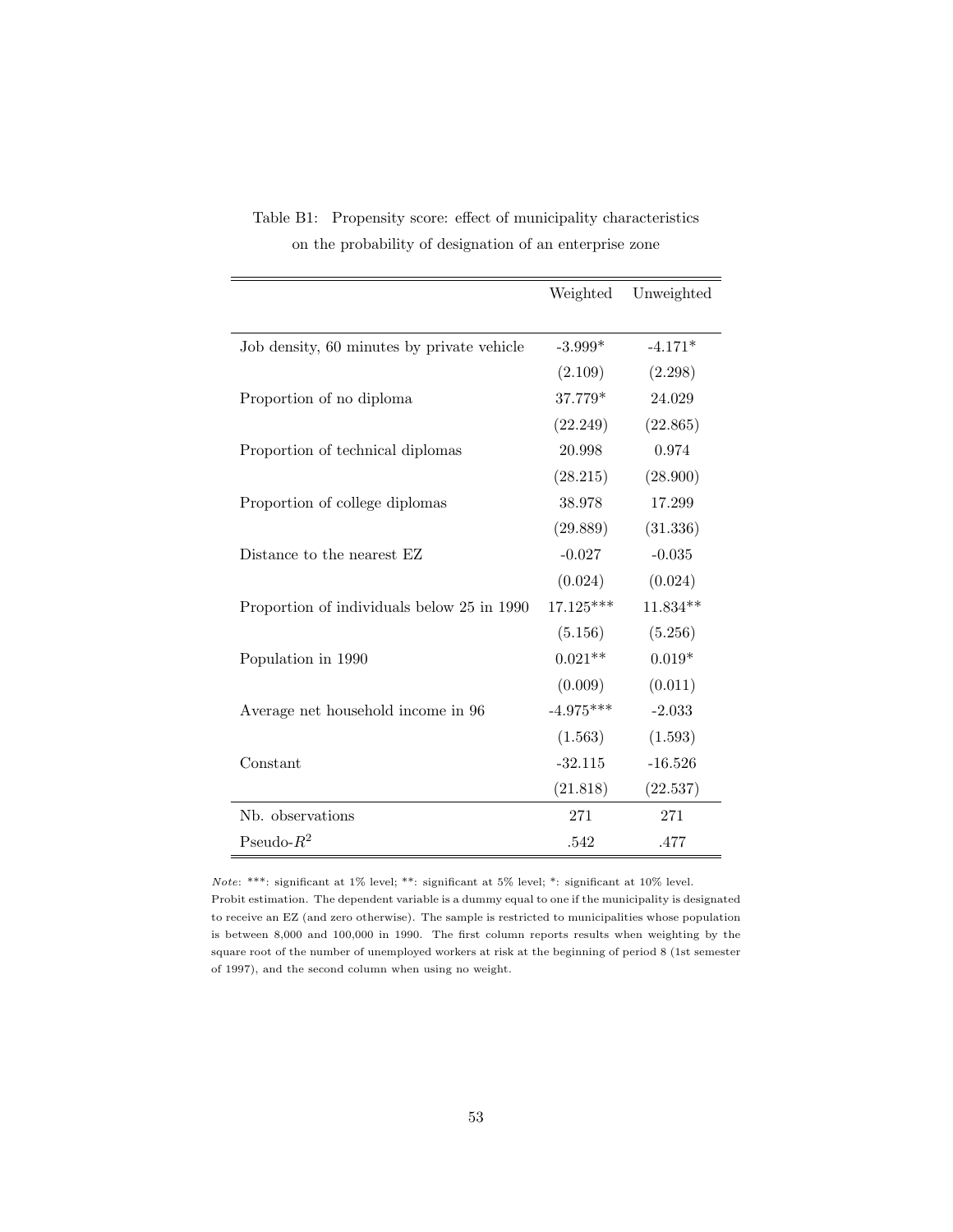| Score bracket  | Number of non-treated municipalities |
|----------------|--------------------------------------|
| [0, .0008)     | 125                                  |
| (.0008, .0119) | 60                                   |
| [.0119, .1161) | 52                                   |
| [.1161, .1772) | 7                                    |
| (.1772, .3111) | 6                                    |
| (.3111, .4404) | $\overline{4}$                       |
| [.4404, .4765) | 0                                    |
| [.4765, .6091) | $\overline{2}$                       |
| (.6091, .7723) | $\overline{2}$                       |
| (.7723, .7933) | 0                                    |
| (.7933, .8537) | $\left( \right)$                     |
| (.8537, .9032) | 0                                    |
| (.9032, .9949) | 0                                    |
| [.9949, 1]     | 0                                    |
| Total          | 258                                  |

Table B2: Frequency of non-treated municipalities by propensity score brackets of treated municipalities

Note: The observation unit is a municipality having between 8,000 and 100,000 inhabitants. The propensity score is computed as the predicted probability as derived from Probit estimates reported in Table B1, column (1). Each bracket bound (excluding 0 and 1) corresponds to the propensity score of one treated municipality, by sorting municipalities in ascending order by their estimated propensity score.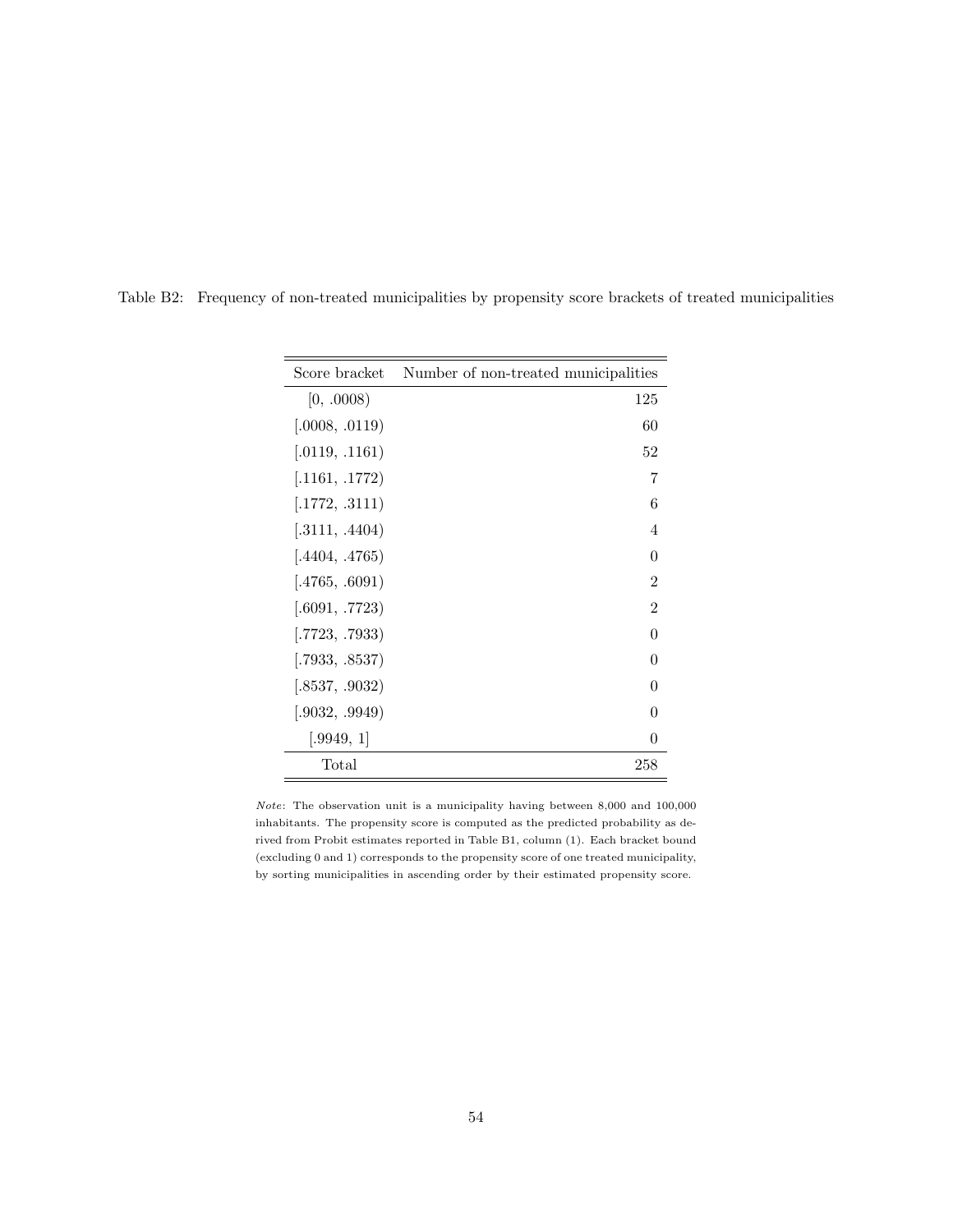|                                             | Treatment group | Control group,             |
|---------------------------------------------|-----------------|----------------------------|
|                                             |                 | propensity score $> .0004$ |
| Job density, 60 minutes by public transport | .838            | .850                       |
|                                             | (.119)          | (.119)                     |
| Proportion of no diploma                    | .536            | .465                       |
|                                             | (.041)          | (.074)                     |
| Proportion of technical diplomas            | .222            | .219                       |
|                                             | (.009)          | (.031)                     |
| Proportion of college diplomas              | .122            | .179                       |
|                                             | (.025)          | (.075)                     |
| Distance to the nearest EZ                  | 9.074           | 11.016                     |
|                                             | (12.193)        | (8.051)                    |
| Proportion of individuals below 25 in 1990  | .416            | .372                       |
|                                             | (.038)          | (.043)                     |
| Population in 1990                          | 45.201          | 43.578                     |
|                                             | (18.226)        | (26.357)                   |
| Average net household income in 96          | .375            | .509                       |
|                                             | (.087)          | (.125)                     |
| Number of observations                      | 13              | 135                        |

Table B3: Average of municipality characteristics in treatment and control groups

Note: Standard errors are reported in parenthesis under the means. The observation unit is a municipality between 8,000 and 100,000 inhabitants. Only municipalities whose estimated propensity score is greater than .0004 are considered in the control group. The propensity score is computed using Table B1, column (1).